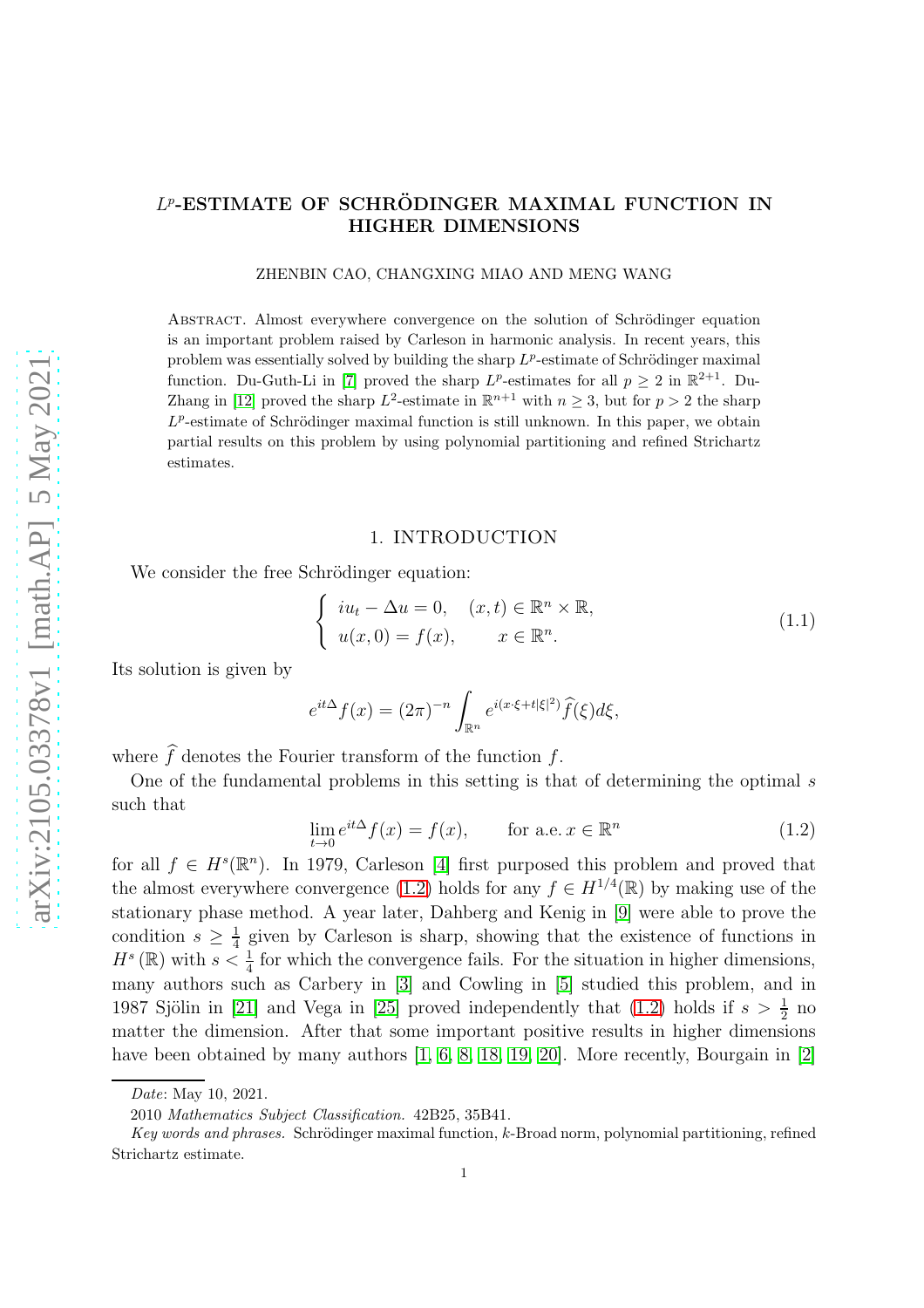gave counterexamples showing that [\(1.2\)](#page-0-0) can fail if  $s < \frac{n}{2(n+1)}$ . Du-Guth-Li in [\[7\]](#page-32-0) and Du-Zhang in [\[12\]](#page-32-1) improved the sufficient condition to the almost sharp range  $s > \frac{n}{2(n+1)}$ when  $n = 2$  and  $n \geq 3$ , respectively. Hence, the Carleson problem was essentially solved except the endpoint.

Now, we recall the main ideas in [\[7,](#page-32-0) [12\]](#page-32-1). Suppose that f satisfies supp $\hat{f} \subset B^n(0, 1)$ . When  $n = 2$ , Du-Guth-Li in [\[7\]](#page-32-0) proved the sharp  $L^3$ -estimate of Schrödinger maximal function:

<span id="page-1-0"></span>
$$
\left\| \sup_{0 < t \le R} |e^{it\Delta} f| \right\|_{L^3(B^2(0,R))} \lesssim R^{\epsilon} \|f\|_{L^2(\mathbb{R}^2)}, \quad \forall \, \varepsilon > 0. \tag{1.3}
$$

By Littlewood-Paley decomposition and parabolic rescaling, they applied [\(1.3\)](#page-1-0) to derive that [\(1.2\)](#page-0-0) holds for  $s > 1/3$ . On the other hand, using Hölder inequality, one immediately obtains whole sharp  $L^p$ -estimates:

<span id="page-1-2"></span>
$$
\left\| \sup_{0 < t \le R} |e^{it\Delta} f| \right\|_{L^p(B^2(0,R))} \lesssim \begin{cases} R^{\frac{2}{p} - \frac{2}{3} + \epsilon} \|f\|_{L^2(\mathbb{R}^2)}, & 2 \le p < 3, \\ R^{\epsilon} \|f\|_{L^2(\mathbb{R}^2)}, & p \ge 3. \end{cases} \tag{1.4}
$$

This fact means that  $p = 3$  is the minimal number such that

$$
\left\| \sup_{0 < t \le R} |e^{it\Delta} f| \right\|_{L^p(B^2(0,R))} \lesssim R^{\epsilon} \|f\|_{L^2(\mathbb{R}^2)}, \quad \forall \varepsilon > 0. \tag{1.5}
$$

When  $n \geq 3$ , Du-Zhang in [\[12\]](#page-32-1) showed [\(1.2\)](#page-0-0) holds for  $s > \frac{n}{2(n+1)}$  by establishing the sharp  $L^2$ -estimate

<span id="page-1-1"></span>
$$
\left\| \sup_{0 < t \le R} |e^{it\Delta} f| \right\|_{L^2(B^n(0,R))} \lesssim R^{\frac{n}{2(n+1)} + \epsilon} \|f\|_{L^2(\mathbb{R}^n)}, \quad \forall \varepsilon > 0. \tag{1.6}
$$

We observe that [\(1.6\)](#page-1-1) can recover the case of  $p = 2$  in [\(1.4\)](#page-1-2) when  $n = 2$ . The sharp  $L^p$ -estimate of Schrödinger maximal function implies the sharp  $L^2$ -estimate by Hölder inequality, but the reverse is invalid. So Du-Zhang in [\[12\]](#page-32-1) further raised the problem of identifying the sharp exponent  $p$  such that

<span id="page-1-4"></span>
$$
\left\| \sup_{0 < t \le R} |e^{it\Delta} f| \right\|_{L^p(B^n(0,R))} \lesssim R^{\epsilon} \|f\|_{L^2(\mathbb{R}^n)}, \ \ \forall \varepsilon > 0. \tag{1.7}
$$

From [\(1.3\)](#page-1-0), we see that

 $\mathbb{R}^2$ 

<span id="page-1-3"></span>
$$
\left\| \sup_{0 < t \le R} |e^{it\Delta} f| \right\|_{L^{\frac{2(n+1)}{n}}(B^n(0,R))} \lesssim R^{\epsilon} \|f\|_{L^2(\mathbb{R}^n)}, \quad \forall \, \varepsilon > 0 \tag{1.8}
$$

holds when  $n = 1, 2$ , see [\[7,](#page-32-0) [17\]](#page-32-10). It would be an amazing result if [\(1.8\)](#page-1-3) holds for higher dimensions, since  $p = 2(n+1)/n$  corresponds to the endpoint exponent of  $(n + 1)$ dimensional restriction conjecture. Unfortunately, Du-Kim-Wang-Zhang in [\[10\]](#page-32-11) proved [\(1.8\)](#page-1-3) fails when  $n \geq 3$ . More precisely, by searching Bourgain's counterexample in every intermediate dimension in [\[2\]](#page-31-4), they proved that [\(1.7\)](#page-1-4) fails if

<span id="page-1-5"></span>
$$
p < p_0 := \max_{\substack{m \in \mathbb{Z} \\ 1 \le m \le n}} 2 + \frac{4}{n - 1 + m + \frac{n}{m}}.\tag{1.9}
$$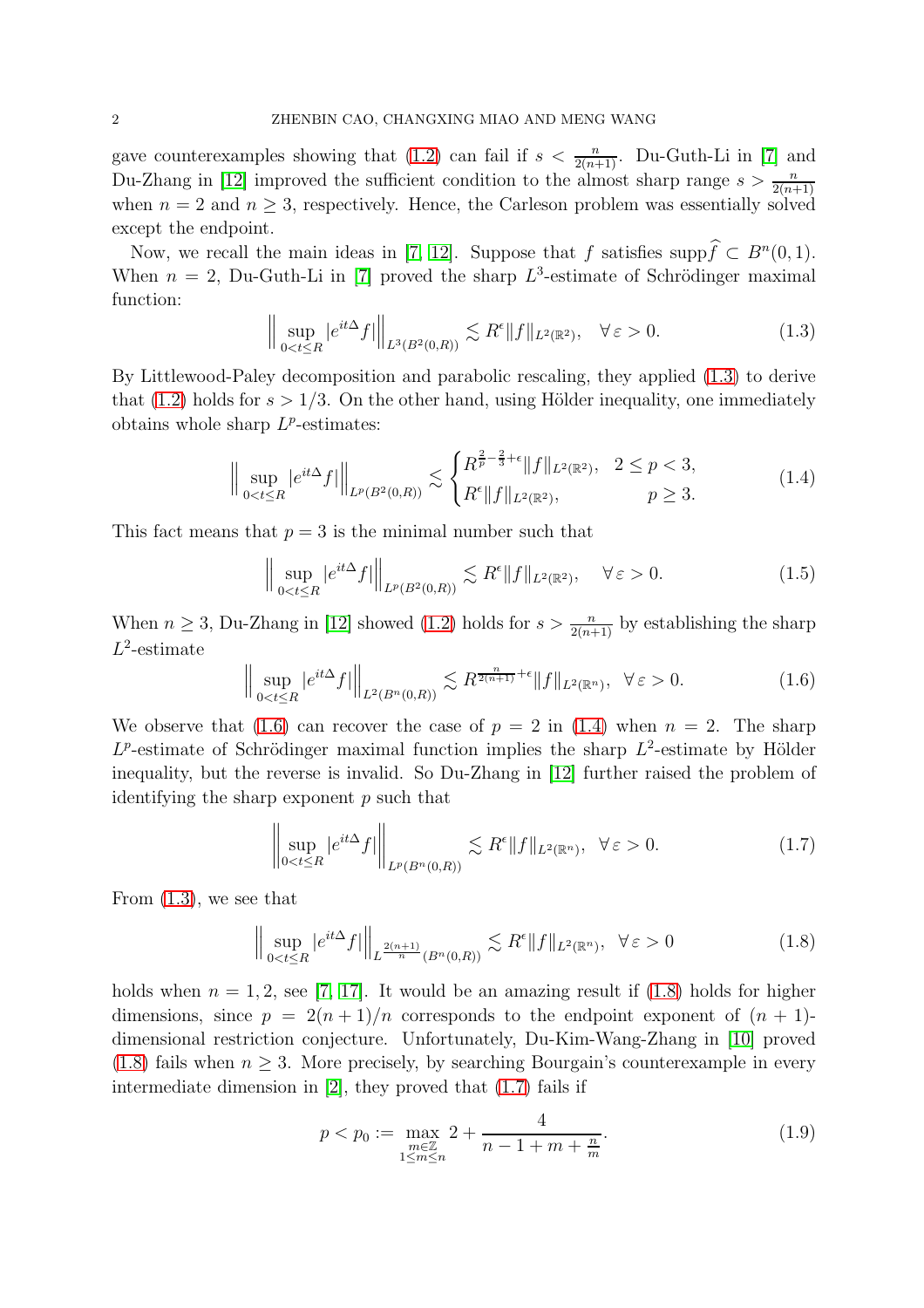In particular, [\(1.8\)](#page-1-3) fails for  $n \geq 3$  due to  $\frac{2(n+1)}{n} < p_0$ . Very recently, Wu in [\[24\]](#page-32-12) proved that [\(1.7\)](#page-1-4) holds for

<span id="page-2-3"></span>
$$
p \ge 2 + \frac{4}{n + 2 - \frac{1}{n}}.\tag{1.10}
$$

Our main result in this paper is the following:

<span id="page-2-0"></span>**Theorem 1.1.** Let  $n \geq 2$ ,  $k \in \mathbb{N}$  with  $1 \leq k \leq n$ . Define

<span id="page-2-4"></span>
$$
p(k) := \begin{cases} 2 + \frac{4}{n + k + 1 - \frac{k}{n}}, & 1 \le k < k_0(n), \\ 2 + \frac{4}{n + \frac{n+2}{k}}, & k_0(n) \le k < \frac{n+2}{2}, \\ 2 + \frac{4}{n - 2 + \frac{2n}{k - 1}}, & \frac{n+2}{2} \le k \le n, \end{cases} \tag{1.11}
$$

where  $k_0(n)$  denotes the positive root of the equation

$$
(n-1)k^2 + kn - (n^2 + 2n) = 0.
$$

If p satisfies

<span id="page-2-1"></span>
$$
p \ge \min_{1 \le k \le n} p(k),\tag{1.12}
$$

then  $(1.7)$  holds.

Theorem [1.1](#page-2-0) can be reduced to the following result.

<span id="page-2-2"></span>**Theorem 1.2.** Let p satisfy [\(1.12\)](#page-2-1). For any  $0 < \epsilon \ll 1$ , there exists a constant  $C_{\epsilon}$  such that

$$
\left\| \sup_{0 < t \le R} |e^{it\Delta} f| \right\|_{L^p(B^n(0,R))} \le C_\epsilon M^{-\epsilon^2} R^\epsilon \|f\|_{L^2}, \ \ \forall \ M \ge 1 \tag{1.13}
$$

for all  $R \geq 1$ , any  $\xi_0 \in B^n(0,1)$ , and all  $f$  with  $\text{supp}\hat{f} \subset B^n(\xi_0,1/M)$ .

**Remark 1.3.** If we choose  $\xi_0 = 0$  and  $M = 1$ , then Theorem [1.2](#page-2-2) implies Theorem [1.1.](#page-2-0) This slight variation of Theorem [1.2](#page-2-2) makes scale induction work, for details one can refer to Section [2.](#page-6-0)

We firstly recall the k-broad norm  $BL_{k,A}^p$  initially defined by Guth in [\[14\]](#page-32-13).  $BL_{k,A}^p$ norm has two advantages compared with the classical  $L^p$ -norm. The first is that  $BL_{k,A}^p$ norm can lead to the k-linear reduction. Secondly,  $||e^{it\Delta}f||_{BL_{k,A}^p(B_R)}$  is negligible whenever most of the mass of  $e^{it\Delta} f$  is concentrated on an algebraic surface with the dimension less than  $k$ , named vanishing property. Guth applied these properties to improve the bound of restriction conjecture in higher dimensions. Motivated by Guth's idea, Du-Li in [\[11\]](#page-32-14) extended  $BL_{k,A}^p$ -norm to a mixed version  $BL_{k,A}^{p,\infty}$ -norm for studying  $L^p$ -estimate of Schrödinger maximal function.  $BL_{k,A}^{p,\infty}$ -norm can also lead to the k-linear reduction. In this paper, we mainly introduce  $BL_{2,A}^{p,\infty}$ -norm, since the bilinear reduction is enough to complete our goals. We use  $BL_A^{p,\infty}$  to represent  $BL_{2,A}^{p,\infty}$  in the whole paper. For more properties one can refer to Section [3.](#page-7-0)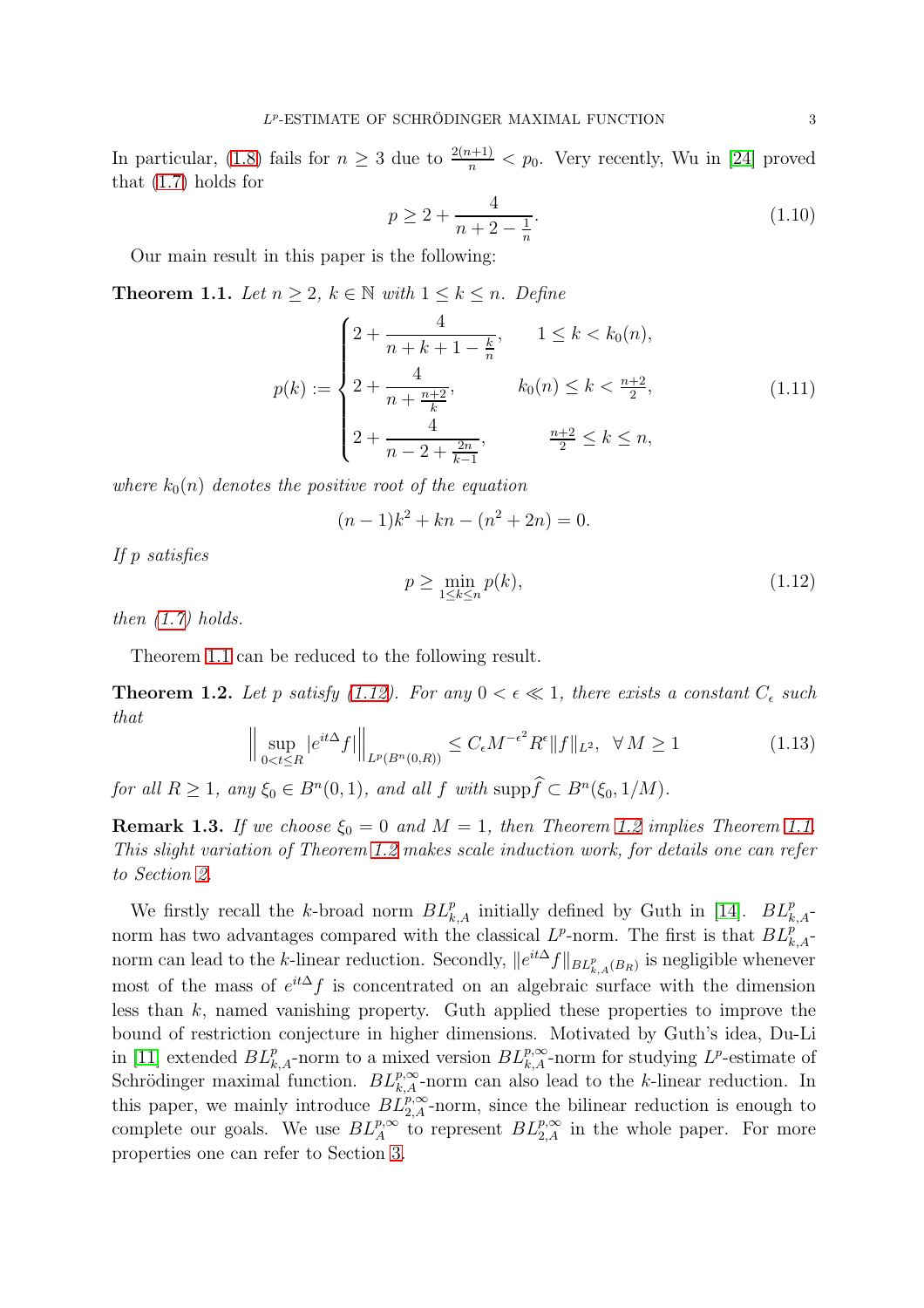Let f satisfy supp $\hat{f} \subset B^n(\xi_0, 1/M)$ , where  $\xi_0 \in B^n(0, 1)$  and  $M \ge 1$ . Decomposing  $B<sup>n</sup>(\xi_0, 1/M)$  into balls  $\tau$  of radius  $(KM)^{-1}$ , where K is a large constant, we have  $f =$  $\sum_{\tau} f_{\tau}$  such that each  $f_{\tau}$  is Fourier supported on  $\tau$ . Denote

$$
G(\tau) = \left\{ G(\xi) \mid \xi \in \tau \right\}, \text{ where } G(\xi) = \frac{(-2\xi, 1)}{|(-2\xi, 1)|}.
$$

If  $V \subset \mathbb{R}^n \times \mathbb{R}$  is a subspace, we use  $\angle(G(\tau), V)$  to be the smallest angle between any non-zero vectors  $v \in V$  and  $v' \in G(\tau)$ .

Next we decompose  $B<sup>n</sup>(0, R)$  into balls  $B<sub>K</sub>$  of radius K, and again decompose  $[0, R]$ into intervals  $I_K$  of length K. For a given positive integer A, we define

<span id="page-3-2"></span>
$$
\mu_{e^{it\Delta}f}(B_K \times I_K) := \min_{V_1, \dots, V_A} \left( \max_{\tau \notin V_a \text{ for all } a} \int_{B_K \times I_K} |e^{it\Delta} f_\tau(x)|^p dx dt \right), \tag{1.14}
$$

where  $V_1, ..., V_A$  are lines of  $\mathbb{R}^{n+1}$ , and  $\tau \notin V_a$  means that  $\angle(G(\tau), V_a) > (KM)^{-1}$ . For any subset  $U \subset B_R^* := B^n(0, R) \times [0, R]$ , define

$$
\|e^{it\Delta}f\|_{BL_A^{p,\infty}(U)}^p := \sum_{B_K \subset B(0,R)} \max_{I_K \subset [0,R]} \frac{|U \cap (B_K \times I_K)|}{|B_K \times I_K|} \mu_{e^{it\Delta}f}(B_K \times I_K). \tag{1.15}
$$

We reduce Theorem [1.2](#page-2-2) to the following Theorem [1.4,](#page-3-0) and we will explain how Theorem [1.4](#page-3-0) implies Theorem [1.2](#page-2-2) in Section [2.](#page-6-0)

<span id="page-3-0"></span>**Theorem 1.4.** Let p satisfy [\(1.12\)](#page-2-1). For any  $0 < \epsilon \ll 1$ , there exist a positive integer A and a constant  $C(\epsilon, K)$  such that

$$
\left\|e^{it\Delta}f\right\|_{BL_A^{p,\infty}(B_R^*)} \le C(\epsilon, K)M^{-\epsilon^2}R^{\epsilon}\|f\|_{L^2}, \quad \forall \ M \ge 1 \tag{1.16}
$$

for all  $R \geq 1$ , any  $\xi_0 \in B^n(0,1)$ , and all  $f$  with supp $f \subset B^n(\xi_0, 1/M)$ .

Since  $BL_A^{p,\infty}$ -norm is not continuous, it is not convenient to use polynomial partitioning's argument. For this purpose, we substitute  $BL_A^{p,\infty}$ -norm with  $BL_A^{p,q}$ -norm, defined as

$$
\|e^{it\Delta}f\|_{BL_A^{p,q}(U)}^p := \sum_{B_K \subset B(0,R)} \Big[ \sum_{I_K \subset [0,R]} \Big( \frac{|U \cap (B_K \times I_K)|}{|B_K \times I_K|} \mu_{e^{it\Delta}f}(B_K \times I_K) \Big)^{\frac{q}{p}} \Big]^{\frac{p}{q}}, \quad \text{for } q < \infty.
$$
\n(1.17)

Since

$$
\left\|e^{it\Delta}f\right\|_{BL^{p,\infty}_A(B_R^*)}=\lim_{q\to\infty}\left\|e^{it\Delta}f\right\|_{BL^{p,q}_A(B_R^*)},
$$

it suffices to show the following result.

<span id="page-3-1"></span>**Theorem 1.5.** Let p satisfy [\(1.12\)](#page-2-1). For any  $0 < \epsilon \ll 1$ , let  $0 < \delta \ll \epsilon$ , there exist a positive integer A and a constant  $C(\epsilon, K)$  such that for any  $q > 1/\delta$ ,

$$
||e^{it\Delta}f||_{BL_A^{p,q}(B_R^*)} \le C(\epsilon, K)M^{-\epsilon^2}R^{\epsilon}||f||_{L^2}, \ \ \forall \ M \ge 1
$$
\n(1.18)

for all  $R \geq 1$ , any  $\xi_0 \in B^n(0,1)$ , and all  $f$  with supp $f \subset B^n(\xi_0, 1/M)$ .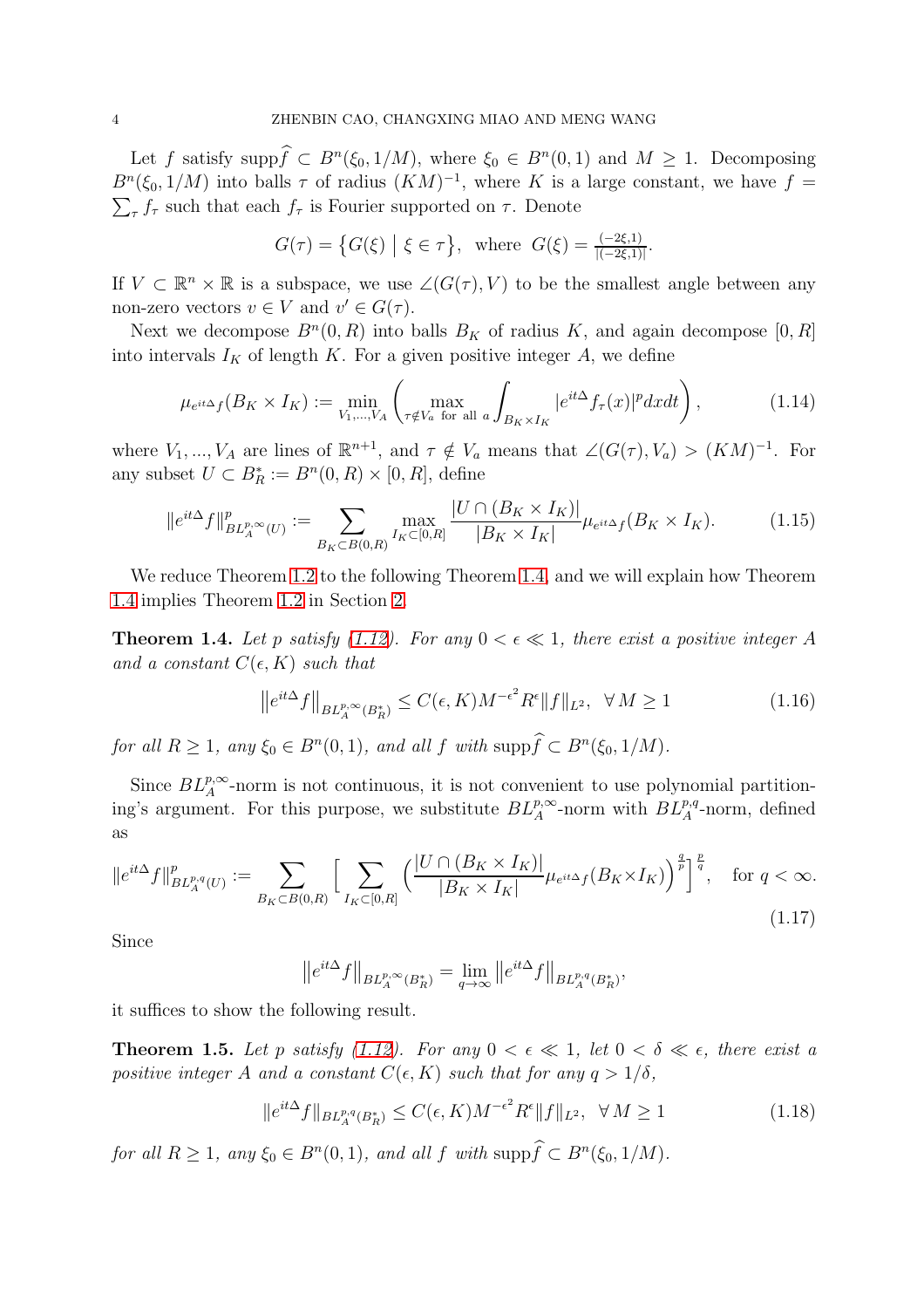Now we illustrate our result by contrasting with  $(1.9)$  and  $(1.10)$ . Considering the necessary condition for [\(1.7\)](#page-1-4)

$$
p \ge p_{\text{ness}} := \max_{\substack{m \in \mathbb{Z} \\ 1 \le m \le n}} 2 + \frac{4}{n - 1 + m + \frac{n}{m}},
$$

one easily verifies  $p_{\text{ness}}$  reaches the maximum value at  $m = \lfloor \sqrt{n} \rfloor$  or  $m = \lfloor \sqrt{n} \rfloor + 1$ . Then we can rewrite it as

<span id="page-4-0"></span>
$$
p_{\text{ness}} = 2 + \frac{4}{n + 2\sqrt{n} + c_n}, \qquad |c_n| < 1 \quad \text{when } n \ge 2. \tag{1.19}
$$

Let

<span id="page-4-1"></span>
$$
p_{\rm wu} := 2 + \frac{4}{n+2 - \frac{1}{n}}.\tag{1.20}
$$

Wu in [\[24\]](#page-32-12) has proved that [\(1.7\)](#page-1-4) holds for  $p \geq p_{\text{wu}}$ . Comparing [\(1.19\)](#page-4-0) and [\(1.20\)](#page-4-1), there are still some room between  $p_{\text{wu}}$  and  $p_{\text{ness}}$ .

Next, we discuss the result of Theorem [1.1.](#page-2-0) We rewrite [\(1.11\)](#page-2-4) as

$$
p(k) := \begin{cases} p_1(k) = 2 + \frac{4}{n+k+1-\frac{k}{n}}, & 1 \le k < k_0(n), \\ p_2(k) = 2 + \frac{4}{n+\frac{n+2}{k}}, & k_0(n) \le k < \frac{n+2}{2}, \\ p_3(k) = 2 + \frac{4}{n-2+\frac{2n}{k-1}}, & \frac{n+2}{2} \le k \le n. \end{cases}
$$

Theorem [1.1](#page-2-0) says that if  $p \ge \min_{1 \le k \le n} p(k) := p_{\text{main}}$ , then [\(1.7\)](#page-1-4) holds. According to monotonicity,  $p_1(k)$  and  $p_2(k)$  can reach the minimum value at  $k = [k_0(n)] - 1$ ,  $k = [k_0(n)]$  or  $k = [k_0(n)] + 1$ . Using Taylor formula,

$$
k_0(n) = \frac{\sqrt{4n^3 + 5n^2 - 8n} - n}{2(n-1)} = \sqrt{n} + \frac{\tilde{c}_n}{\sqrt{n}}, \qquad |\tilde{c}_n| < 1 \quad \text{when } n \ge 2.
$$

And so we have

<span id="page-4-2"></span>
$$
\min_{1 \le k < k_0(n)} p_1(k) \sim \min_{k_0(n) \le k < \frac{n+2}{2}} p_2(k) = 2 + \frac{4}{n + \sqrt{n} + c'_n}, \qquad |c'_n| < 2 \quad \text{when } n \ge 2. \tag{1.21}
$$

On the other hand,  $p_3(k)$  can reach the minimum value at  $k = \lfloor \frac{n+2}{2} \rfloor$  or  $k = \lfloor \frac{n+2}{2} \rfloor + 1$ , this fact implies that

<span id="page-4-3"></span>
$$
\min_{\frac{n+2}{2} \le k \le n} p_3(k) = 2 + \frac{4}{n + c_n''}, \qquad |c_n''| \le 2 \quad \text{when } n \ge 2. \tag{1.22}
$$

In most cases, the estimate [\(1.21\)](#page-4-2) is better than [\(1.22\)](#page-4-3). In fact, when  $n \geq 3$ ,  $p_1(k)$  and  $p_2(k)$  will reach  $p_{\text{main}}$  alternately. When  $n = 2$ , one has

$$
p_{\text{main}} = p_3(2) = 3,
$$

which recovers the sharp result of Du-Guth-Li in [\[7\]](#page-32-0). So our result can be regarded as a higher dimensional generalization of [\[7\]](#page-32-0). On the other hand, our result is better than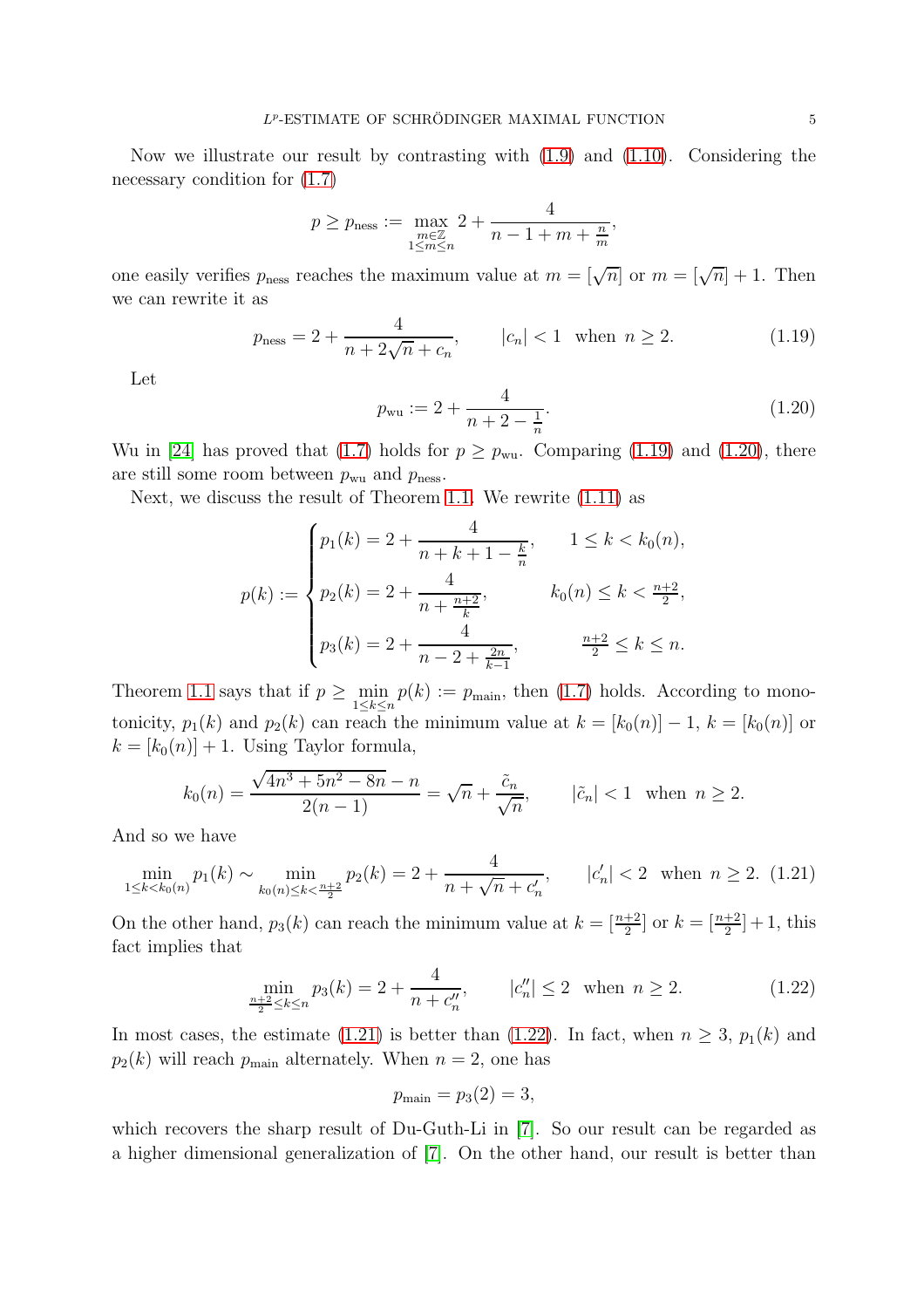| $n =$          | $p_{\rm mess}$                      | $p_{\text{wu}}$      | $\min_{1 \leq k < k_0(n)} p_1(k)$ | $\min_{k_0(n)\leq k < \frac{n+2}{2}} p_2(k)$ | $\left(\min_{\frac{k+2}{2}\leq k\leq n}p_3(k)\right)$ |
|----------------|-------------------------------------|----------------------|-----------------------------------|----------------------------------------------|-------------------------------------------------------|
| $\overline{2}$ | $2 + 1$                             | $2+\frac{8}{7}$      | $2+\frac{8}{7}$                   |                                              | $2 + 1$                                               |
| 3              | $2 + \frac{8}{11}$                  | $2 + \frac{6}{7}$    | $2 + \frac{3}{4}$                 |                                              | $2 + 1$                                               |
| $\overline{4}$ | $2 + \frac{4}{7}$                   | $2+\frac{16}{23}$    | $2 + \frac{8}{13}$                |                                              | $2+\frac{2}{3}$                                       |
| $\overline{5}$ | $2 + \frac{8}{17}$                  | $2 + \frac{10}{17}$  | $2 + \frac{10}{19}$               | $2+\frac{6}{11}$                             | $2 + \frac{12}{19}$                                   |
| $6\,$          | $2+\frac{2}{5}$                     | $2+\frac{24}{47}$    | $2 + \frac{6}{13}$                | $2 + \frac{6}{13}$                           | $2+\frac{1}{2}$                                       |
| $\overline{7}$ | $2+\frac{6}{17}$                    | $2+\frac{14}{31}$    | $2+\frac{7}{17}$                  | $2 + \frac{2}{5}$                            | $2+\frac{8}{17}$                                      |
| $8\,$          | $2 + \frac{6}{19}$                  | $2+\frac{32}{79}$    | $2+\frac{16}{43}$                 | $2+\frac{6}{17}$                             | $2+\frac{2}{5}$                                       |
| 9              | $2 + \frac{2}{7}$                   | $2+\frac{18}{49}$    | $2+\frac{18}{53}$                 | $2 + \frac{6}{19}$                           | $2+\frac{20}{53}$                                     |
| $10\,$         | $2+\frac{6}{23}$                    | $2 + \frac{40}{119}$ | $2 + \frac{40}{137}$              | $2+\frac{4}{13}$                             | $2+\frac{1}{3}$                                       |
| 11             | $2+\frac{6}{25}$                    | $2+\frac{22}{71}$    | $2 + \frac{22}{81}$               | $2+\frac{16}{57}$                            | $2+\frac{6}{19}$                                      |
| 12             | $2 + \frac{2}{9}$                   | $2+\frac{48}{167}$   | $2+\frac{16}{63}$                 | $2+\frac{8}{31}$                             | $2+\frac{2}{7}$                                       |
| 13             | $2+\frac{16}{77}$                   | $2+\frac{26}{97}$    | $2+\frac{26}{109}$                | $2+\frac{16}{67}$                            | $2 + \frac{28}{103}$                                  |
| 14             | $2+\frac{8}{41}$                    | $2+\frac{56}{223}$   | $2+\frac{56}{249}$                | $2 + \frac{2}{9}$                            | $2 + \frac{1}{4}$                                     |
| 15             | $2+\frac{16}{87}$                   | $2+\frac{30}{127}$   | $2+\frac{10}{47}$                 | $2+\frac{16}{77}$                            | $2+\frac{16}{67}$                                     |
| 16             | $2+\frac{4}{23}$ $2+\frac{64}{287}$ |                      | $2+\frac{64}{317}$                | $2+\frac{8}{41}$                             | $2+\frac{2}{9}$                                       |

Wu's in all dimensions. However, for  $n \geq 3$ , our result can't still reach  $p_{\text{ness}}$  (see Table 1).

TABLE 1. Comparison between  $p_{\text{ness}}$ ,  $p_{\text{wu}}$  and  $p_{\text{main}}$  for  $2 \le n \le 16$ . The red numbers denote our aims. The blue numbers denote best results yet.

Let us say a few words on the proof scheme of Theorem [1.5.](#page-3-1) The basic tool is polynomial partitioning introduced by Guth in [\[14\]](#page-32-13), which helps us to make the dimensional reduction. We will adopt the algorithm, repeated application of polynomial partitioning, which has similar spirit as Hickman-Rogers in [\[16\]](#page-32-15). Hickman-Rogers built the algorithm to estimate  $||Ef||_{BL_{k,A}^p(B_R)}$ , where  $Ef$  represents the extension operator associated with restriction problem. By building polynomial partitioning on  $BL_A^{p,q}$ -norm, we show the algorithm also works to estimate  $||e^{it\Delta} f||_{BL_A^{p,q}(B_R^*)}$ . But  $BL_A^{p,q}$ -norm has no vanishing property as the kbroad norm  $BL_{k,A}^p$ . So we will revise Hickman-Rogers' algorithm by adding one stopping condition. For handling the case if the algorithm ends with the additional stopping condition, we need one class of refined Strichartz estimates which is an important tool to research  $L^p$ -estimate of Schrödinger maximal function as in [\[7,](#page-32-0) [8,](#page-32-6) [12\]](#page-32-1). By making use of the arguments as in  $[7, 8]$  $[7, 8]$ , we establish bilinear  $L^p$ -estimate of Schrödinger maximal function in lower dimensions.

This paper is organized as follows. In Section [2,](#page-6-0) we explain how Theorem [1.4](#page-3-0) implies Theorem [1.2.](#page-2-2) In Section [3,](#page-7-0) we introduce some notations and standard results. The proof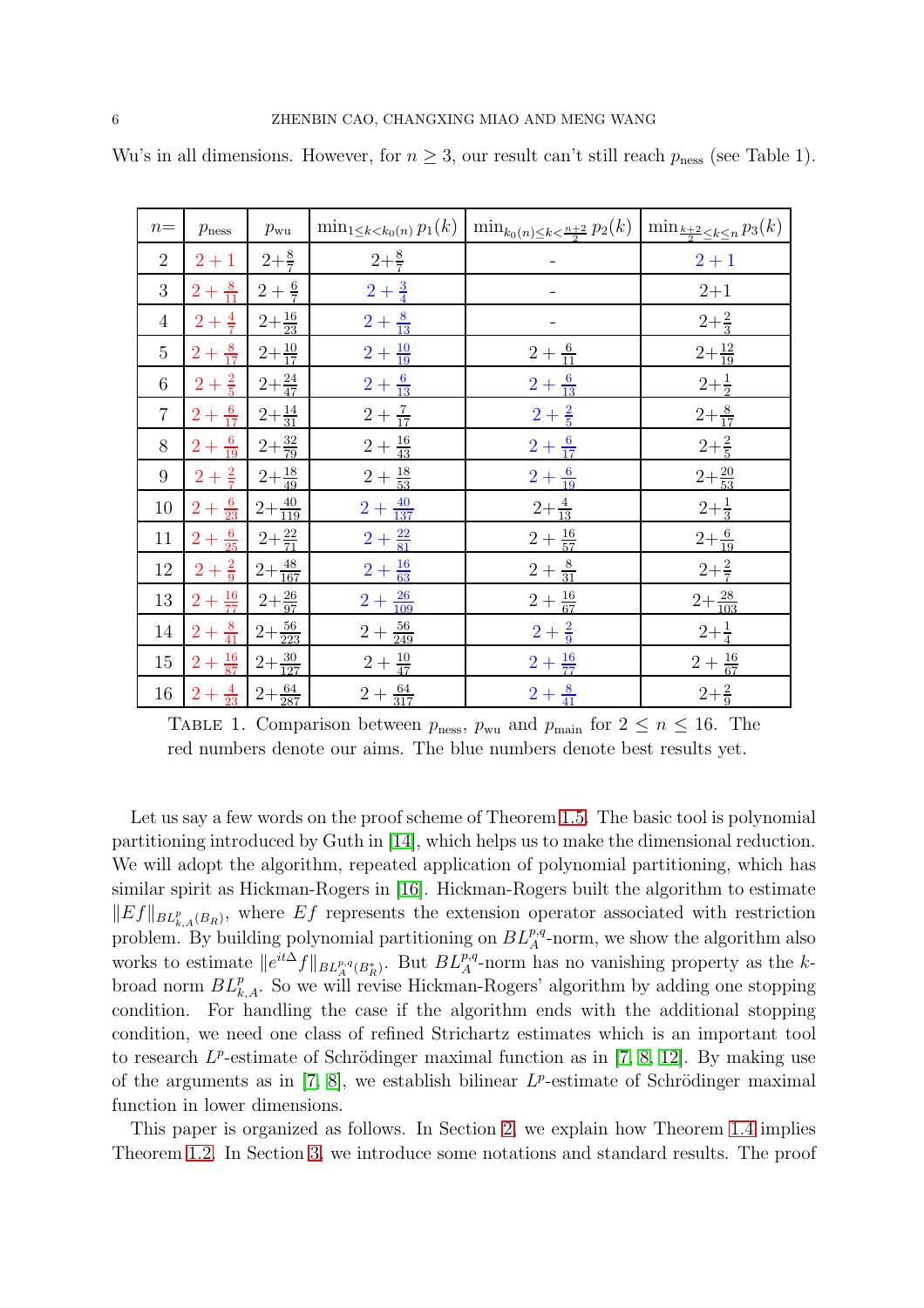of Theorem [1.5](#page-3-1) is in Section [4](#page-14-0) and Section [5.](#page-21-0) In Section [6,](#page-27-0) we prove bilinear maximal  $L^p$ -estimate in lower dimensions, which are the supplements of Section [5.](#page-21-0)

To end up this section, we will outline some notations used throughout the paper. If X is a finite set, we use |X| to denote its cardinality. If X is a measurable set, we use |X| to denote its Lebesgue measure. If the function  $f$  has compact support, we use supp $f$ to denote the support of f.  $C_{\epsilon}$  denotes a constant which depends on  $\epsilon$ . Write  $A \lesssim B$  or  $A = O(B)$  to mean that there exists a constant C such that  $A \leq CB$ . We write  $A \lessapprox B$ to denote  $A \lesssim_{\epsilon} R^{\epsilon}B$ . Let [a] mean the largest integer that be not more than a.

## 2. How MAXIMAL BROAD  $L^p$ -NORM IMPLIES MAXIMAL  $L^p$ -NORM

<span id="page-6-0"></span>In this section, we prove that Theorem [1.4](#page-3-0) implies Theorem [1.2](#page-2-2) by making use of induction on M. If  $M \geq R^{10}$ , we have

$$
|e^{it\Delta}f| \le M^{-\frac{n}{2}} \|f\|_{L^2},
$$

then

$$
\Big\|\sup_{0
$$

for  $0 < \epsilon \ll 1$ . Now we assume Theorem [1.2](#page-2-2) holds for physical radius R and frequency radius less than  $\frac{1}{2M}$ . Using the decomposition of  $B(0, R) \times [0, R]$  as in [\(1.14\)](#page-3-2), we obtain

$$
\Big\| \sup_{0 < t \le R} |e^{it\Delta} f| \Big\|_{L^p(B_R)}^p = \sum_{B_K \subset B(0,R)} \int_{B_K} \max_{I_K \subset [0,R]} \sup_{t \in I_K} |e^{it\Delta} f(x)|^p dx.
$$

For each  $B_K \times I_K$ , we choose lines  $V_1, ... V_A$  to achieve the minimum of  $\mu_{e^{it\Delta} f}(B_K \times I_K)$ . Using the decomposition  $f = \sum_{\tau} f_{\tau}$ , we have

$$
|e^{it\Delta}f(x)|^p \lesssim K^{O(1)} \max_{\tau \notin V_a \text{ for all } a} |e^{it\Delta}f_\tau(x)|^p + C \sum_{a=1}^A \Big| \sum_{\tau \in V_a} e^{it\Delta}f_\tau(x) \Big|^p, \quad (x, t) \in B_K \times I_K,
$$

and so  $||e^{it\Delta}f||^p_{L^pL^{\infty}(B_R^*)}$  can be divided into two parts. The first part is

$$
K^{O(1)}\sum_{B_K\subset B(0,R)}\max_{I_K\subset [0,R]}\max_{\tau\notin V_a\text{ for all a}}\int_{B_K\times I_K}|e^{it\Delta}f_\tau(x)|^p dxdt,
$$

where we use the fact that each  $|e^{it\Delta} f_\tau|$  is essentially constant on  $B_K \times I_K$  (see Lemma [3.1\)](#page-7-1). By Theorem [1.4,](#page-3-0) the first part is bounded by

<span id="page-6-1"></span>
$$
K^{O(1)}\left[C(\epsilon,K)M^{-\epsilon^2}R^{\epsilon}||f||_{L^2}\right]^p.
$$
\n(2.1)

Next, we handle the second part, which can be rewritten as

$$
C\sum_{a=1}^{A} \int_{B_R} \sup_{t \in [0,R]} \Big| \sum_{\tau \in V_a} e^{it\Delta} f_\tau(x) \Big|^p dx.
$$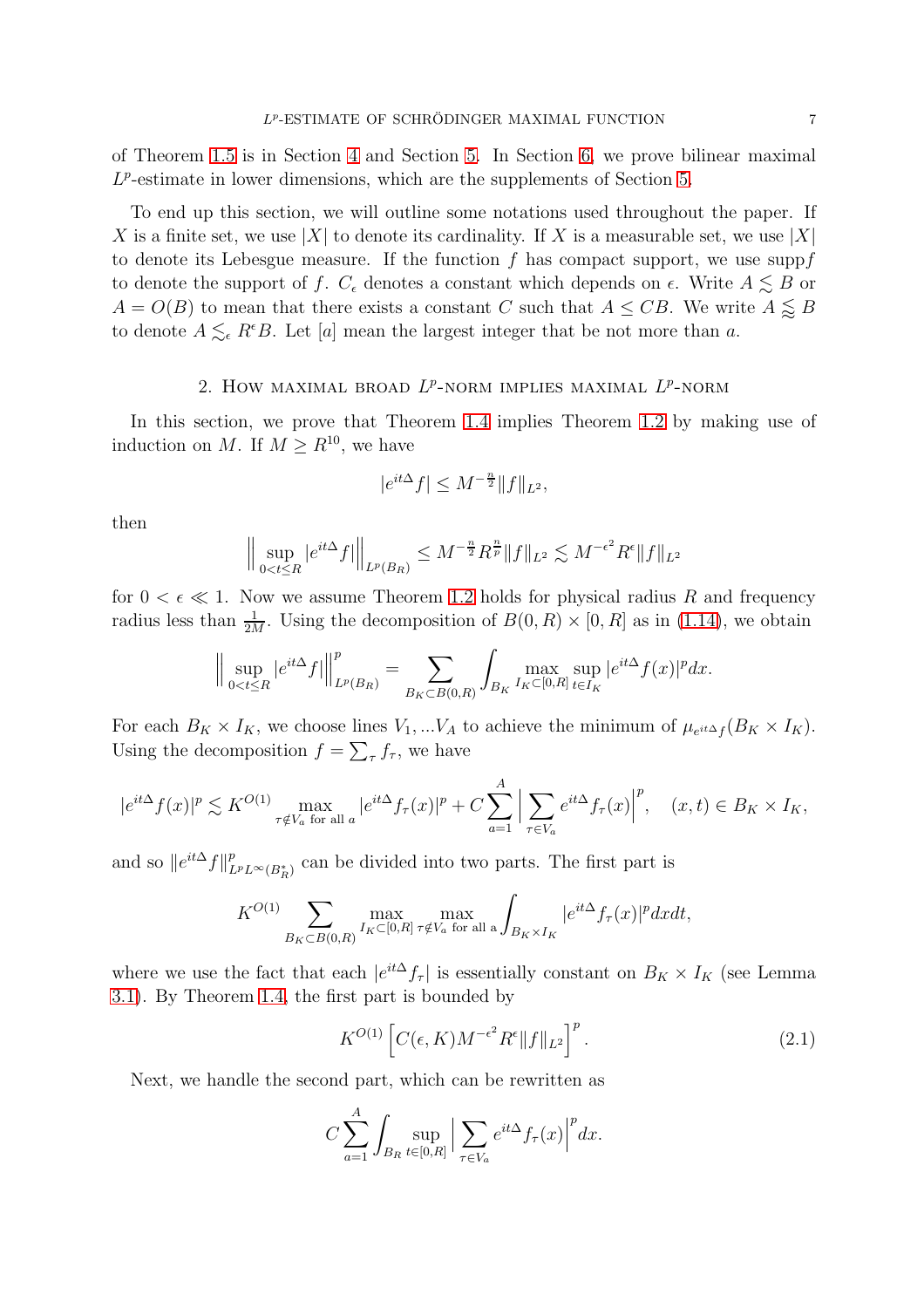Since the number of  $\tau \in V_a$  is  $O(1)$ , and we choose A satisfying  $A \ll K$ , the second part is controlled by

$$
\lesssim \sum_{\tau} \int_{B_R} \sup_{t \in [0,R]} |e^{it\Delta} f_\tau(x)|^p dx.
$$

Using the induction on frequency radius  $\frac{1}{KM}$ , we obtain

$$
\sum_{\tau} \int_{B_R} \sup_{t \in [0,R]} |e^{it\Delta} f_{\tau}(x)|^p dx \le C \sum_{\tau} \left[ C_{\epsilon} (KM)^{-\epsilon^2} R^{\epsilon} \|f_{\tau}\|_{L^2} \right]^p
$$
  

$$
\le CK^{-p\epsilon^2} \left( C_{\epsilon} M^{-\epsilon^2} R^{\epsilon} \|f\|_{L^2} \right)^p.
$$
 (2.2)

We choose K sufficiently large such that  $CK^{-p\epsilon^2} \leq 1$ , then the second part is proved by scale induction. Combining the estimates [\(2.1\)](#page-6-1) with [\(2.2\)](#page-7-2), we have proved Theorem [1.2](#page-2-2) based on Theorem [1.4.](#page-3-0)

### <span id="page-7-2"></span>3. Some preparations

<span id="page-7-0"></span>The main ingredient of the proof of Theorem [1.5](#page-3-1) is the algorithm which leads to different scales r satisfying  $1 \ll r \leq R$ , not just the scale R. In this section, we introduce some notations and standard results with respect to the general scale r.

#### 1. Locally constant property

Locally constant property says that if a function f has compact Fourier support  $\Theta$ , then we can view  $|f|$  essentially as constant on dual  $\Theta^*$ .

<span id="page-7-1"></span>**Lemma 3.1.** [\[15,](#page-32-16) Lemma 6.1] Let  $\Theta$  be a compact symmetric convex set centered at  $C_{\Theta} \in$  $\mathbb{R}^n$ . If  $\widehat{g}_{\Theta}$  is supported in  $\Theta$  and  $T_{\Theta}$  is the dual convex  $\Theta^* := \{y \mid |y \cdot x - C_{\Theta}| \leq 1, \forall x \in \Theta\},$ then there exists a positive function  $\eta_{T_{\Theta}}$  satisfying the following properties:

- (a)  $\eta_{T_{\Theta}}$  is essentially supported on 10T<sub> $_{\Theta}$ </sub> and rapidly decaying away from it: for any integer  $N > 0$ , there exists a constant  $C_N$  such that  $\eta_{T_{\Theta}}(x) \leq C_N(1+n(x,10T_{\Theta}))^{-N}$ where  $n(x, 10T_{\Theta})$  is the smallest positive integer n such that  $x \in 10nT_{\Theta}$ ,
- (b)  $\|\eta_{T_{\Theta}}\|_{L^1} \lesssim 1,$
- (c)

<span id="page-7-3"></span>
$$
|g_{\Theta}| \le \sum_{T \mathcal{J}T_{\Theta}} c_T \chi_T \le |g_{\Theta}| * \eta_{T_{\Theta}}, \tag{3.1}
$$

where  $c_T := \max_{x \in T} |g_{\Theta}|(x)$  and the sum  $\sum_{T/T_{\Theta}}$  is over a finitely overlapping cover  $\{T\}$  of  $\mathbb{R}^n$  with each  $T \nparallel T_{\Theta}$ . Here  $T \nparallel \widetilde{T}_{\Theta}$  means that  $T$  is a translated copy of  $T_{\Theta}$ .

In particular, for each ball  $\tau$  of radius  $K^{-1}$ , note  $e^{it\Delta} f_\tau$  is Fourier supported on  $\{(w, |w|^2) | w \in \tau\}$  in a distributional sense, which is contained in a rectangular box of radius  $K^{-1}$  and thickness  $K^{-2}$ . Therefore  $e^{it\Delta} f_\tau$  is locally constant on each tube of radius K and length  $K^2$ .

#### 2. Wave packet decomposition on scale  $r$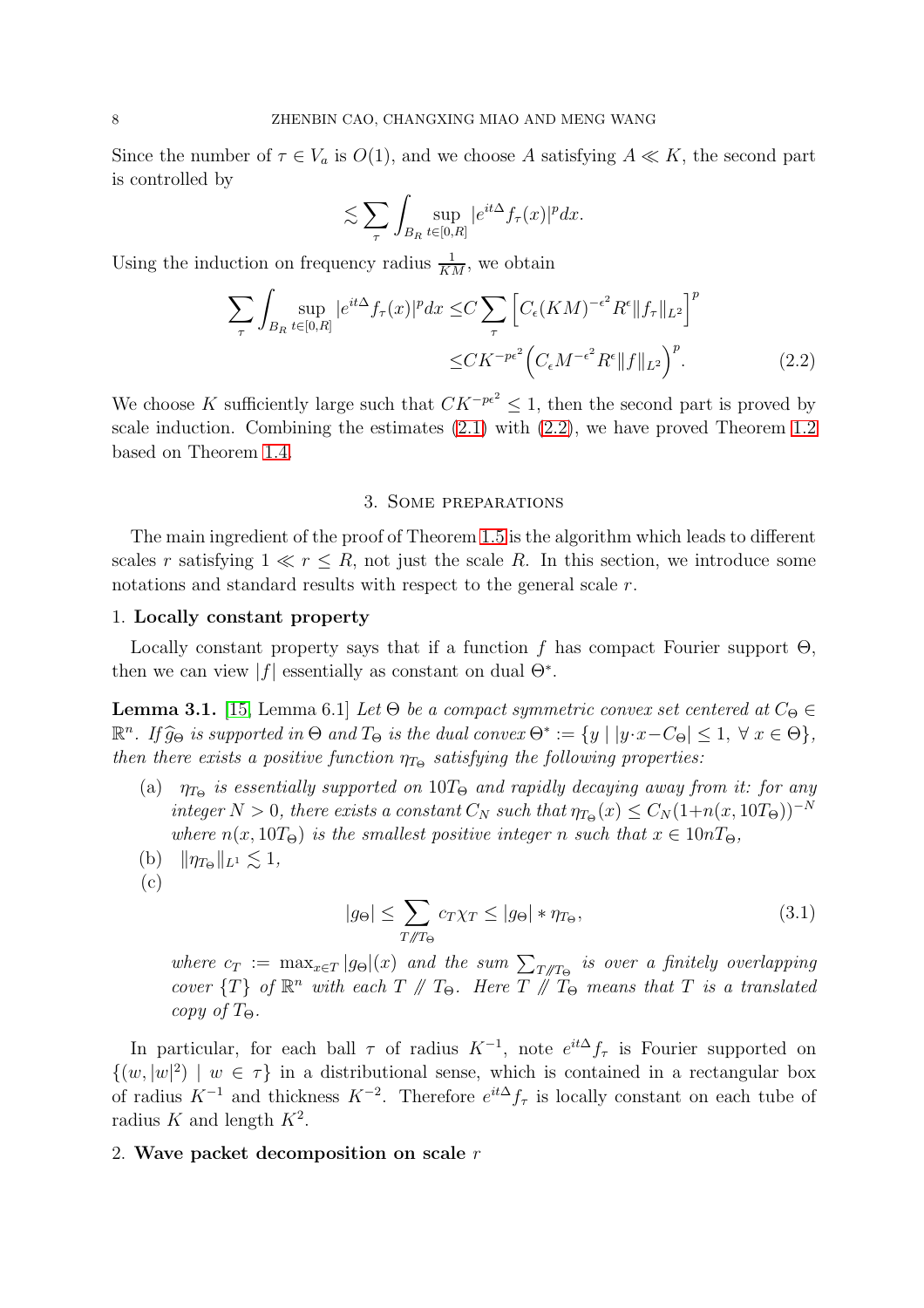Let  $\varphi$  be a Schwartz function satisfying supp $\widehat{\varphi} \subset B(0, 3/2)$ , and

$$
\sum_{k\in\mathbb{Z}^n}\widehat{\varphi}(\xi-k)=1,\quad\text{ for all }\xi\in\mathbb{R}^n.
$$

Define

$$
\begin{cases}\n\widehat{\varphi_{\theta}}(\xi) := r^{\frac{n}{2}} \widehat{\varphi} \left( r^{\frac{1}{2}} (\xi - c(\theta)) \right), \\
c(\theta) \in r^{-1/2} \mathbb{Z}^n, \\
c(\nu) \in r^{1/2} \mathbb{Z}^n,\n\end{cases}\n\widehat{c(\nu)} = e^{-ic(\nu) \cdot \xi} \widehat{\varphi_{\theta}}(\xi),
$$

where  $\theta$  denote  $r^{-\frac{1}{2}}$ -balls in frequency space and  $\nu$  denote  $r^{\frac{1}{2}}$ -balls in physical space.

For each Schwartz function f with  $\text{supp}\hat{f} \subset B^n(0, 1)$ , we have the following decomposition

<span id="page-8-0"></span>
$$
f = \sum_{\theta,\nu} c_{\theta,\nu} \varphi_{\theta,\nu}, \qquad \theta \cap B^n(0,1) \neq \varnothing,
$$
 (3.2)

where each  $\varphi_{\theta,\nu}$  is Fourier supported in  $\theta$  and has physical support essentially in  $\nu$ . A basic property is the functions  $\varphi_{\theta,\nu}$  are approximately orthogonal, i.e.

$$
\sum_{\theta,\nu} |c_{\theta,\nu}|^2 \sim ||f||_{L^2}^2.
$$
\n(3.3)

Next we consider the decomposition on  $e^{it\Delta} f$  associated with [\(3.2\)](#page-8-0)

$$
e^{it\Delta}f = \sum_{\theta,\nu} c_{\theta,\nu} e^{it\Delta} \varphi_{\theta,\nu}.
$$
\n(3.4)

By the stationary phase method, we obtain

$$
\left|e^{it\Delta}\varphi_{\theta,\nu}(x)\right| \le r^{-\frac{n}{4}}\chi_{T_{\theta,\nu}}(x,t) + O(r^{-N}), \quad \forall \ N > 0. \tag{3.5}
$$

Here  $T_{\theta,\nu}$  is defined by

$$
T_{\theta,\nu} := \left\{ (x,t) \in \mathbb{R}^n \times \mathbb{R} \mid 0 \le t \le r, \ |x + 2tc(\theta) - c(\nu)| \le r^{\frac{1}{2}+\delta} \right\},\
$$

where  $\delta$  is a small positive parameter satisfying  $\delta \ll \epsilon$ .  $T_{\theta,\nu}$  is a tube of length r, of radius  $r^{1/2+\delta}$  and in the direction  $(-2c(\theta), 1)$ . For each  $\nu$ ,  $e^{it\Delta}\varphi_{\theta,\nu}$  is Fourier supported in  $\xi(\theta) = \{(\xi, \xi^2) | \xi \in \theta\}$  in a distributional sense. For detailed proofs of wave packet decomposition one can see [\[7,](#page-32-0) [22\]](#page-32-17).

# 3. The properties of  $BL_A^{p,q}$

Firstly, we recall the basic properties of  $BL_A^{p,q}$ .

<span id="page-8-1"></span>**Proposition 3.2** ([\[11,](#page-32-14) [14\]](#page-32-13)). Let  $p \leq q$ . The following properties hold:

(a) (Finite subadditivity) Let  $A \geq 1$ ,  $U_1, U_2 \subset \mathbb{R}^{n+1}$ , then

$$
\|e^{it\Delta} f\|_{BL^{p,q}_A(U_1\cup U_2)}^p \le \|e^{it\Delta} f\|_{BL^{p,q}_A(U_1)}^p + \|e^{it\Delta} f\|_{BL^{p,q}_A(U_2)}^p.
$$

(b) (Triangle inequality) Let  $A \geq 2$ ,  $U \subset \mathbb{R}^{n+1}$ , then

$$
\|e^{it\Delta}(f+g)\|_{BL^{p,q}_{A}(U)}^p \lesssim \|e^{it\Delta}f\|_{BL^{p,q}_{A/2}(U)}^p + \|e^{it\Delta}g\|_{BL^{p,q}_{A/2}(U)}^p.
$$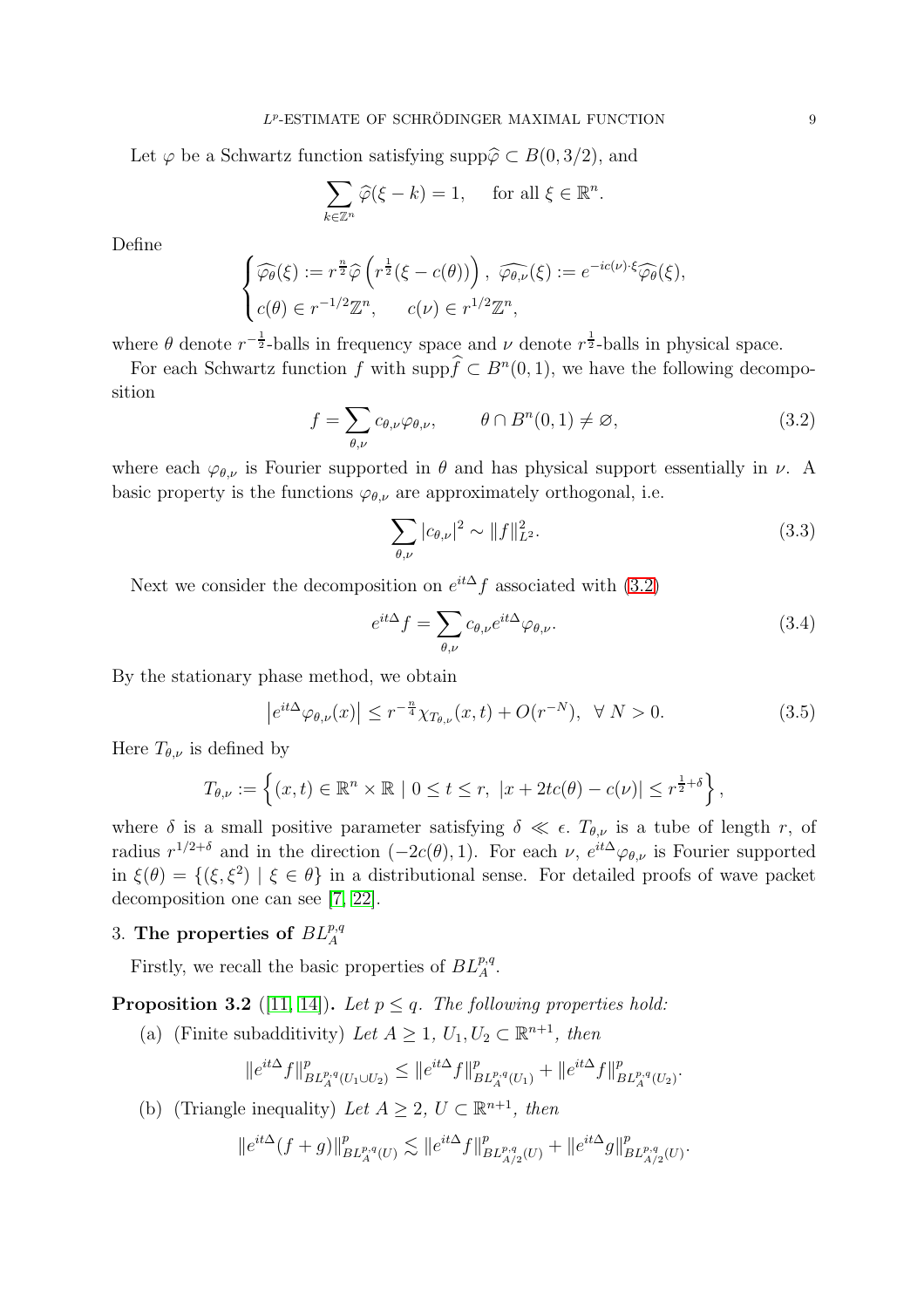(c) (Logarithmic convexity) Let  $A \geq 2$ ,  $U \subset \mathbb{R}^{n+1}$ . Suppose that  $1 \leq p, p_1, p_2 < \infty$ and  $0 \leq \alpha \leq 1$  obey

$$
\frac{1}{p} = \frac{1-\alpha}{p_1} + \frac{\alpha}{p_2},
$$

then

$$
\|e^{it\Delta}f\|_{{BL^{p,q}_A(U)}}\leq \|e^{it\Delta}f\|_{{BL^{p_1,q}_{A/2}(U)}}^{1-\alpha}\|e^{it\Delta}f\|^{\alpha}_{{BL^{p_2,q}_{A/2}(U)}}.
$$

The proof of Proposition [3.2](#page-8-1) is elementary, one can refer to [\[11,](#page-32-14) [14\]](#page-32-13). If  $A = 1$ , we can't use (b) and (c) in Proposition [3.2](#page-8-1) since  $BL_A^{p,q}$ -norm only makes sense for the positive integer A. But if we start with a large A, and use (b) and (c) only  $O_\epsilon(1)$  times, then the choice of  $A$  won't influence our argument, see [\[16,](#page-32-15) [23\]](#page-32-18). On the other hand, we always choose the parameter A satisfying  $A \ll K$ , which is an unimportant parameter. From now on, we write  $BL^{p,q}$  to represent  $BL^{p,q}_A$ .

Now we consider the relationship between  $BL^{p,\infty}$ -norm and maximal  $L^{p}$ -norm, bilinear maximal  $L^p$ -norm.

<span id="page-9-0"></span>**Proposition 3.3.** Let  $p \geq 2$ . Suppose that f has Fourier support in  $B(\xi_0, 1/M)$  for some  $\xi_0 \in B(0,1)$  and  $M \geq 1$ . For any  $\epsilon > 0$ , if

$$
\Big\| \sup_{0 < t \le r} |e^{it\Delta} f| \Big\|_{L^p(B_r)} \lesssim M^{-\epsilon^2} r^{\epsilon} \|f\|_{L^2},
$$

then

$$
\|e^{it\Delta}f\|_{BL^{p,\infty}(B_r^*)}\lesssim K^{O(1)}M^{-\epsilon^2}r^{\epsilon}\|f\|_{L^2}.
$$

*Proof.* By the definition of  $BL^{p,\infty}$ , we obtain

$$
||e^{it\Delta}f||_{BL^{p,\infty}(B_r^*)} = \Big(\sum_{B_K \subset B(0,r)} \max_{I_K \subset [0,r]} \mu_{e^{it\Delta}f}(B_K \times I_K)\Big)^{\frac{1}{p}}
$$
  
\n
$$
\leq \Big[\sum_{B_K \subset B(0,r)} \max_{I_K \subset [0,r]} \Big(\sum_{\tau} ||e^{it\Delta}f_{\tau}||_{L^p(B_K \times I_K)}^p\Big)\Big]^{\frac{1}{p}}
$$
  
\n
$$
\leq \Big(\sum_{\tau} \sum_{B_K \subset B(0,r)} \max_{I_K \subset [0,r]} ||e^{it\Delta}f_{\tau}||_{L^p(B_K \times I_K)}^p\Big)^{\frac{1}{p}}
$$
  
\n
$$
\lesssim K^{O(1)} \Big(\sum_{\tau} ||e^{it\Delta}f_{\tau}||_{L^p_x L^{\infty}_t(B_r^*)}^p\Big)^{\frac{1}{p}}
$$
  
\n
$$
\lesssim K^{O(1)} M^{-\epsilon^2} r^{\epsilon} ||f||_{L^2}.
$$

 $\Box$ 

<span id="page-9-1"></span>**Proposition 3.4.** Let  $p \geq 2$ . Suppose that f has Fourier support in  $B(\xi_0, 1/M)$  for some  $\xi_0 \in B(0,1)$  and  $M \geq 1$ . Let  $f = \sum_{\tau} f_{\tau}$ , where each  $f_{\tau}$  is Fourier supported on  $\tau$ . For any  $\epsilon > 0$ , if

$$
\Big\| \sup_{0 < t \le r} \Big| e^{it\Delta} f_{\tau_1} e^{it\Delta} f_{\tau_2} \Big|^{\frac{1}{2}} \Big\|_{L^p(B_r)} \lesssim M^{-\epsilon^2} r^{\epsilon} \|f\|_{L^2}
$$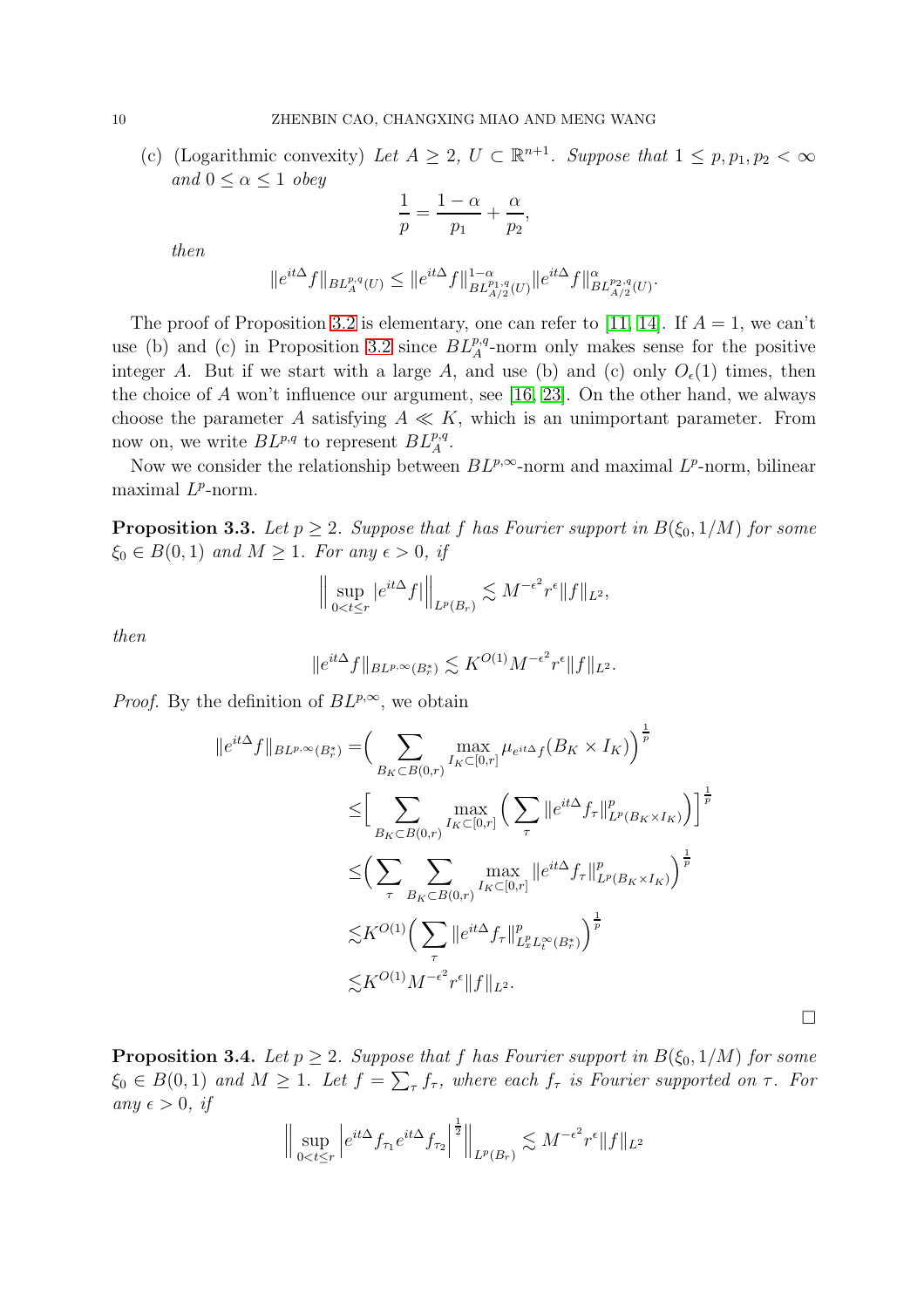holds for all  $\tau_1, \tau_2$  satisfying that the Fourier supports of  $f_{\tau_1}$  and  $f_{\tau_2}$  are separated by at least  $\frac{1}{KM}$ , then

$$
\|e^{it\Delta}f\|_{BL^{p,\infty}(B_r^*)}\lesssim K^{O(1)}M^{-\epsilon^2}r^{\epsilon}\|f\|_{L^2}.
$$

*Proof.* We recall the definition of  $\mu_{e^{it\Delta} f}$ :

$$
\mu_{e^{it\Delta}f}(B_K \times I_K) = \min_{V_1, \dots, V_A} \left( \max_{\tau \notin V_a} \int_{B_K \times I_K} |e^{it\Delta} f_\tau|^p dxdt \right).
$$

For each  $\tau$ , by Lemma [3.1,](#page-7-1) there exists a positive function  $\eta_K$  which is essentially supported on  $B_K \times I_K$  satisfying  $\|\eta_K\|_{L^1} \lesssim 1$  and

$$
|e^{it\Delta} f_\tau| \le |e^{it\Delta} f_\tau| * \eta_K.
$$

Fix  $B_K \times I_K$ , then there exists a  $\tau_0$  such that

$$
\max_{\tau} \int_{B_K \times I_K} |e^{it\Delta} f_\tau|^p = \int_{B_K \times I_K} |e^{it\Delta} f_{\tau_0}|^p dx dt.
$$

We choose  $V'_1, ..., V'_A$  such that  $\tau_0 \in V'_a$  for some  $a \in \{1, 2, ..., A\}$ , then by  $(3.1)$  and Hölder inequality,

$$
\mu_{e^{it\Delta}f}(B_{K} \times I_{K}) \leq \max_{\tau \notin V_{a}'} \int_{B_{K} \times I_{K}} |e^{it\Delta} f_{\tau}|^{p}
$$
\n
$$
\leq \max_{\tau \notin V_{a}'} \left( \int_{B_{K} \times I_{K}} |e^{it\Delta} f_{\tau}|^{p} \int_{B_{K} \times I_{K}} |e^{it\Delta} f_{\tau_{0}}|^{p} \right)^{\frac{1}{2}}
$$
\n
$$
\leq \max_{\tau \notin V_{a}'} \int_{B_{K} \times I_{K}} (|e^{it\Delta} f_{\tau}| * \eta_{K})^{\frac{p}{2}} (|e^{it\Delta} f_{\tau_{0}}| * \eta_{K})^{\frac{p}{2}}
$$
\n
$$
\leq \max_{\tau \notin V_{a}'} \int_{B_{K} \times I_{K}} (|e^{it\Delta} f_{\tau}|^{\frac{p}{2}} * \eta_{K}) (|e^{it\Delta} f_{\tau_{0}}|^{\frac{p}{2}} * \eta_{K})
$$
\n
$$
= \max_{\tau \notin V_{a}'} \int \left( \int_{B_{K} \times I_{K}} |e^{i(t-t_{1})\Delta} f_{\tau}(x - x_{1}) e^{i(t-t_{2})\Delta} f_{\tau_{0}}(x - x_{2})|^{2} dx dt \right) \cdot \eta_{K}(x_{1}, t_{1}) \eta_{K}(x_{2}, t_{2}) dx_{1} dx_{2} dt_{1} dt_{2}
$$
\n
$$
\leq \sum_{\tau_{1}, \tau_{2}'} \int \left( \int_{B_{K} \times I_{K}} |e^{i(t-t_{1})\Delta} f_{\tau_{1}}(x - x_{1}) e^{i(t-t_{2})\Delta} f_{\tau_{2}}(x - x_{2})|^{2} dx dt \right) \cdot \eta_{K}(x_{1}, t_{1}) \eta_{K}(x_{2}, t_{2}) dx_{1} dx_{2} dt_{1} dt_{2}.
$$

Define  $f_{\tau_j,x_j,t_j}$  by

$$
\widehat{f_{\tau_j,x_j,t_j}} = e^{-i(t_j|\xi|^2 + x_j \cdot \xi)} \widehat{f_{\tau_j}},
$$

then

$$
e^{it\Delta} f_{\tau_j, x_j, t_j} = e^{i(t-t_j)\Delta} f_{\tau_j}(x - x_j).
$$
   
  $j = 1, 2.$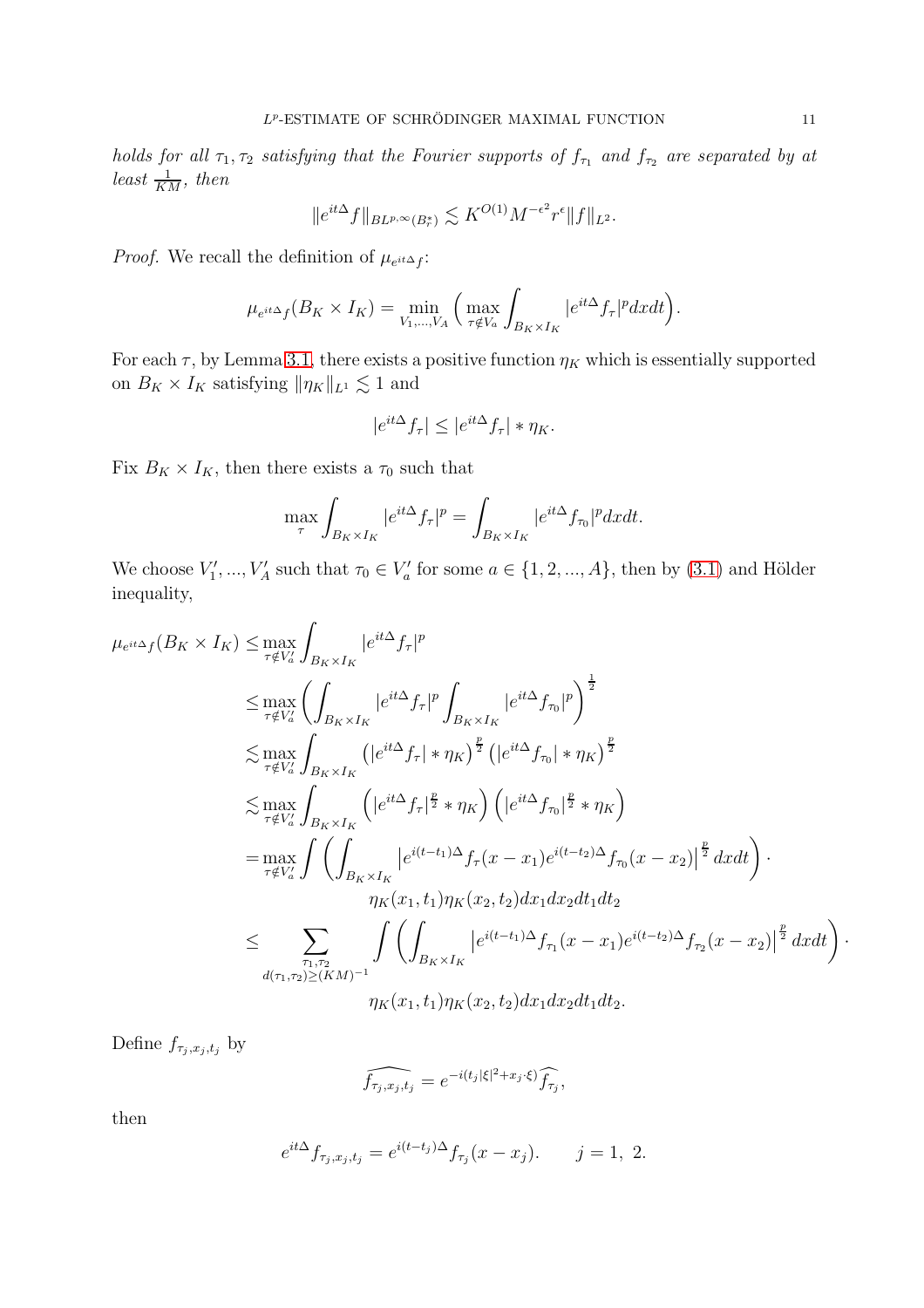We repeat the argument as in the proof of Proposition [3.3](#page-9-0) to obtain

$$
||e^{it\Delta}f||_{BL^{p,\infty}(B_r^*)} = \Big(\sum_{B_K \subset B(0,r)} \max_{I_K \subset [0,r]} \mu_{e^{it\Delta}f}(B_K \times I_K)\Big)^{\frac{1}{p}}
$$
  
\n
$$
\leq \Big[\sum_{B_K \subset B(0,r)} \max_{I_K \subset [0,r]} \Big(\sum_{d(\tau_1,\tau_2) \geq (KM)^{-1}} \int ||e^{it\Delta}f_{\tau_1,x_1,t_1}e^{it\Delta}f_{\tau_2,x_2,t_2}||^{\frac{1}{2}}||_{L^p(B_K \times I_K)}^p.
$$
  
\n
$$
\eta_K(x_1,t_1)\eta_K(x_2,t_2)dx_1dx_2dt_1dt_2\Big)\Big]^{\frac{1}{p}}
$$
  
\n
$$
\leq \Big[\sum_{d(\tau_1,\tau_2) \geq (KM)^{-1}} \int \Big(\sum_{B_K \subset B(0,r)} \max_{I_K \subset [0,r]} ||e^{it\Delta}f_{\tau_1,x_1,t_1}e^{it\Delta}f_{\tau_2,x_2,t_2}||^{\frac{1}{2}}||_{L^p(B_K \times I_K)}^p\Big).
$$
  
\n
$$
\eta_K(x_1,t_1)\eta_K(x_2,t_2)dx_1dx_2dt_1dt_2\Big]^{\frac{1}{p}}
$$
  
\n
$$
\lesssim K^{O(1)} \Big(\sum_{\tau_1,\tau_2} \int ||e^{it\Delta}f_{\tau_1,x_1,t_1}e^{it\Delta}f_{\tau_2,x_2,t_2}||^{\frac{1}{2}}||_{L^p_xL^\infty_t(B_r^*)}^p.
$$
  
\n
$$
\eta_K(x_1,t_1)\eta_K(x_2,t_2)dx_1dx_2dt_1dt_2\Big)^{\frac{1}{p}}
$$
  
\n
$$
\lesssim K^{O(1)}M^{-\epsilon^2}r^{\epsilon}||f||_{L^2}.
$$

<span id="page-11-0"></span>**Remark 3.5.** For  $q > 1/\delta$ , we have

$$
\|e^{it\Delta}f\|_{L^p_xL^q_t(B^*_r)}\lesssim r^{\delta}\|e^{it\Delta}f\|_{L^p_xL^\infty_t(B^*_r)}
$$

and

$$
\|e^{it\Delta}f\|_{BL^{p,q}(B_r^*)}\lesssim r^{\delta}\|e^{it\Delta}f\|_{BL^{p,\infty}(B_r^*)}.
$$

So Proposition [3.3](#page-9-0) and [3.4](#page-9-1) still hold if we replace  $BL^{p,\infty}$  with  $BL^{p,q}$ .

#### 4. Polynomial partitioning

Polynomial partitioning was firstly introduced by Guth [\[13,](#page-32-19) [14\]](#page-32-13) to improve the bound of restriction conjecture in three dimension. The main idea of polynomial partitioning is using a polynomial to cut the whole space to several parts, and each part has the same contribution.

**Theorem 3.6.** [\[13,](#page-32-19) Theorem 1.4] Suppose that F is a non-negative  $L^1$  function on  $\mathbb{R}^n$ . For each degree d, there exists a nontrivial polynomial P of degree at most d such that  $\mathbb{R}^n\backslash Z(P)$  is a union of  $\sim_n d^n$  pairwise disjoint open sets  $O_i'$  (cells) and for each  $i$  we have

$$
\int_{O_i'} F(x)dx \sim_n d^{-n} \int F(x)dx.
$$

Let  $Z(P_1, ..., P_{n+1-m})$  be the set of common zeros of polynomials  $P_1, \dots, P_{m+1-n}$ . We call the variety  $Z(P_1, ..., P_{n+1-m})$  to be a transverse complete intersection if

 $\nabla P_1(x) \wedge ... \wedge \nabla P_{n+1-m}(x) \neq 0$ , for all  $x \in Z(P_1,...P_{n+1-m})$ .

 $\Box$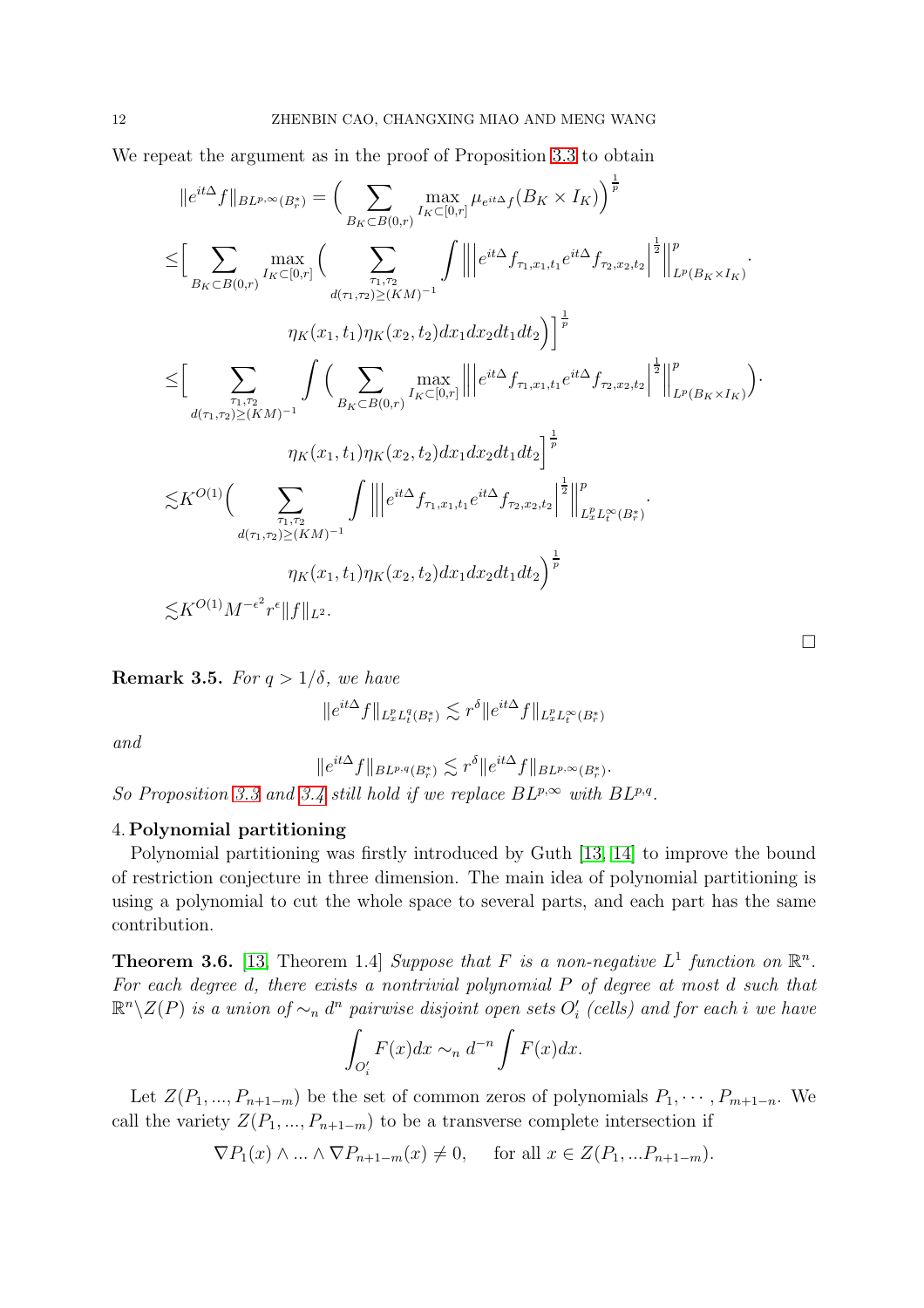If  $Z = Z(P_1, ..., P_{n+1-m})$  satisfies deg  $P_i \le d$  for each  $i = 1, 2, ..., n+1-m$ , we say the degree of  $Z$  is at most  $d$ . Du-Li in [\[11\]](#page-32-14) gave the following polynomial partitioning theorem on broad norm version.

<span id="page-12-0"></span>**Theorem 3.7.** [\[11,](#page-32-14) Theorem 4.5] Suppose that f is a function with  $\text{supp}\widehat{f} \subset B(0, 1) \subset \mathbb{R}^n$ , U is a subset of  $B_R^*$ , and  $1 \leq p, \lambda < \infty$ . Then for each d, there exists a nontrivial polynomial P of degree at most  $O(d)$  such that  $(\mathbb{R}^n \times \mathbb{R}) \backslash Z(P)$  is a union of  $\sim d^{n+1}$  $disjoint$  open sets  $O_i'$  and for each i we have

$$
\|e^{it\Delta}f\|_{BL^{p,\lambda}(U)}^p \leq C_n d^{n+1} \|e^{it\Delta}f\|_{BL^{p,\lambda}(U\cap O_i')}^p.
$$

Moreover,  $Z(P)$  is a finite union of transverse complete intersections.

Theorem [3.7](#page-12-0) induces one spatial decomposition  $B_R^* = (\cup_i O_i') \cup Z(P)$ . If we consider wave packet decomposition of f on scale R:  $f = \sum_{\theta,\nu} c_{\theta,\nu} \varphi_{\theta,\nu}$ , then most of the mass of each  $e^{it\Delta}\varphi_{\theta,\nu}$  is concentrated on  $T_{\theta,\nu}$  in physical space. An example of f says that there exists a related tube  $T_{\theta,\nu}$  such that it can enter into all cells  $O'_{i}$ , which is not convenient to carry on this divide and conquer approach. Roughly speaking, this bad situation can happen because the diameter of each cell  $O'_{i}$  is too large. So we shrunk the scale of cells  $O'_{i}$  to make that each tube can only enter into a small part of the shrunken cells.

Using Theorem [3.7](#page-12-0) with  $\lambda = q$ , we conclude that there exists a nontrivial polynomial P of degree at most  $O(d)$  such that  $(\mathbb{R}^n \times \mathbb{R}) \setminus Z(P)$  is a union of  $\sim d^{n+1}$  disjoint open sets  $O_i'$  and for each i we have

$$
||e^{it\Delta}f||_{BL^{p,q}(B_R^*)}^p \le C_n d^{n+1} ||e^{it\Delta}f||_{BL^{p,q}(O_i')}^p.
$$
\n(3.6)

Now we define

$$
W := N_{R^{\frac{1}{2}+\delta}} Z(P) \cap B_R^*, \quad O_i := [O_i' \cap B_R^*] \backslash W,
$$
\n(3.7)

where  $N_{R^{\frac{1}{2}+\delta}}Z(P)$  denotes the  $R^{\frac{1}{2}+\delta}$ -neighborhood of the variety Z. By Proposition [3.2,](#page-8-1) one obtains

$$
||e^{it\Delta}f||_{BL^{p,q}(B_R^*)}^p \le \sum_i ||e^{it\Delta}f||_{BL^{p,q}(O_i)}^p + ||e^{it\Delta}f||_{BL^{p,q}(W)}^p. \tag{3.8}
$$

By the pigeonhole principle, we have at least one of the following cases holds:

**Cellular case:** there exist  $O(d^{n+1})$  many cells  $O_i$  such that for each i,

$$
||e^{it\Delta}f||_{BL^{p,q}(B_R^*)}^p \lesssim d^{n+1}||e^{it\Delta}f||_{BL^{p,q}(O_i)}^p.
$$

Algebraic case:

$$
\|e^{it\Delta}f\|_{BL^{p,q}(B_R^*)}^p \lesssim \|e^{it\Delta}f\|_{BL^{p,q}(W)}^p.
$$

Therefore we can attribute the contribution on the whole region to cellular contribution and algebraic contribution. Hickman-Rogers [\[16\]](#page-32-15) also introduced the polynomial partitioning theorem in lower dimensions. To build the algorithm on  $BL^{p,q}$ -norm in the next section, we prove relevant theorem on the version of  $BL^{p,q}$ -norm.

We firstly recall the definition of tangential tube introduced by Guth in [\[13,](#page-32-19) [14\]](#page-32-13).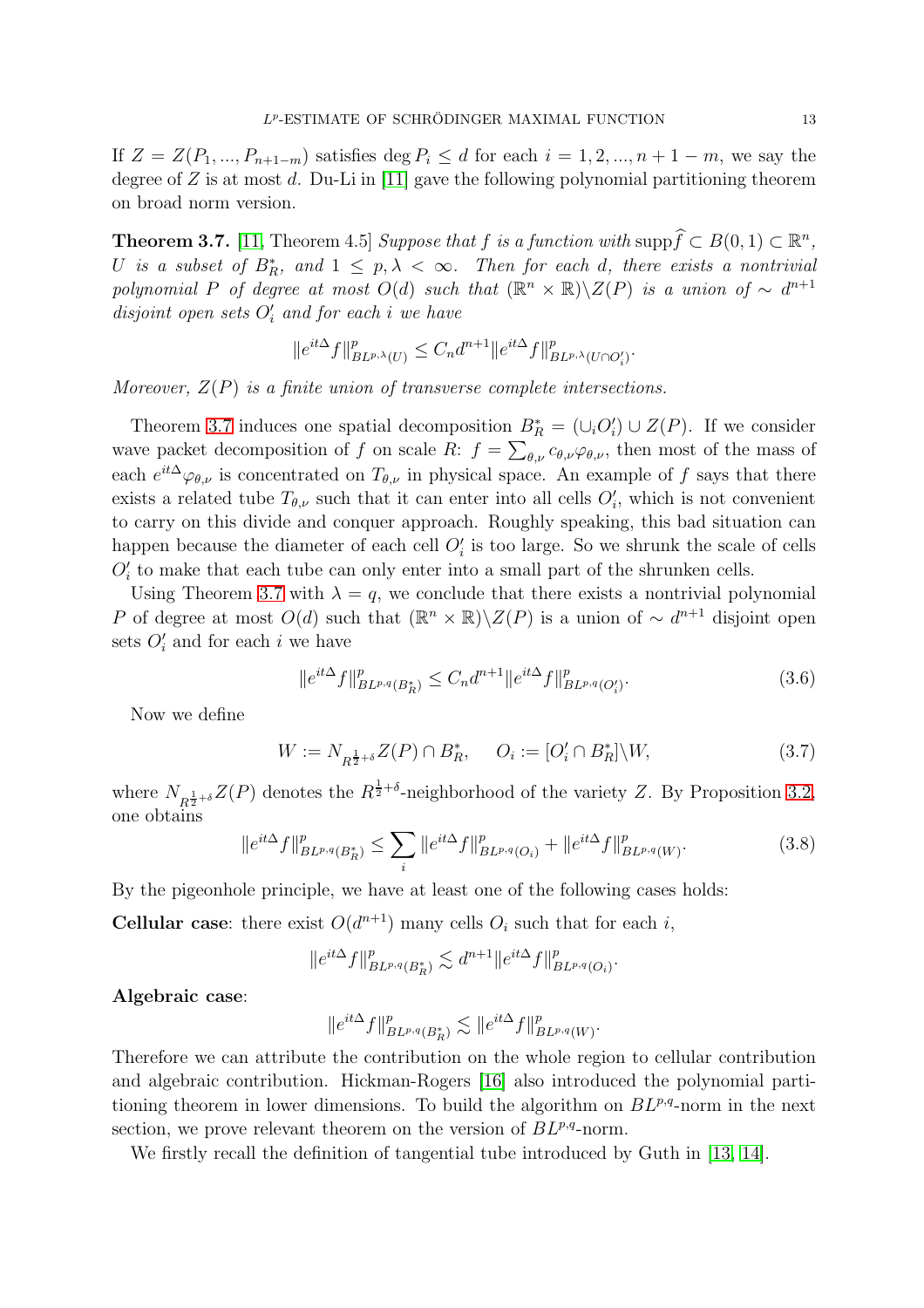<span id="page-13-1"></span>**Definition 3.8.** Suppose that  $Z = Z(P_1, ..., P_{n+1-m})$  is a transverse complete intersection in  $\mathbb{R}^n \times \mathbb{R}$ . We say that  $T_{\theta,\nu}$  is concentrated on scale r wave packets which are  $r^{-\frac{1}{2}+\delta_m}$ . tangent to  $Z$  in  $B_r$  if the following two conditions hold:

(i) Distance condition:

$$
T_{\theta,\nu} \subset N_{r^{\frac{1}{2}+\delta_m}} Z \cap B_r.
$$

(ii) **Angle condition**: for any  $x \in T_{\theta,\nu}$  and  $z \in Z \cap B_r$  with  $|z - x| \lesssim r^{1/2+\delta_m}$ , one has

$$
\angle(G(\theta), T_z Z) \lesssim r^{-\frac{1}{2} + \delta_m}.
$$

Let

 $\mathbb{T}_Z[r] := \Big\{ (\theta, \nu) \bigm| T_{\theta, \nu} \text{ is concentrated on scale } r \text{ wave packets}$ which are  $r^{-\frac{1}{2}+\delta_m}$  tangent to  $Z$ .

We say that f is concentrated in wave packets from  $\mathbb{T}_Z[r]$  if

$$
\sum_{(\theta,\nu)\notin \mathbb{T}_Z[r]} \|f_{\theta,\nu}\|_{L^2} \le O(r^{-N})\|f\|_{L^2}, \quad \forall \ N > 0.
$$

<span id="page-13-0"></span>**Theorem 3.9.** Fix  $r \gg 1$ ,  $d \in \mathbb{N}$  and  $1 \leq p, \lambda < \infty$ . Suppose that Z is an m-dimensional transverse complete intersection of degree at most d. Suppose that f satisfies supp $\widehat{f} \subset$  $B(0,1) \subset \mathbb{R}^n$ , and f is concentrated in wave packets from  $\mathbb{T}_Z[r]$ . Then there exists a constant  $D = D_Z = D(\epsilon, d)$  such that at least one of the following cases holds: **Cellular case:** there exist  $O(D^m)$  shrunken cells  $O_i$  in  $\mathbb{R}^n \times \mathbb{R}$  such that for each i,

$$
\|e^{it\Delta}f\|_{BL^{p,\lambda}(B_r)}^p\lesssim D^m\|e^{it\Delta}f\|_{BL^{p,\lambda}(O_i)}^p.
$$

**Algebraic case:** there exists an  $(m-1)$ -dimensional transverse complete intersection Y of degree at most  $O(D)$  such that

$$
\|e^{it\Delta}f\|^p_{BL^{p,\lambda}(B_r\cap N_{r^{1/2+\delta_m}}Z)}\lesssim \|e^{it\Delta}f\|^p_{BL^{p,\lambda}(B_r\cap N_{r^{1/2+\delta_m}}Y)}.
$$

*Proof.* Suppose that the algebraic case does not occur. We say that a ball  $B =$  $B(x_0, r^{1/2+\delta_m}) \subset N_{r^{1/2+\delta_m}} Z \cap B_r$  is regular if, on each connected component of  $Z \cap B_r$  $B(x_0, r^{1/2+\delta_m})$ , the tangent space TZ is constant up to angle 1/100. By the hypothesis and Guth's argument such as in [\[14,](#page-32-13) Section 8], we have the regular balls contain most of the mass of  $e^{it\Delta} f$ , i.e.

$$
\|e^{it\Delta}f\|_{BL^{p,\lambda}(B_r)} \lesssim \|e^{it\Delta}f\|_{BL^{p,\lambda}(\cup_{\text{regular }B}B)}.
$$

For each regular ball B, we pick a point  $z \in Z \cap B_{r^{1/2+\delta_m}}$  and define  $V_B$  to be the mdimensional tangent plane  $T_zZ$ . For each m-dimensional tangent plane V, we use  $\mathfrak{B}_V$  to denote the set of regular balls so that  $\angle(V_B, V) \leq 1/100$ . By the pigeonhole principle, there exists a plane V such that

$$
||e^{it\Delta}f||_{BL^{p,\lambda}(B_r)} \lesssim ||e^{it\Delta}f||_{BL^{p,\lambda}(\cup_{B\in\mathfrak{B}_V}B)}.
$$

Set  $N_1 = \bigcup_{B \in \mathfrak{B}_V} B$ . Therefore, it suffices to consider the contribution on  $N_1$ .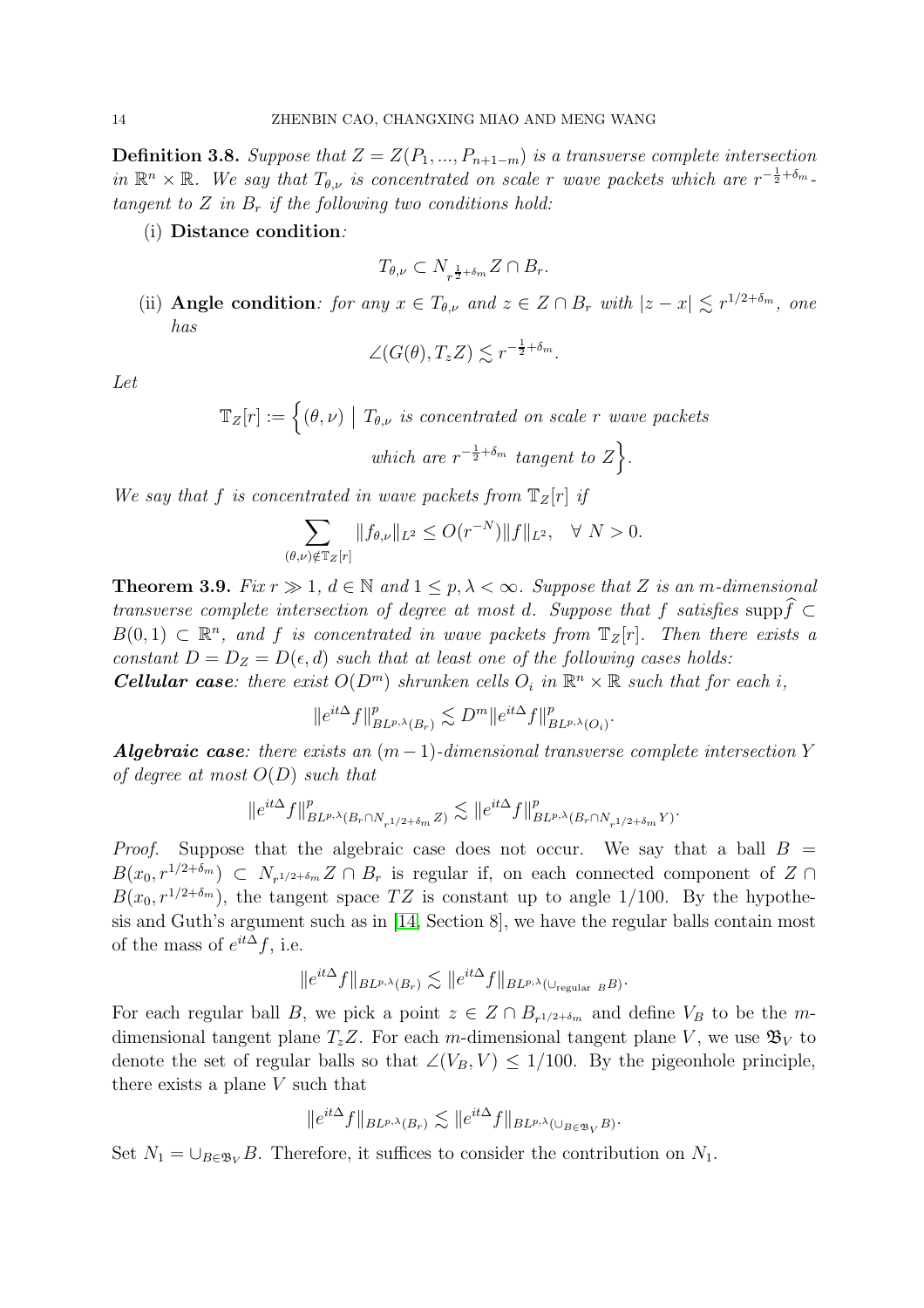Since all wave packets of  $e^{it\Delta} f$  on scale r are contained in the  $\approx r^{1/2}$ -neighborhood of V,  $|e^{it\Delta}f(x)|$  is essentially constant along a certain direction which is roughly normal to V. Let  $P_V: V \to \mathbb{R}$  denote a polynomial defined on V, and  $\pi: \mathbb{R}^{n+1} \to V$  be the orthogonal projection. Then we can extend V to a polynomial P on  $\mathbb{R}^{n+1}$  by setting  $P(x) := P_V(\pi(x))$ . We denote the collection of such polynomials by  $\mathbb{P}_V$ . Repeating the proof of Theorem 4.5 in [\[11\]](#page-32-14), we can find a polynomial  $P \in \mathbb{P}_V$  of degree at most  $D = D(\epsilon, d)$  such that  $N_1 = (\cup_i O'_i) \cup Z(P)$  satisfying  $\#O'_i \sim D^m$ , and for each *i*,

<span id="page-14-1"></span>
$$
\|e^{it\Delta}f\|_{BL^{p,\lambda}(B_r)}^p \sim \|e^{it\Delta}f\|_{BL^{p,\lambda}(N_1)}^p \lesssim D^m \|e^{it\Delta}f\|_{BL^{p,\lambda}(O_i')}^p. \tag{3.9}
$$

Define

$$
W := N_{r^{\frac{1}{2} + \delta_m}} Z(P) \cap B_r, \quad O_i := [O'_i \cap B_r] \backslash W.
$$

By Proposition [3.2,](#page-8-1) we obtain

$$
\|e^{it\Delta}f\|_{BL^{p,\lambda}(B_r)}^p\leq \sum_i\|e^{it\Delta}f\|_{BL^{p,\lambda}(O_i)}^p+\|e^{it\Delta}f\|_{BL^{p,\lambda}(W)}^p.
$$

Since the algebraic case does not occur, the contribution from  $W$  is negligible. By the pigeonhole principle and [\(3.9\)](#page-14-1), there exist  $O(D<sup>m</sup>)$  cells  $O<sub>i</sub>$  such that for each i,

$$
||e^{it\Delta}f||_{BL^{p,\lambda}(B_r)}^p \lesssim D^m ||e^{it\Delta}f||_{BL^{p,\lambda}(O_i)}^p.
$$

#### 4. Two algorithms

<span id="page-14-0"></span>From this section, we start to prove Theorem [1.5.](#page-3-1) We firstly consider a simple situation. If  $M > R^{\frac{1}{2}-O(\delta)}$ , all associated directions of wave packets of f are very few. In fact, let  $f = \sum_{(\theta,\nu) \in \mathbb{T}} c_{\theta,\nu} \varphi_{\theta,\nu}$  be wave packet decomposition of f on scale R, where  $\mathbb{T}$  is a set of pairs  $(\theta, \nu)$ , then

$$
\#\big\{\theta \mid \exists \ \nu \ s.t. \ (\theta,\nu) \in \mathbb{T}\big\} \lesssim R^{O(\delta)}.
$$

Hence, one obtains

$$
||e^{it\Delta}f||_{L_x^p L_v^{\infty}(B_R^*)} = \Big\|\sum_{\theta,\nu} c_{\theta,\nu}e^{it\Delta}\varphi_{\theta,\nu}\Big\|_{L_x^p L_v^{\infty}(B_R^*)} = \Big\|\Big|\sum_{\theta,\nu} c_{\theta,\nu}e^{it\Delta}\varphi_{\theta,\nu}\Big|^2\Big\|_{L_x^p L_v^{\infty}(B_R^*)}^{\frac{1}{2}}
$$
  

$$
\lesssim R^{O(\delta)}\Big\|\sum_{\theta,\nu}|c_{\theta,\nu}e^{it\Delta}\varphi_{\theta,\nu}|^2\Big\|_{L_x^p L_v^{\infty}(B_R^*)}^{\frac{1}{2}}
$$
  

$$
\leq R^{O(\delta)}R^{-\frac{n}{4}}\Big\|\sum_{\theta,\nu}|c_{\theta,\nu}|^2\chi_{T_{\theta,\nu}}\Big\|_{L_x^p L_v^{\infty}(B_R^*)}^{\frac{1}{2}}
$$
  

$$
\leq R^{O(\delta)}R^{-\frac{n}{4}}\Big(\sum_{\theta,\nu}|c_{\theta,\nu}|^2\|\chi_{T_{\theta,\nu}}\|_{L_x^p L_v^{\infty}(B_R^*)}^{\frac{1}{2}}\Big)^{\frac{1}{2}}
$$
  

$$
\lesssim R^{\frac{n+1}{2p}-\frac{n}{4}+O(\delta)}\Big(\sum_{\theta,\nu}|c_{\theta,\nu}|^2\Big)^{\frac{1}{2}}
$$
  

$$
\sim R^{\frac{n+1}{2p}-\frac{n}{4}+O(\delta)}\|f\|_{L^2}.
$$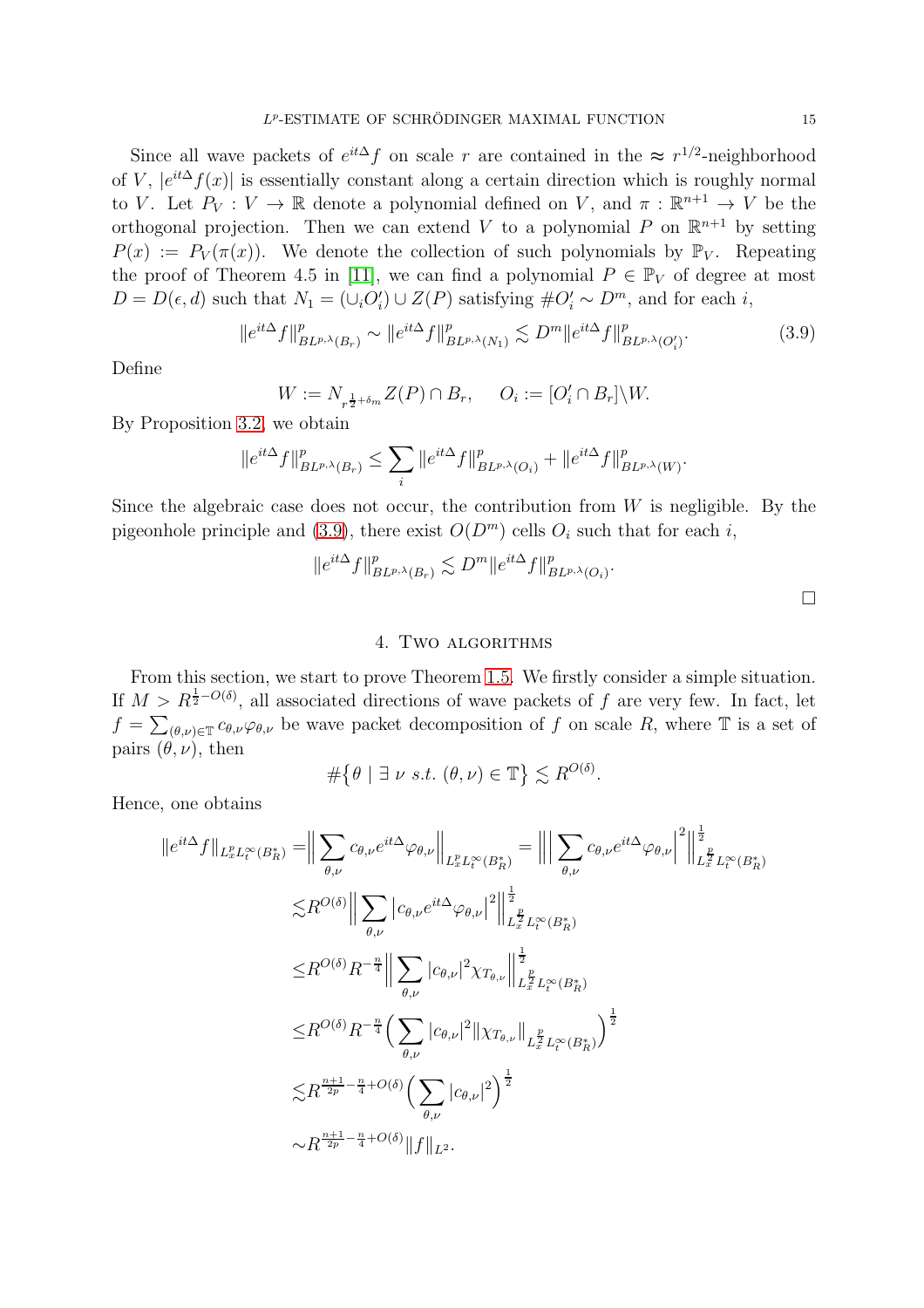Using Proposition [3.3](#page-9-0) and Remark [3.5,](#page-11-0) we have

$$
||e^{it\Delta}f||_{BL^{p,q}(B_R^*)} \lesssim R^{\frac{n+1}{2p} - \frac{n}{4} + O(\delta)} ||f||_{L^2}.
$$

This inequality shows that when  $M > R^{\frac{1}{2}-O(\delta)}$ , Theorem [1.5](#page-3-1) holds for  $p > \frac{2(n+1)}{n}$ , and [\(1.12\)](#page-2-1) satisfies this condition obviously. From now on, we always assume  $M \ll R^{1/2}$ .

We will adopt two algorithms introduced by Hickman-Rogers in [\[16\]](#page-32-15) to continue the proof of Theorem [1.5.](#page-3-1) The method developed by Guth [\[14\]](#page-32-13) in the study of restriction conjecture relies on polynomial partitioning and scale induction. Hickman-Rogers used the algorithm instead of scale induction to give a new proof of Guth's result. The main advantage of the algorithm is to lead to a more detailed geometry analysis on different scales.

Now we introduce the first algorithm. It is a dimensional reduction, essentially passing from an m-dimensional to an  $(m-1)$ -dimensional situation. More precisely, we start with a function f which is concentrated in wave packets from  $T_z[r]$ , and Z is an m-dimensional transverse complete intersection. Using Theorem [3.9,](#page-13-0) we can divide  $||e^{it\Delta}f||_{BL^{p,q}(B_r)}$  into the cellular and algebraic case. The algebraic case can further separate into the transverse and tangential case according to the angle condition. If it's the tangential case, we already pass from an m-dimensional to an  $(m-1)$ -dimensional situation, then the algorithm closes. Otherwise, we repeat the above steps to each cells produced by the cellular and transverse cases.

[Alg-1]-The first algorithm: Let  $p \geq 2, 0 < \epsilon \ll 1$ , and  $\delta, \delta_n, ..., \delta_1, \delta_0$  satisfy

$$
\epsilon^C \le \delta \ll \delta_n \ll \delta_{n-1} \ll \ldots \ll \delta_1 \ll \delta_0 \ll \epsilon
$$

for some constant C.

## Input.

- A ball  $B_r \subset \mathbb{R}^{n+1}$  with radius  $r \gg 1$ .
- A transverse complete intersection Z of dimension  $m \geq 2$ .
- A function f satisfying supp $f \subset B<sup>n</sup>(0, 1)$ , and f is concentrated on scale r wave packets which are  $r^{-1/2+\delta_m}$ -tangent to Z in  $B_r$ .

**Output**. The  $j$ -th step of recursion will produce:

• A word  $\mathcal{E}_j$  of length j in the alphabet  $\{a,c\}$ . Here **a** is an abbreviation of "algebraic" and c "cellular". The algorithm is realized by repeated application of Theorem [3.9.](#page-13-0) More precisely, suppose that the algorithm has run through  $(j - 1)$ steps, and produced a word  $\mathcal{E}_{j-1}$  of length j − 1 and a family of subsets  $\mathcal{O}_{j-1}$  (see its definition below), then we again use Theorem [3.9](#page-13-0) on each  $O_{i-1} \in \mathcal{O}_{i-1}$ . If more than 1/2 fraction of the  $\mathcal{O}_{j-1}$  belong to the cellular case, then we define  $\mathcal{E}_j$  as a word of length j, where the first  $(j-1)$  letters are the same as  $\mathcal{E}_{j-1}$  and the j-th letter is c. Otherwise, we defined the j-th letter of  $\mathcal{E}_i$  to be a.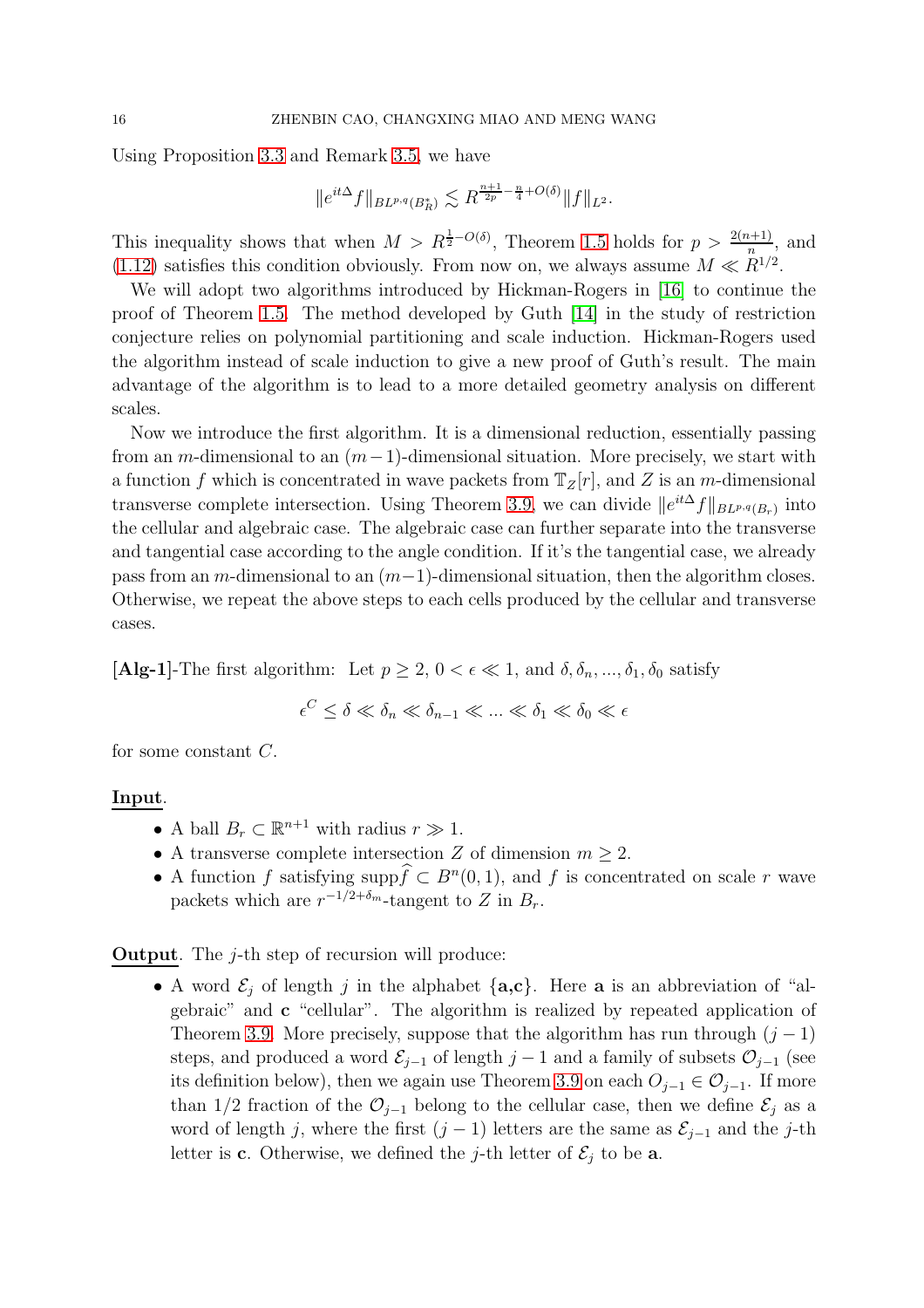• A spatial scale  $\rho_j \geq 1$ . Let  $\tilde{\delta}_{m-1}$  satisfy

$$
(1 - \tilde{\delta}_{m-1}) \left(\frac{1}{2} + \delta_{m-1}\right) = \frac{1}{2} + \delta_m,
$$

and  $\sigma_k : [0, \infty) \to [0, \infty)$  satisfy

$$
\sigma_k(\rho) := \begin{cases} \frac{\rho}{2}, & \text{if the } k\text{-th letter of } \mathcal{E}_j \text{ is } \mathbf{c}, \\ \rho^{1-\tilde{\delta}_{m-1}}, & \text{if the } k\text{-th letter of } \mathcal{E}_j \text{ is } \mathbf{a}, \end{cases}
$$

for each  $1 \leq k \leq j$ . With these definitions, take

$$
\rho_j := \sigma_j \circ \dots \circ \sigma_1(r).
$$

Then  $\rho_j$  satisfies:

$$
\rho_j \le r^{(1-\tilde{\delta}_{m-1})^{\#\mathbf{a}(j)}} \quad \text{and} \quad \rho_j \le \frac{r}{2^{\#\mathbf{c}(j)}},
$$

where  $\#\mathbf{a}(j)$  and  $\#\mathbf{c}(j)$  denote the number of occurrences of **a** and **c** in the  $\mathcal{E}_j$ .

- A family of subsets  $\mathcal{O}_j$  of  $\mathbb{R}^{n+1}$  which will be referred to as cells. Each cell  $O_j \in \mathcal{O}_j$ has diameter at most  $\rho_j$ .
- A collection of functions  $(f_{O_j})_{O_j \in O_j}$ . Each  $f_{O_j}$  is concentrated on scale  $\rho_j$  wave packets which are  $\rho_i^{-1/2+\delta_m}$  $j^{-(1/2+ \delta_m)}$ -tangent to some translation of Z on (a ball of radius  $\rho_j$  containing)  $O_j$ .
- A large integer  $d \in \mathbb{N}$  which depends only on the admissible parameters and deg Z.

Then the following properties hold:

**Property I.** Most of the mass of  $||e^{it\Delta}f||_F^p$  $P_{BL^{p,q}(B_r)}$  is concentrated on the  $O_j \in \mathcal{O}_j$ :

$$
||e^{it\Delta}f||_{BL^{p,q}(B_r)}^p \leq C_{j,\delta}^{\mathrm{I}}(d,r) \sum_{O_j \in \mathcal{O}_j} ||e^{it\Delta} f_{O_j}||_{BL^{p,q}(O_j)}^p + O(r^{-N})||f||_{L^2}.
$$
 (4.1)

**Property II**. The functions  $f_{O_j}$  satisfy

$$
\sum_{O_j \in \mathcal{O}_j} \|f_{O_j}\|_{L^2}^2 \le C_{j,\delta}^{\mathcal{II}}(d,r)d^{\#\mathbf{c}(j)}\|f\|_{L^2}^2.
$$
\n(4.2)

**Property III**. Each  $f_{O_j}$  satisfies

$$
||f_{O_j}||_{L^2}^2 \le C_{j,\delta}^{\text{III}}(d,r) \left(\frac{r}{\rho_j}\right)^{-\frac{n+1-m}{2}} d^{-\#\mathbf{c}(j)(m-1)} ||f||_{L^2}^2.
$$
 (4.3)

Here

$$
\begin{cases} C_{j,\delta}^{\mathrm{I}}(d,r) := d^{\#\mathbf{c}(j)\delta} (\log r)^{2\#\mathbf{a}(j)(1+\delta)}, \\ C_{j,\delta}^{\mathrm{II}}(d,r) := d^{\#\mathbf{c}(j)\delta} \mathrm{Poly}(d)^{\#\mathbf{a}(j)(1+\delta)}, \\ C_{j,\delta}^{\mathrm{III}}(d,r) := d^{j\delta} r^{\overline{C}\#\mathbf{a}(j)\delta_m}, \end{cases}
$$

where  $Poly(d) := d^{n+1}$  and  $\overline{C}$  is some suitably chosen large constant. One easily verifies that

<span id="page-16-0"></span>
$$
C_{j,\delta}^{\mathrm{I}}(d,r), \quad C_{j,\delta}^{\mathrm{II}}(d,r), \quad C_{j,\delta}^{\mathrm{III}}(d,r) \lesssim_{d,\delta} r^{\delta_0} d^{\#\mathbf{c}(j)\delta}.\tag{4.4}
$$

The first step. The algorithm shall start by taking: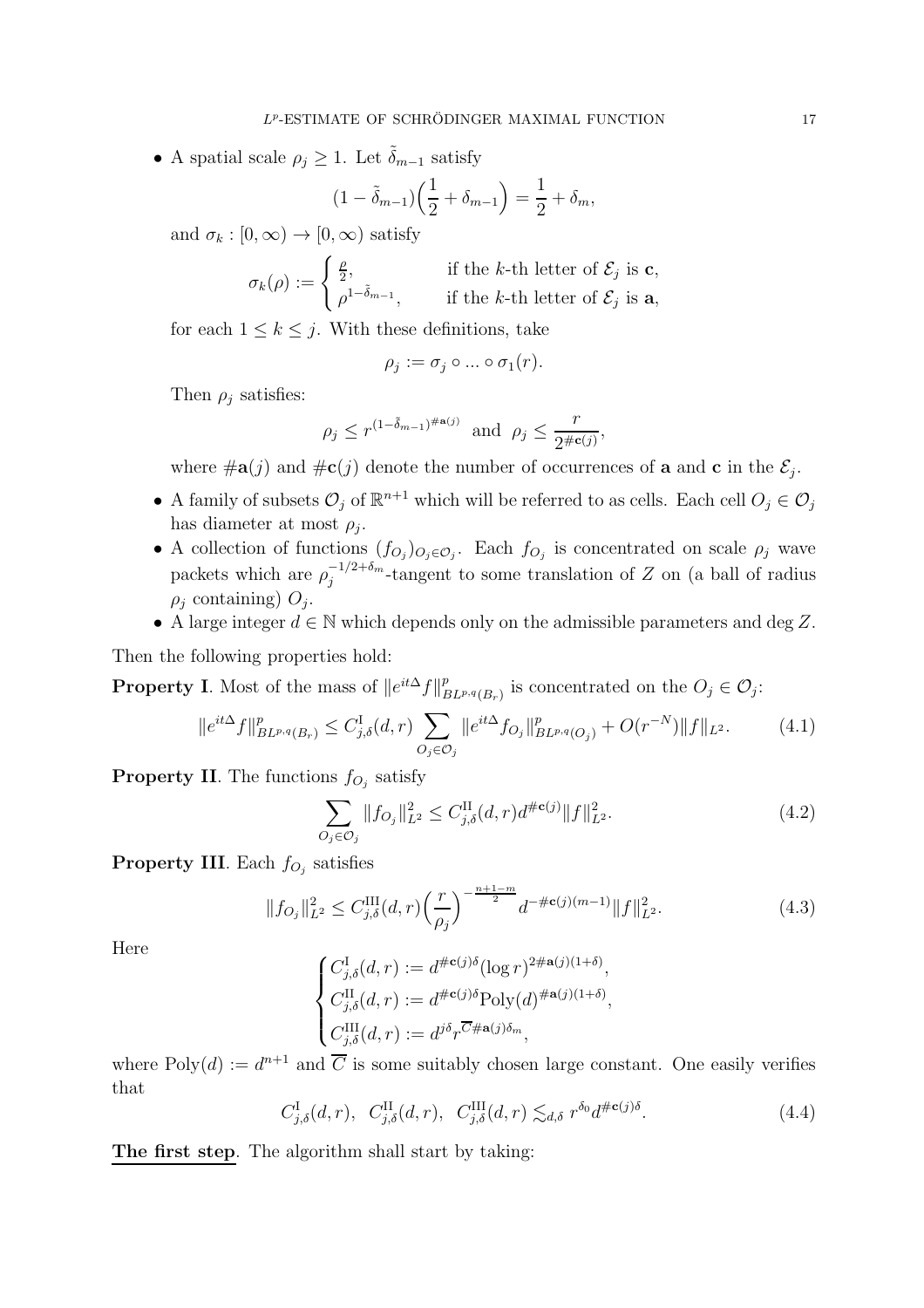- $\mathcal{E}_0 := \varnothing$  to be the empty word;
- $\rho_0 := r;$
- $\mathcal{O}_0 := \{O_0\}$ , where  $O_0 := N_{r^{1/2 + \delta_m}} Z \cap B_r$ ;
- $f_{O_0} := f$ .
- A large integer  $d \in \mathbb{N}$  to be determined later.

Under this setting, one easily verifies the validity of **Property I, II**, and **III**. In fact, **Property I** holds due to the hypothesis of  $f$ . **Property II** and **III** hold trivially.

**The**  $(j + 1)$ -th step. Let  $j \ge 1$ . We assume that the recursive algorithm has run through j steps. Since each function  $f_{O_j}$  is concentrated on scale  $\rho_j$  wave packets which are  $\rho_i^{-1/2+\delta_m}$  $j^{-(1/2+0_m)}$ -tangent to some translation of Z in  $B_{\rho_j}$ , we again apply Theorem [3.9](#page-13-0) to bound  $||e^{it\Delta}f_{O_j}||_F^p$  $P_{BL^{p,q}(O_j)}^p$  for each  $O_j \in \mathcal{O}_j$ . One of two things can happen: either [Alg-1] terminates if the diameter of each cell is very small or it terminates if most of the mass of  $||e^{it\Delta}f_{O_j}||_E^p$  $P_{BL^{p,q}(O_j)}$  is concentrated on some  $(m-1)$ -dimensional transverse complete intersections. We give the exact stopping conditions as follows.

Stopping conditions. The algorithm will be stopped if one of both conditions occurs:

**[tiny]** The algorithm terminates if  $\rho_j \leq r^{\tilde{\delta}_{m-1}}$ . [tang] The algorithm terminates if

$$
\sum_{O_j \in \mathcal{O}_j} \|e^{it\Delta} f_{O_j}\|_{BL^{p,q}(O_j)}^p \le C_{\text{tang}} \sum_{S \in \mathcal{S}} \|e^{it\Delta} f_S\|_{BL^{p,q}(B_{\tilde{\rho}})}^p \tag{4.5}
$$

and

$$
\sum_{S \in \mathcal{S}} \|f_S\|_{L^2}^2 \le C_{\text{tang}} r^{(n+1)\tilde{\delta}_{m-1}} \sum_{O_j \in \mathcal{O}_j} \|f_{O_j}\|_{L^2}^2 \tag{4.6}
$$

hold for  $\tilde{\rho} := \rho_j^{1-\tilde{\delta}_{m-1}}$  $j^{1-\sigma_{m-1}}$  and for some constant  $C_{\text{tang}}$ . Here  $\mathcal{S}$  is a collection of  $(m-1)$ –dimensional transverse complete intersections in  $\mathbb{R}^{n+1}$  all of degree  $O(d)$ , and  $f_S$  is a function to each  $S \in \mathcal{S}$  which is  $\tilde{\rho}^{-1/2+\delta_{m-1}}$ -tangent to S on  $B_{\tilde{\rho}}$ .

Remark 4.1. (a) We can use Theorem [3.9](#page-13-0) and scale induction to reformulate this algorithm. For details one can refer to Hickman-Rogers [\[16,](#page-32-15) Section 9].

(b) There exists a additional local estimate in Property III in [Alg-1] of Hickman-Rogers. The main effect of such estimate is to establish  $L^{\infty}$ -estimate from  $L^2$ -estimate at the smallest possible cost due to the hypothesis of restriction conjecture. In this paper, we always assure  $f \in L^2$ , so the local estimate is not essential in our argument though it also holds in this case.

Next we introduce the second algorithm. It consists of repeated application of the first algorithm to reduce to an appropriate dimensional case.

 $[\mathbf{Alg}\text{-}\mathbf{2}]$  The second algorithm: Let  $\{p_\ell\}_{\ell=k}^{n+1}$  $\ell_{k=k}^{n+1}$  denote Lebesgue exponents such that

$$
p_k \ge p_{k+1} \ge ... \ge p_{n+1} := p \ge 2.
$$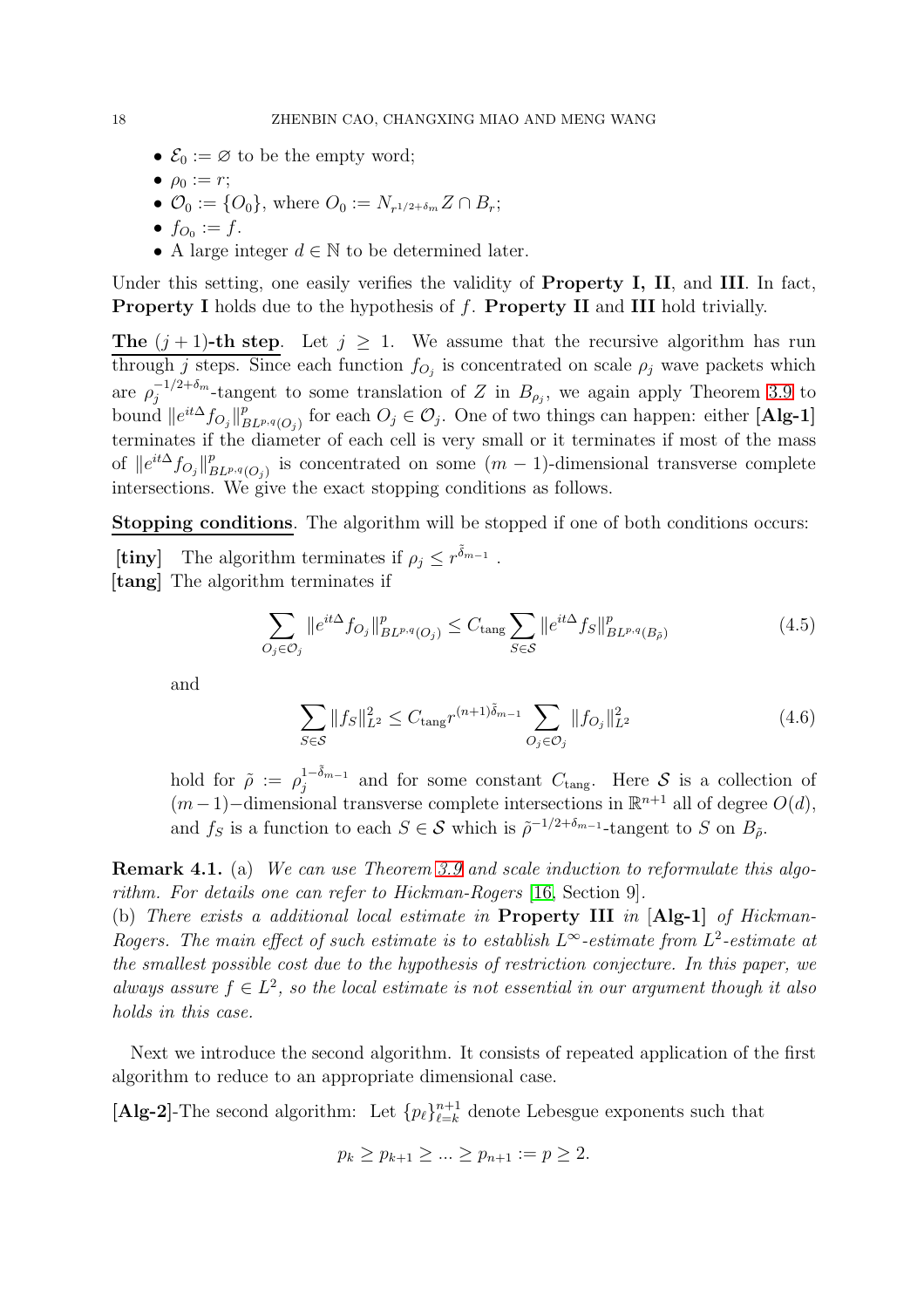Let  $0 \leq \alpha_{\ell}, \beta_{\ell} \leq 1$  be the numbers defined in terms of  $p_{\ell}$  by

$$
\frac{1}{p_{\ell}} := \frac{1 - \alpha_{\ell-1}}{2} + \frac{\alpha_{\ell-1}}{p_{\ell-1}}, \ \beta_{\ell} := \prod_{i=\ell}^{n} \alpha_i \quad \text{for } k+1 \leq \ell \leq n,
$$

and  $\alpha_{n+1} := \beta_{n+1} := 1$ .

**Input**. Fix  $R \gg 1$ . Let f satisfy supp $f \subset B<sup>n</sup>(0, 1)$  and the non-degeneracy hypothesis

$$
||e^{it\Delta}f||_{BL^{p,q}(B_R^*)} \geq CR^{\epsilon}||f||_{L^2}.
$$

**Output**. The  $(n + 2 - \ell)$ -th step of the recursion will produce:

- Scales  $\vec{r}_{\ell} = (r_{n+1},...,r_{\ell})$ , satisfying  $R = r_{n+1} > r_n > ... > r_{\ell}$ . Large and nonadmissible parameters  $\vec{D}_{\ell} = (D_{n+1}, ..., D_{\ell})$ . Here  $D_i, \ell \leq i \leq n+1$ , are defined by the upper bound of [\(4.4\)](#page-16-0).
- A family transverse complete intersections  $S_{\ell}$ . Each  $S_i \in S_i$ ,  $\ell \leq i \leq n+1$ , satisfies  $\deg S_i = i.$
- A function  $f_{S_\ell}$  associated with each  $S_\ell \in \mathcal{S}_\ell$  is concentrated on scale  $r_\ell$  wave packets which are  $r_{\ell}^{-1/2+\delta_{\ell}}$  $e^{-1/2+o_{\ell}}$ -tangent to  $S_{\ell}$  in  $B_{r_{\ell}}$ .

Then the following properties hold:

#### Property 1.

$$
||e^{it\Delta}f||_{BL^{p,q}(B_R^*)} \lessapprox M(\vec{r}_{\ell}, \vec{D}_{\ell})||f||_{L^2}^{1-\beta_{\ell}} \Big(\sum_{S_{\ell} \in \mathcal{S}_{\ell}} ||e^{it\Delta}f_{S_{\ell}}||_{BL^{p_{\ell},q}(B_{r_{\ell}})}^{p_{\ell}}\Big)^{\frac{\beta_{\ell}}{p_{\ell}}},\tag{4.7}
$$

where

$$
M(\vec{r}_{\ell}, \vec{D}_{\ell}) := \bigg(\prod_{i=l}^{n} D_i\bigg)^{(n+1-\ell)\delta} \bigg(\prod_{i=l}^{n} r_i^{\frac{n}{2(n+1)}(\beta_{i+1}-\beta_i)} D_i^{\frac{1}{2}(\beta_{i+1}-\beta_{\ell})}\bigg).
$$

**Property 2.** For  $\ell \leq n$ ,

$$
\sum_{S_{\ell} \in \mathcal{S}_{\ell}} \|f_{S_{\ell}}\|_{L^2}^2 \lessapprox D_{\ell}^{1+\delta} \sum_{S_{\ell+1} \in \mathcal{S}_{\ell+1}} \|f_{S_{\ell+1}}\|_{L^2}^2.
$$
\n(4.8)

**Property 3.** For  $\ell \leq n$ ,

$$
\max_{S_{\ell} \in \mathcal{S}_{\ell}} \| f_{S_{\ell}} \|_{L^2}^2 \lesssim \left( \frac{r_{\ell+1}}{r_{\ell}} \right)^{-\frac{n-\ell}{2}} D_{\ell}^{-\ell+\delta} \max_{S_{\ell+1} \in \mathcal{S}_{\ell+1}} \| f_{S_{\ell+1}} \|_{L^2}^2. \tag{4.9}
$$

The first step. The algorithm shall start by taking:

- $r_{n+1} := R$  and  $D_{n+1} := 1$ ;
- $S_{n+1} := \{S_{n+1}\}\text{, where } S_{n+1} := \mathbb{R}^{n+1}\text{;}$
- $\mathcal{O}_0 := \{O_0\}$ , where  $O_0 := N_{r^{1/2 + \delta_m}} Z \cap B_r$ ;
- $f_{S_{n+1}} := f$  is a function satisfying the non-degeneracy hypothesis, and f is concentrated on scale R wave packets which are  $R^{-1/2+\delta_{n+1}}$ -tangent to the  $(n + 1)$ dimensional variety  $\mathbb{R}^{n+1}$  in  $B_R^*$ .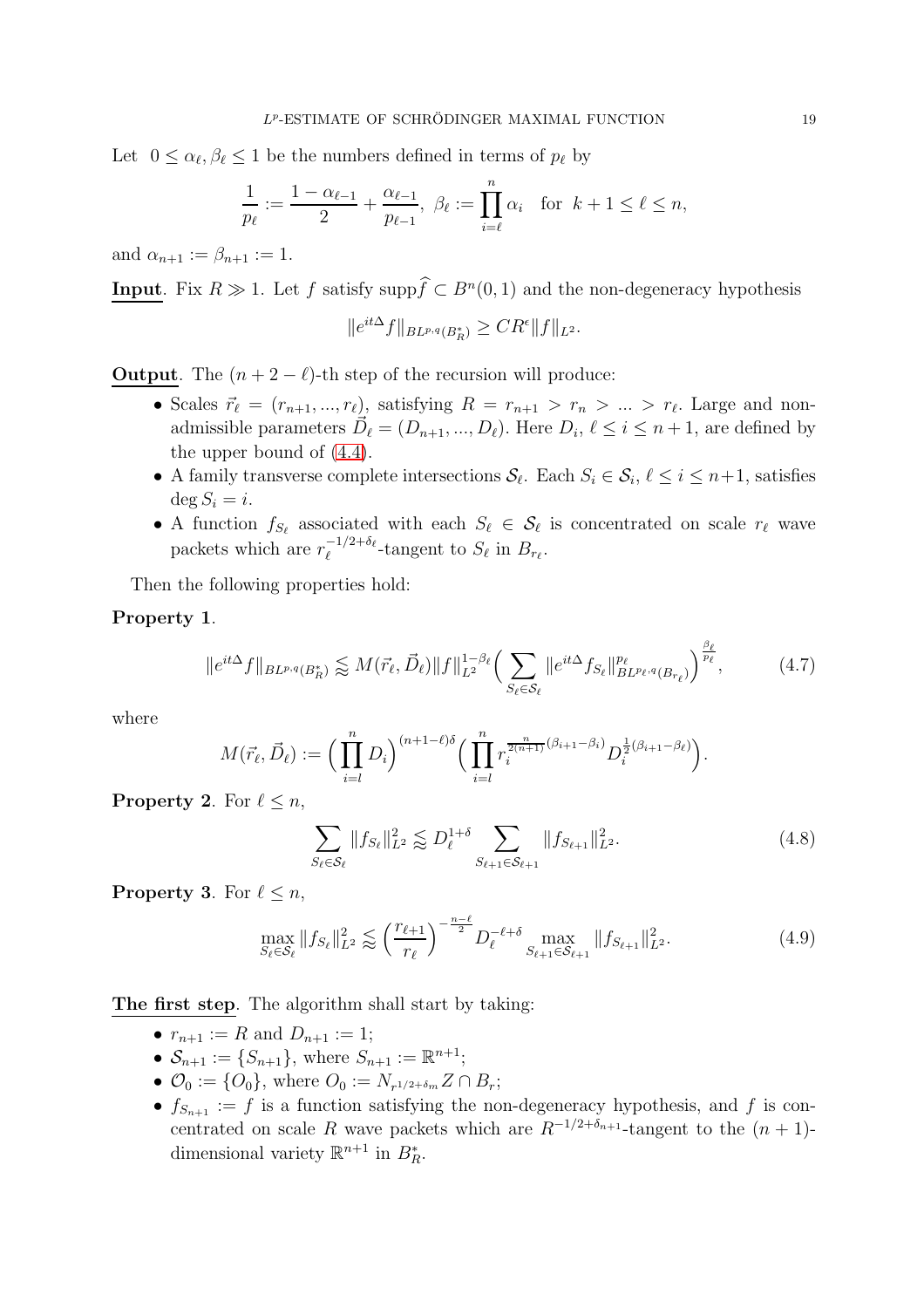With these definitions, **Property 1, 2** and 3 hold trivially.

**The**  $(n+3-\ell)$ -th step. Let  $\ell \geq 1$ . We assume that the algorithm has run through  $(n+2-\ell)$  steps. Since each function  $f_{S_{\ell}}$  is concentrated on scale  $r_{\ell}$  wave packets which are  $r_{\ell}^{-1/2+\delta_{\ell}}$  $\mathcal{L}_{\ell}^{-1/2+\delta_{\ell}}$ -tangent to  $S_{\ell}$  in  $B_{r_{\ell}}$ , we repeat to apply [Alg-1] to bound  $||e^{it\Delta}f_{S_{\ell}}||_{BL^{p_{\ell},q}(B_{r_{\ell}})}^{p_{\ell}}$ for each  $S_{\ell} \in \mathcal{S}_{\ell}$ . One of two things can happen: either [Alg-2] terminates if most of  $S_{\ell} \in \mathcal{S}_{\ell}$  ended with the stopping condition [tiny] after using [Alg-1] or it terminates when  $\ell = k$ , where k is a positive integer to be determined later. We give the exact stopping conditions as follows.

Stopping conditions. The algorithm will be stopped if one of both conditions occurs: [tiny-dom] Suppose that the inequality

$$
\sum_{S_{\ell} \in \mathcal{S}_{\ell}} \|e^{it\Delta} f_{S_{\ell}}\|_{BL^{p_{\ell},q}(B_{r_{\ell}})}^{p_{\ell}} \leq 2 \sum_{S_{\ell} \in \mathcal{S}_{\ell, \text{tiny}}} \|e^{it\Delta} f_{S_{\ell}}\|_{BL^{p_{\ell},q}(B_{r_{\ell}})}^{p_{\ell}} \tag{4.10}
$$

holds, where the right-hand summation is restricted to those  $S_{\ell} \in \mathcal{S}_{\ell}$  for which [Alg-1] terminates owing to the stopping condition [tiny]. Then [Alg-2] terminates.

[k-dim] Given  $k \in \mathbb{N}$  and  $1 \leq k \leq n$ . If [Alg-2] carries out until  $\ell = k$ , then [Alg-2] terminates.

We add another stopping condition [k-dim] in [Alg-2], which is difference from that in [\[16\]](#page-32-15). This stopping condition is necessary in our argument. The target that Hickman-Rogers studied in [\[16\]](#page-32-15) is  $||Ef||_{BL_{k,A}^p(B_R)}$ , where  $Ef$  is the extension operator associated with restriction problem. The vanishing property of the k-broad norm says that: if a function f is concentrated in wave packet from  $T_Z[R]$ , where the dimension of Z is less than  $k$ , then

$$
||Ef||_{BL_{k,A}^p(B_R)} = O(R^{-N})||f||_{L^2}, \quad \forall \ N > 0.
$$

This estimate implies that  $[\mathbf{Alg-2}]$  must stop when  $\ell = k$ , otherwise it contradicts the nondegeneracy hypothesis of f. Unfortunately,  $BL^{p,q}$ -norm does not possess such property. It shows that  $[\text{Alg-2}]$  may carry out until  $\ell = 1$  in the absence of the stopping condition  $[k$ dim. So we add the extra stopping condition [k-dim], which requires us to estimate each contribution of the tangential items if [Alg-2] terminates at the stopping condition [kdim. To overcome such difficulty, we will use refined Strichartz estimate to build bilinear  $L^p$ -estimate of Schrödinger maximal function in lower dimensions in the last section.

Property 2 and 3 of [Alg-2] can be obtained by repeated applications of Property II and III in [Alg-1]. We give the proof of Property 1, which relies on the sharp  $L^2$ -estimate of Schrödinger maximal function proved by Du-Zhang in [\[12\]](#page-32-1).

<span id="page-19-0"></span>**Theorem 4.2.** [\[12,](#page-32-1) Theorem 1.3] For any f with supp $\hat{f} \subset B^n(0, 1)$ , we have

$$
\left\| \sup_{0 < t \le R} |e^{it\Delta} f| \right\|_{L^2(B^n(0,R))} \lesssim R^{\frac{n}{2(n+1)}} \|f\|_{L^2} \tag{4.11}
$$

for all  $R \geq 1$ .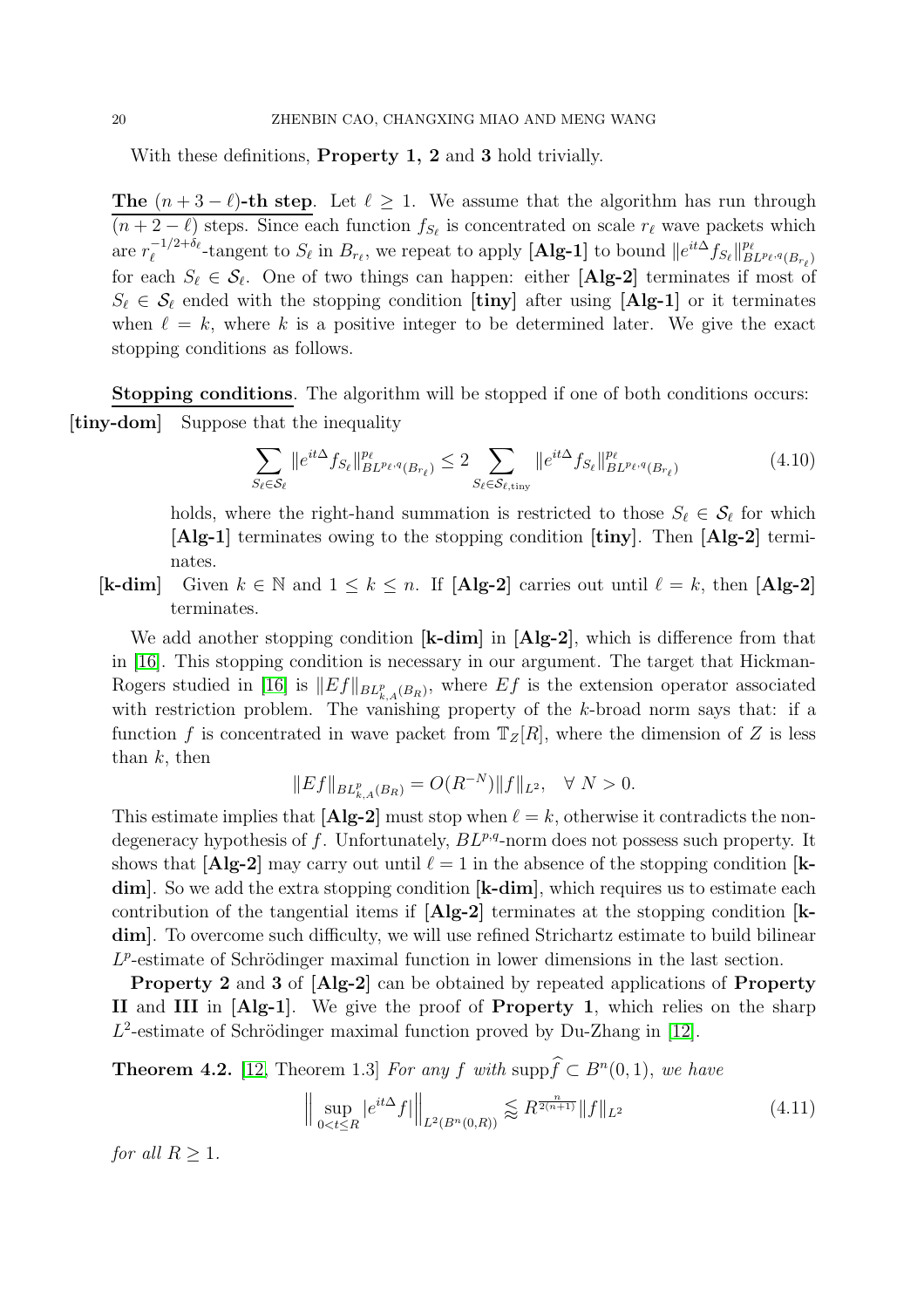The proof of Property 1. If the stopping condition  $[\text{tiny-dom}]$  not happened, then

$$
\sum_{S_{\ell} \in \mathcal{S}_{\ell}} \|e^{it\Delta} f_{S_{\ell}}\|_{BL^{p_{\ell},q}(B_{r_{\ell}})}^{p_{\ell}} \leq 2 \sum_{S_{\ell} \in \mathcal{S}_{\ell,\text{tang}}} \|e^{it\Delta} f_{S_{\ell}}\|_{BL^{p_{\ell},q}(B_{r_{\ell}})}^{p_{\ell}} \tag{4.12}
$$

holds, where the right-hand summation is restricted to those  $S_{\ell} \in \mathcal{S}_{\ell}$  for which [Alg-1] terminates owing to the stopping condition [tang]. For each  $S_{\ell} \in \mathcal{S}_{\ell, \text{tang}}$ , let  $\mathcal{S}_{\ell-1}[S_{\ell}]$ denote a collection of transverse complete intersections in  $\mathbb{R}^{n+1}$  of dimension  $\ell - 1$  which is produced by the stopping condition [tang] in [Alg-1] on  $||e^{it\Delta} f_{S_{\ell}}||_{BL^{p_{\ell},q}(B_{r_{\ell}})}^{p_{\ell}}$ , then by Proposition I in [Alg-1],

$$
\|e^{it\Delta}f_{S_\ell}\|_{BL^{p_\ell,q}(B_{r_\ell})}^{p_\ell}\lessapprox D_{\ell-1}^\delta\sum_{S_{\ell-1}\in\mathcal{S}_{\ell-1}[S_\ell]}\|e^{it\Delta}f_{S_{\ell-1}}\|_{BL^{p_\ell,q}(B_{r_{\ell-1}})}^{p_\ell}.
$$

Define

 $\mathcal{S}_{\ell-1} := \{ S_{\ell-1} \mid S_{\ell} \in \mathcal{S}_{\ell, \text{tang}} \text{ and } S_{\ell-1} \in \mathcal{S}_{\ell-1}[S_{\ell}]\}.$ 

By induction on  $\ell$ , we have

$$
||e^{it\Delta}f||_{BL^{p,q}(B_R^*)} \lesssim D_{\ell-1}^{\delta}M(\vec{r}_{\ell}, \vec{D}_{\ell})||f||_{L^2}^{1-\beta_{\ell}} \Big(\sum_{S_{\ell-1} \in S_{\ell-1}} ||e^{it\Delta}f_{S_{\ell-1}}||_{BL^{p_{\ell},q}(B_{r_{\ell-1}})}^{p_{\ell}}\Big)^{\frac{\beta_{\ell}}{p_{\ell}}}.
$$

On the other hand, by Proposition [3.2](#page-8-1) and Hölder inequality, we have

$$
\begin{split}\n&\left(\sum_{S_{\ell-1}\in\mathcal{S}_{\ell-1}}\|e^{it\Delta}f_{S_{\ell-1}}\|_{BL^{p_{\ell},q}(B_{r_{\ell-1}})}^{p_{\ell}}\right)^{\frac{1}{p_{\ell}}}=\left\||e^{it\Delta}f_{S_{\ell-1}}\|_{BL^{p_{\ell},q}(B_{r_{\ell-1}})}\right\|_{l^{p_{\ell}}(\mathcal{S}_{\ell-1})} \\
&\leq\left\||e^{it\Delta}f_{S_{\ell-1}}\|_{BL^{2,q}(B_{r_{\ell-1}})}^{1-\alpha_{\ell-1}}\|e^{it\Delta}f_{S_{\ell-1}}\|_{BL^{p_{\ell-1},q}(B_{r_{\ell-1}})}^{2\alpha_{\ell-1}}\right\|_{l^{p_{\ell}}(\mathcal{S}_{\ell-1})} \\
&\leq\left\||e^{it\Delta}f_{S_{\ell-1}}\|_{BL^{2,q}(B_{r_{\ell-1}})}\right\|_{l^{2}(\mathcal{S}_{\ell-1})}^{1-\alpha_{\ell-1}}\left\||e^{it\Delta}f_{S_{\ell-1}}\|_{BL^{p_{\ell-1},q}(B_{r_{\ell-1}})}\right\|_{l^{p_{\ell-1}}(\mathcal{S}_{\ell-1})}^{2\alpha_{\ell-1}}.\n\end{split}
$$

From Theorem [4.2](#page-19-0) it follows

$$
\|e^{it\Delta} f_{S_{\ell-1}}\|_{L_x^2 L_t^{\infty}(B_{r_{\ell-1}})} \lesssim r_{\ell-1}^{\frac{n}{2(n+1)}} \|f_{S_{\ell-1}}\|_{L^2},
$$

and so we have by Proposition [3.3](#page-9-0) and Remark [3.5](#page-11-0)

$$
\|e^{it\Delta} f_{S_{\ell-1}}\|_{BL^{2,q}(B_{r_{\ell-1}})} \lessapprox \|e^{it\Delta} f_{S_{\ell-1}}\|_{BL^{2,\infty}(B_{r_{\ell-1}})} \lessapprox r_{\ell-1}^{\frac{n}{2(n+1)}} \|f_{S_{\ell-1}}\|_{L^2}.
$$

This inequality implies

$$
\left\||e^{it\Delta}f_{S_{\ell-1}}\|_{BL^{2,q}(B_{r_{\ell-1}})}\right\|_{l^2(\mathcal{S}_{\ell-1})}\lessapprox r_{\ell-1}^{\frac{n}{2(n+1)}}\Big(\prod_{i=l-1}^nD_i^{1+\delta}\Big)^{\frac{1}{2}}\|f\|_{L^2}.
$$

Combining all estimates, one concludes

$$
||e^{it\Delta}f||_{BL^{p,q}(B_R^*)} \lesssim M(\vec{r}_{\ell-1}, \vec{D}_{\ell-1}) ||f||_{L^2}^{1-\beta_{\ell-1}} \Big(\sum_{S_{\ell-1} \in S_{\ell-1}} ||e^{it\Delta}f_{S_{\ell-1}}||_{BL^{p_{\ell-1},q}(B_{r_{\ell-1}})}^{p_{\ell-1}}\Big)^{\frac{\beta_{\ell-1}}{p_{\ell-1}}}.
$$

 $\Box$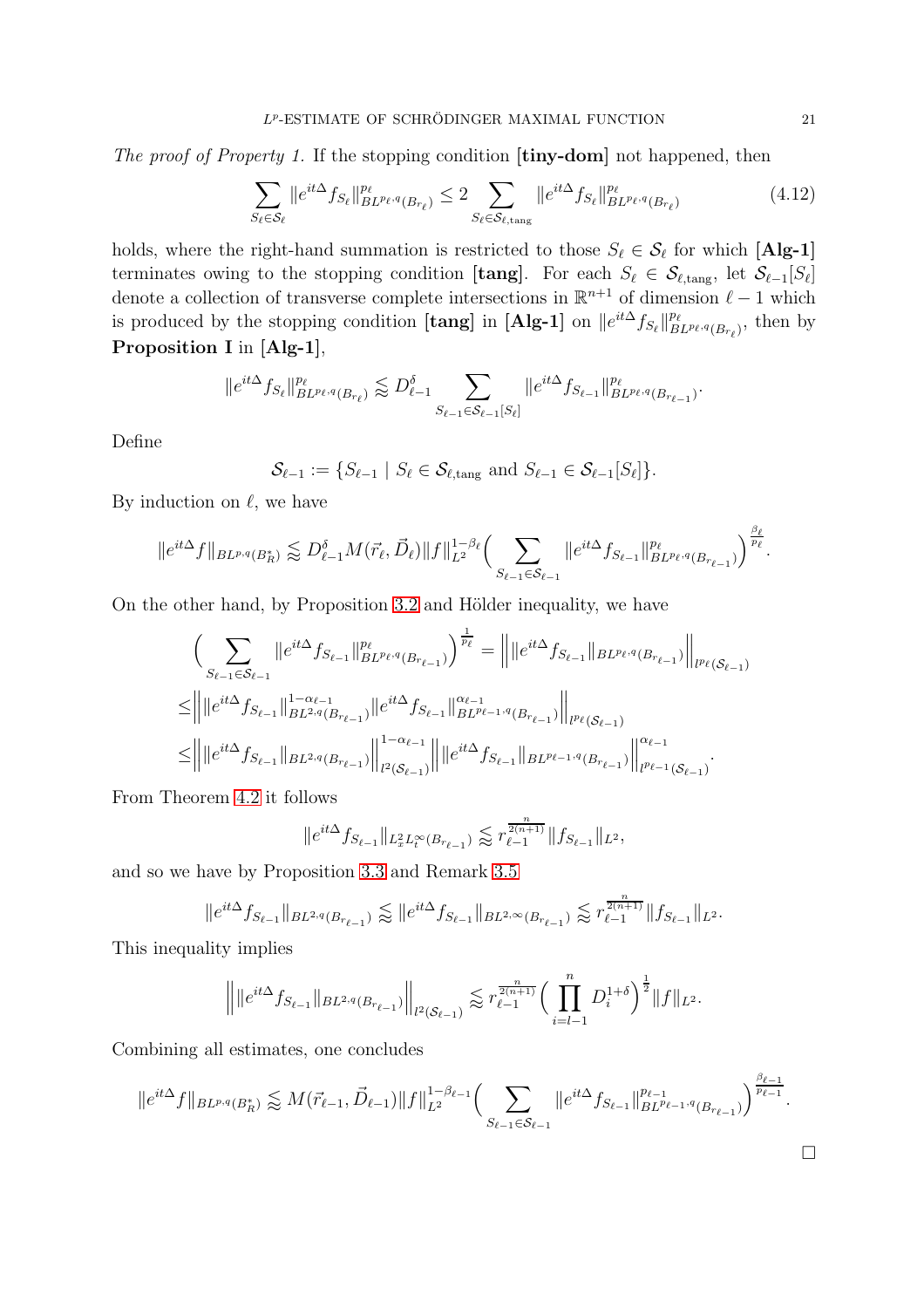#### 5. The final stage

<span id="page-21-0"></span>In this section, we apply the algorithms in the previous section to prove Theorem [1.5.](#page-3-1) Firstly, suppose that [Alg-2] terminates at the stopping condition [tiny-dom], i.e.

<span id="page-21-1"></span>
$$
\sum_{S_{\ell} \in \mathcal{S}_{\ell}} \|e^{it\Delta} f_{S_{\ell}}\|_{BL^{p_{\ell}, q}(B_{r_{\ell}})}^{p_{\ell}} \leq 2 \sum_{S_{\ell} \in \mathcal{S}_{\ell, \text{tiny}}} \|e^{it\Delta} f_{S_{\ell}}\|_{BL^{p_{\ell}, q}(B_{r_{\ell}})}^{p_{\ell}}.
$$
\n(5.1)

Since the stopping condition [k-dim] does not happen, if the recursive process terminates the step m, then  $m \geq k+1$ . For each  $S_m \in S_{m,\text{tiny}}$ , let  $\mathcal{O}[S_m]$  denote the final collection of cells output by [Alg-1]. By Properties I, II and III of [Alg-1], we obtain

<span id="page-21-2"></span>
$$
||e^{it\Delta} f_{S_m}||_{BL^{pm,q}(B_{r_m})}^{p_m} \lessapprox D_{m-1}^{\delta} \sum_{O \in \mathcal{O}[S_m]} ||e^{it\Delta} f_O||_{BL^{pm,q}(O)}^{p_m}, \tag{5.2}
$$

where the functions  $f<sub>O</sub>$  satisfy

<span id="page-21-4"></span>
$$
\sum_{O \in \mathcal{O}[S_m]} \|f_O\|_{L^2}^2 \lessapprox D_{m-1}^{1+\delta} \|f_{S_m}\|_{L^2}^2 \tag{5.3}
$$

and

<span id="page-21-5"></span>
$$
\max_{O \in \mathcal{O}[S_m]} \|f_O\|_{L^2}^2 \lessapprox \left(\frac{r_m}{r_{m-1}}\right)^{-\frac{n+1-m}{2}} D_{m-1}^{-(m-1)+\delta} \|f_{S_m}\|_{L^2}^2. \tag{5.4}
$$

Let O denote the union of the  $\mathcal{O}[S_m]$  over all  $S_m \in \mathcal{S}_{m,\text{tiny}}$ . Combining **Property 1** of  $[Alg-2]$ ,  $(5.1)$  and  $(5.2)$ , one concludes

<span id="page-21-3"></span>
$$
||e^{it\Delta}f||_{BL^{p,q}(B_R^*)} \lesssim D_{m-1}^{\delta} M(\vec{r}_m, \vec{D}_m) ||f||_{L^2}^{1-\beta_m} \Big(\sum_{O \in \mathcal{O}} ||e^{it\Delta}f_O||_{BL^{p_m,q}(O)}^{p_m}\Big)^{\frac{\beta_m}{p_m}}.\tag{5.5}
$$

Since each  $O \in \mathcal{O}$  has diameter at most  $R^{\delta_0}$  by the stopping condition [tiny], one has

$$
||e^{it\Delta} f_O||_{BL^{pm,q}(O)} \lessapprox ||f_O||_{L^2}.
$$

Hence [\(5.5\)](#page-21-3) becomes

$$
||e^{it\Delta}f||_{BL^{p,q}(B_R^*)} \lesssim D_{m-1}^{\delta}M(\vec{r}_m, \vec{D}_m)||f||_{L^2}^{1-\beta_m} \Big(\sum_{O \in \mathcal{O}}||f_O||_{L^2}^{p_m}\Big)^{\frac{\beta_m}{p_m}}.\tag{5.6}
$$

The definition of  $\beta_m$  leads to

$$
\left(\frac{1}{2} - \frac{1}{p_m}\right)\beta_m = \frac{1}{2} - \frac{1}{p_{n+1}},
$$

and so we obtain

<span id="page-21-6"></span>
$$
||e^{it\Delta}f||_{BL^{p,q}(B_R^*)} \lesssim D_{m-1}^{\delta}M(\vec{r}_m, \vec{D}_m)||f||_{L^2}^{1-\beta_m} \Big(\sum_{O \in \mathcal{O}} ||f_O||_{L^2}^2\Big)^{\frac{\beta_m}{p_m}} \max_{O \in \mathcal{O}} ||f_O||_{L^2}^{1-\frac{2}{p_{n+1}}}. \tag{5.7}
$$

On the other hand, using [\(5.3\)](#page-21-4) and Property 2 from [Alg-2], one has

<span id="page-21-7"></span>
$$
\sum_{O \in \mathcal{O}} \|f_O\|_{L^2}^2 \lessapprox \Big(\prod_{i=m-1}^n D_i^{1+\delta}\Big) \|f\|_{L^2}^2.
$$
 (5.8)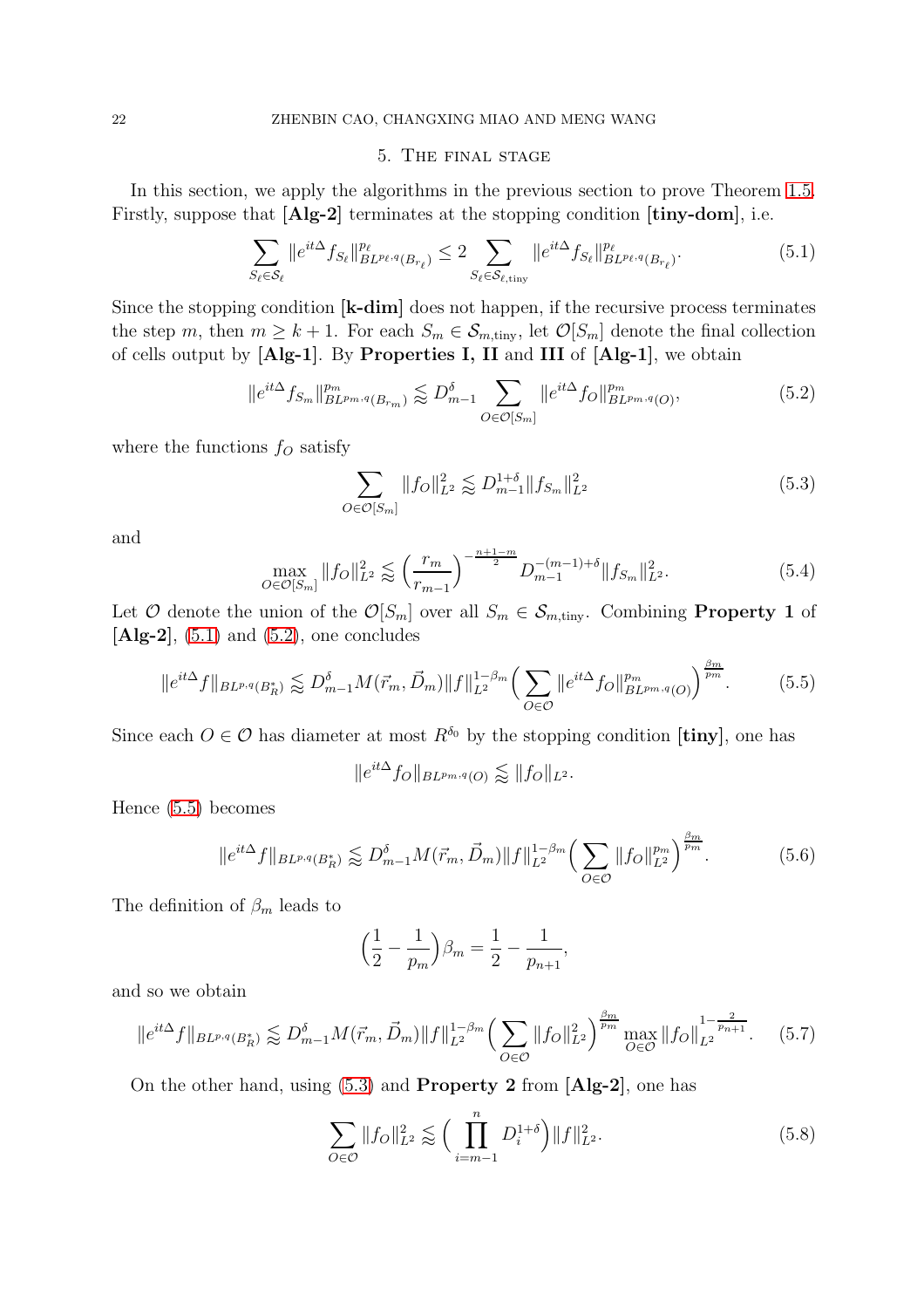By [\(5.4\)](#page-21-5) and repeated application of Property 3 from [Alg 2], it implies that

<span id="page-22-0"></span>
$$
\max_{O \in \mathcal{O}} \|f_O\|_{L^2}^2 \lesssim \prod_{i=m-1}^n r_i^{-\frac{1}{2}} D_i^{-i+\delta} \|f\|_{L^2}^2,\tag{5.9}
$$

where  $r_{m-1} := 1$ . Combining [\(5.7\)](#page-21-6), [\(5.8\)](#page-21-7) and [\(5.9\)](#page-22-0), one concludes

$$
||e^{it\Delta}f||_{BL^{p,q}(B_R^*)} \lesssim \prod_{i=m-1}^n r_i^{X_i} D_i^{Y_i + O(\delta)} ||f||_{L^2},
$$

where

<span id="page-22-3"></span>
$$
\begin{cases}\nX_i := \frac{n}{2(n+1)} (\beta_{i+1} - \beta_i) - \frac{1}{2} (\frac{1}{2} - \frac{1}{p_{n+1}}), \\
Y_i := \frac{\beta_{i+1}}{2} - (i+1) (\frac{1}{2} - \frac{1}{p_{n+1}}).\n\end{cases}
$$
\n(5.10)

In order to prove Theorem [1.5,](#page-3-1) we need to verify

$$
X_i \le 0, \quad m \le i \le n \quad \text{and} \quad Y_i \le 0, \quad m - 1 \le i \le n.
$$

One easily verifies that

<span id="page-22-1"></span>
$$
X_i \le 0 \iff \left(\frac{1}{2} - \frac{1}{p_{i+1}}\right)^{-1} - \left(\frac{1}{2} - \frac{1}{p_i}\right)^{-1} \le \frac{n+1}{n} \tag{5.11}
$$

and

<span id="page-22-2"></span>
$$
Y_{i-1} \le 0 \iff \left(\frac{1}{2} - \frac{1}{p_i}\right)^{-1} - 2i \le 0. \tag{5.12}
$$

We firstly choose  $p_m = \frac{2m}{m}$  $\frac{2m}{m-1}$ , then

$$
\left(\frac{1}{2} - \frac{1}{p_m}\right)^{-1} = 2m.
$$

Let  $i = m$  in [\(5.11\)](#page-22-1) and  $i = m + 1$  in [\(5.12\)](#page-22-2), then

$$
\left(\frac{1}{2} - \frac{1}{p_{m+1}}\right)^{-1} \le \min\left\{2(m+1), 2m + \frac{n+1}{n}\right\} = 2m + \frac{n+1}{n}.
$$

We choose  $p_{m+1}$  such that

$$
\left(\frac{1}{2} - \frac{1}{p_{m+1}}\right)^{-1} = 2m + \frac{n+1}{n}.
$$

Repeating the above argument, we obtain the following formula

$$
\left(\frac{1}{2} - \frac{1}{p_i}\right)^{-1} = 2m + (i - m)\frac{n+1}{n}, \quad i \ge m.
$$

In particular, let  $i = n + 1$ ,

$$
\left(\frac{1}{2} - \frac{1}{p_{n+1}}\right)^{-1} = 2m + (n+1-m)\frac{n+1}{n},
$$

and so we have

$$
p_{n+1} = 2 + \frac{4}{n+m+\frac{1}{n}-\frac{m}{n}}.
$$

The worst case happens when  $m = k + 1$ , i.e.

$$
p_{n+1} := p_{\text{tiny}} = 2 + \frac{4}{n+k+1-\frac{k}{n}}.
$$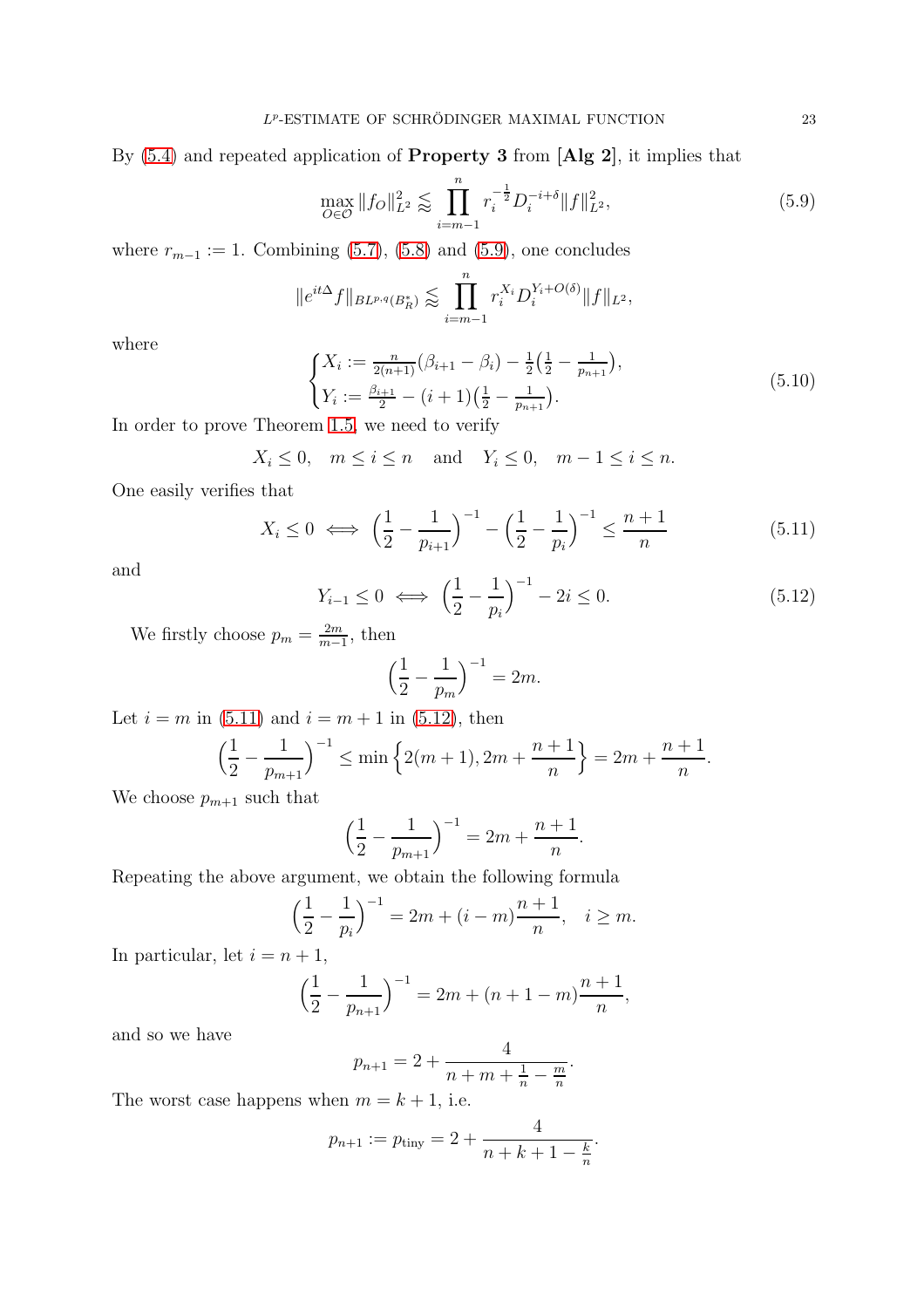Suppose that [Alg-2] terminates at the stopping condition [k-dim], i.e.

<span id="page-23-0"></span>
$$
||e^{it\Delta}f||_{BL^{p,q}(B_R^*)} \lessapprox M(\vec{r}_k, \vec{D}_k) ||f||_{L^2}^{1-\beta_k} \Big(\sum_{S_k \in \mathcal{S}_k} ||e^{it\Delta}f_{S_k}||_{BL^{p_k,q}(B_{r_k})}^{p_k}\Big)^{\frac{\beta_k}{p_k}}.
$$
(5.13)

Fix  $S_k \in \mathcal{S}_k$ , we consider  $||e^{it\Delta} f_{S_k}||_{BL^{p_k,q}(B_{r_k})}$ , here  $f_{S_k}$  is concentrated on scale  $r_k$  wave packets which are  $r_k^{-1/2+\delta_k}$  $k_k^{-1/2+o_k}$ -tangent to  $S_k$  in  $B_{r_k}$ .

**Case 1**:  $k \geq \frac{n+2}{2}$  $\frac{+2}{2}$ . We have the following **key estimate**:

<span id="page-23-5"></span>
$$
||e^{it\Delta} f_{S_k}||_{BL^{p_k,q}(B_{r_k})} \lesssim ||f_{S_k}||_{L^2}, \quad p_k = \frac{2(k+1)n}{kn+n+2-2k}.
$$
 (5.14)

In fact, it can be obtained by Theorem [6.5,](#page-28-0) Proposition [3.4](#page-9-1) and Remark [3.5.](#page-11-0) We leave the proof of Theorem [6.5](#page-28-0) in Section [6.](#page-27-0) Then [\(5.13\)](#page-23-0) becomes

<span id="page-23-1"></span>
$$
||e^{it\Delta}f||_{BL^{p,q}(B_R^*)} \lesssim M(\vec{r}_k, \vec{D}_k) ||f||_{L^2}^{1-\beta_k} \Big(\sum_{S_k \in \mathcal{S}_k} ||f_{S_k}||_{L^2}^{p_k}\Big)^{\frac{\beta_k}{p_k}}.
$$
 (5.15)

On the other hand, repeated applications of Properties 1, 2 in [Alg 2], one obtains

<span id="page-23-2"></span>
$$
\sum_{S_k \in \mathcal{S}_k} \|f_{S_k}\|_{L^2}^2 \lessapprox \left(\prod_{i=k}^n D_i^{1+\delta}\right) \|f\|_{L^2}^2 \tag{5.16}
$$

and

<span id="page-23-3"></span>
$$
\max_{S_k \in \mathcal{S}_k} \|f_{S_k}\|_{L^2}^2 \lessapprox r_k^{\frac{n-k+1}{2}} \prod_{i=k}^n r_i^{-\frac{1}{2}} D_i^{-i+\delta} \|f\|_{L^2}^2. \tag{5.17}
$$

Combining  $(5.15)$ ,  $(5.16)$  and  $(5.17)$ , we have

$$
||e^{it\Delta}f||_{BL^{p,q}(B_R^*)} \lesssim r_k^{\frac{n-k+1}{2}(\frac{1}{2}-\frac{1}{p_{n+1}})} \prod_{i=k}^n r_i^{X_i} D_i^{Y_i+O(\delta)} ||f||_{L^2},
$$
\n(5.18)

where  $X_i$  and  $Y_i$  are defined as in [\(5.10\)](#page-22-3).

To complete the proof of Theorem [1.5](#page-3-1) in this case, one needs to verify

<span id="page-23-4"></span>
$$
X_k + \frac{n-k+1}{2} \left(\frac{1}{2} - \frac{1}{p_{n+1}}\right) \le 0,\tag{5.19}
$$

and

$$
X_i \le 0, \quad k+1 \le i \le n \quad \text{and} \quad Y_i \le 0, \quad k \le i \le n.
$$

Since

$$
p_k = \frac{2(k+1)n}{kn + n + 2 - 2k},
$$

then

$$
\left(\frac{1}{2} - \frac{1}{p_k}\right)^{-1} = \frac{(k+1)n}{k-1}.
$$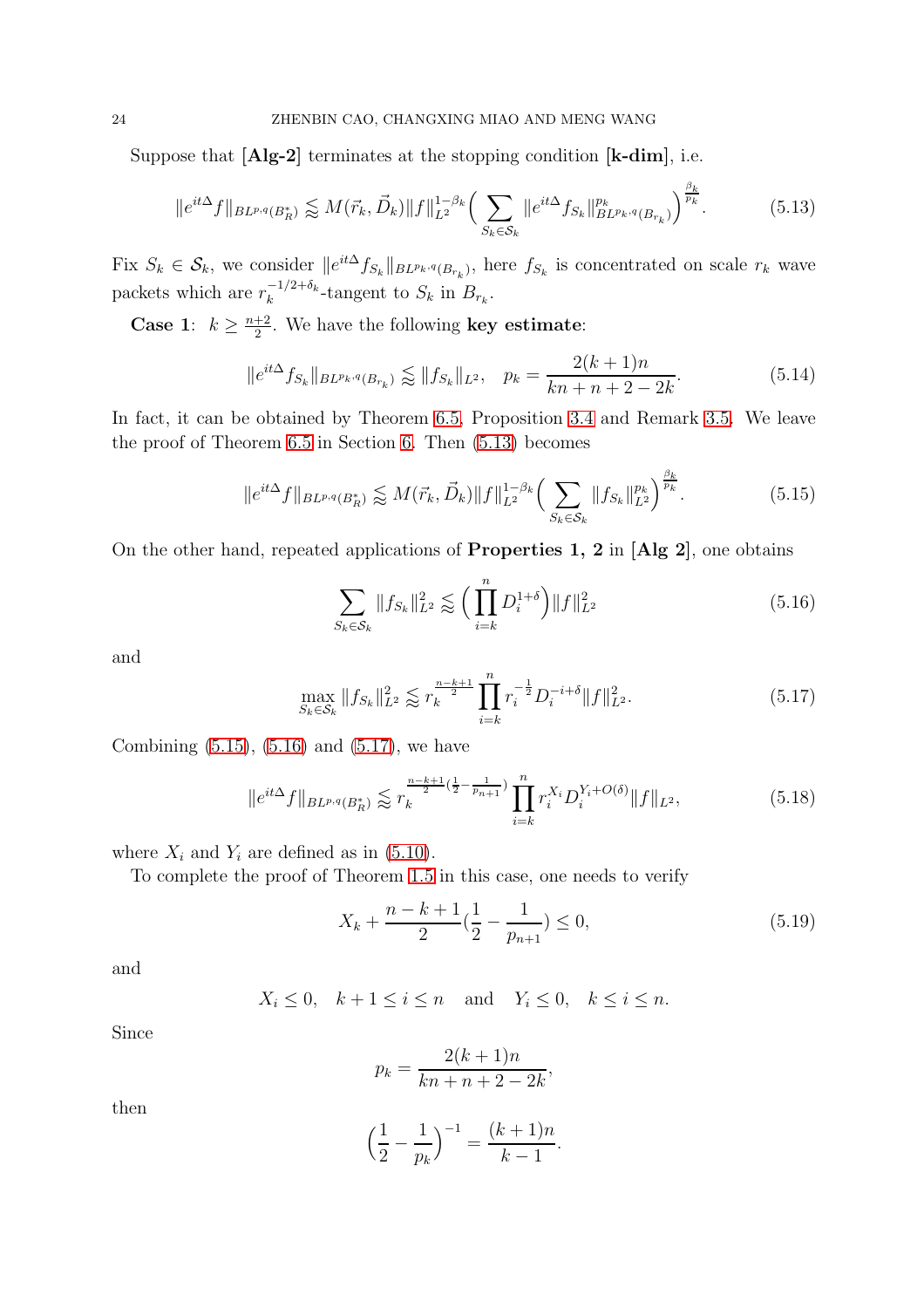By [\(5.19\)](#page-23-4) and  $Y_k \leq 0$ , we obtain

$$
\left(\frac{1}{2} - \frac{1}{p_{k+1}}\right)^{-1} \le \min\left\{2(k+1), \frac{(k+1)n}{k-1} - \frac{(n-k)(n+1)}{n}\right\}
$$

$$
= \frac{(k+1)n}{k-1} - \frac{(n-k)(n+1)}{n},
$$

where we have used the hypothesis  $k \geq \frac{n+2}{2}$  $\frac{+2}{2}$ . Choosing  $p_{k+1}$  such that

$$
\left(\frac{1}{2} - \frac{1}{p_{k+1}}\right)^{-1} = \frac{(k+1)n}{k-1} - \frac{(n-k)(n+1)}{n},
$$

and repeating the above argument, we obtain the following formula

$$
\left(\frac{1}{2} - \frac{1}{p_i}\right)^{-1} = \frac{(k+1)n}{k-1} - \frac{(n-k)(n+1)}{n} + (i - k - 1)\frac{n+1}{n}, \quad i \ge k+1.
$$

In particular, let  $i = n + 1$ ,

$$
\left(\frac{1}{2} - \frac{1}{p_{n+1}}\right)^{-1} = \frac{(k+1)n}{k-1},
$$

and so we have

$$
p_{n+1} = 2 + \frac{4}{n - 2 + \frac{2n}{k-1}}.
$$

**Case 2:**  $2 \leq k < \frac{n+2}{2}$ . Using Theorem [6.5](#page-28-0) and Proposition [3.4](#page-9-1) again, we have the following key estimate:

<span id="page-24-1"></span>
$$
||e^{it\Delta} f_{S_k}||_{BL^{p_k,q}(B_{r_k})} \lessapprox ||f_{S_k}||_{L^2}, \ \ p_k = \frac{2(k+1)(n+2)}{kn+n+2}.
$$

In this setting, [\(5.13\)](#page-23-0) becomes

$$
||e^{it\Delta}f||_{BL^{p,q}(B_R^*)} \lessapprox M(\vec{r}_k, \vec{D}_k) ||f||_{L^2}^{1-\beta_k} \Big(\sum_{S_k \in \mathcal{S}_k} ||f_{S_k}||_{L^2}^{p_k}\Big)^{\frac{\beta_k}{p_k}}.
$$
\n(5.21)

Repeating the above argument as in the case  $k \geq \frac{n+2}{2}$  $\frac{+2}{2}$ , one concludes

$$
||e^{it\Delta}f||_{BL^{p,q}(B_R^*)} \lesssim r_k^{\frac{n-k+1}{2}(\frac{1}{2}-\frac{1}{p_{n+1}})} \prod_{i=k}^n r_i^{X_i} D_i^{Y_i+O(\delta)} ||f||_{L^2},
$$
\n(5.22)

where  $X_i$  and  $Y_i$  are defined as in [\(5.10\)](#page-22-3).

To prove Theorem [1.5](#page-3-1) in this case, it suffices to verify

<span id="page-24-0"></span>
$$
X_k + \frac{n-k+1}{2} \left(\frac{1}{2} - \frac{1}{p_{n+1}}\right) \le 0,\tag{5.23}
$$

and

$$
X_i \le 0, \quad k+1 \le i \le n \quad \text{and} \quad Y_i \le 0, \quad k \le i \le n.
$$

Since

$$
p_k = \frac{2(k+1)(n+2)}{kn+n+2},
$$

then

$$
\left(\frac{1}{2} - \frac{1}{p_k}\right)^{-1} = \frac{(k+1)(n+2)}{k}.
$$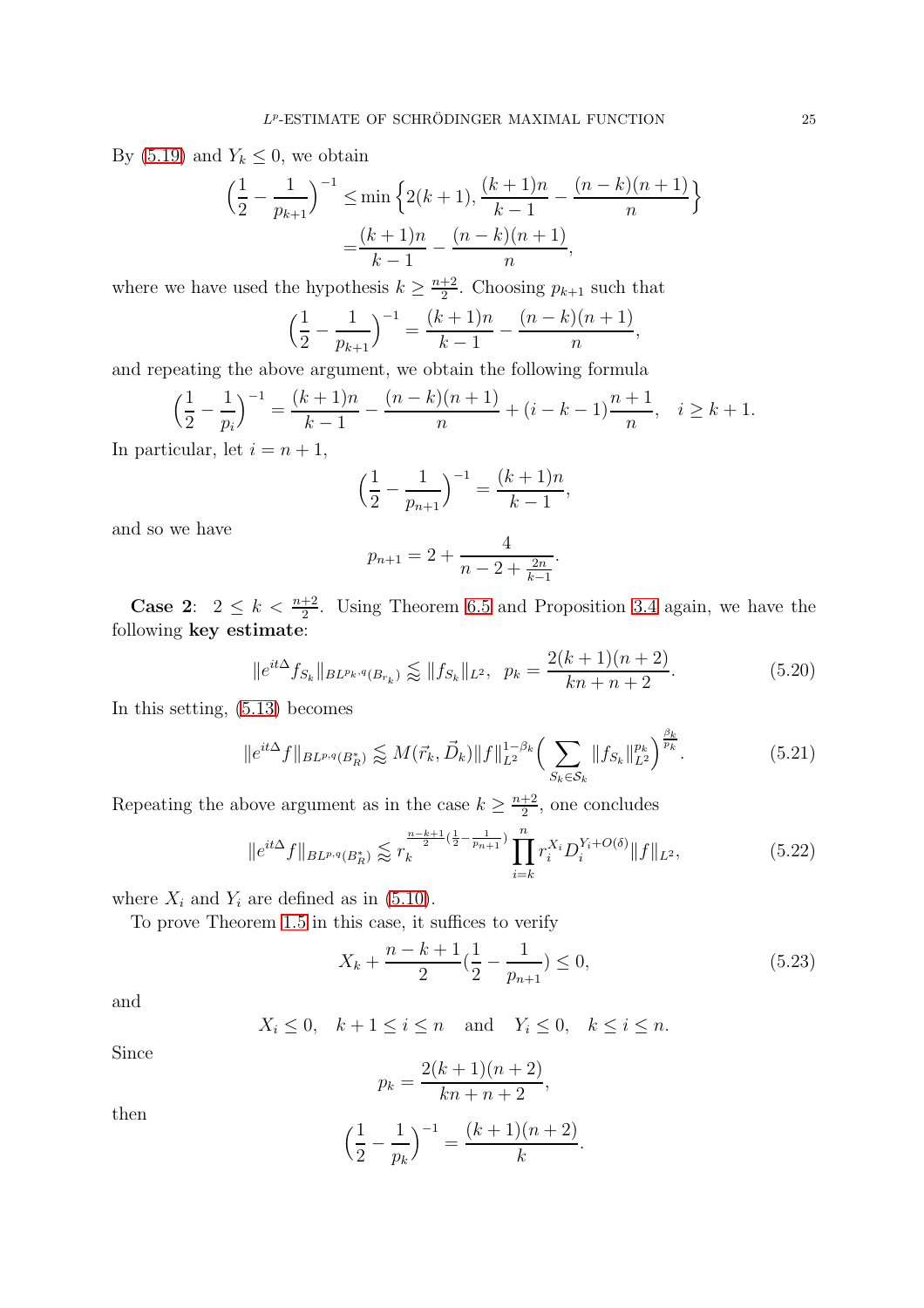By [\(5.23\)](#page-24-0) and  $Y_k \leq 0$ , we obtain

$$
\left(\frac{1}{2} - \frac{1}{p_{k+1}}\right)^{-1} \le \min\left\{2(k+1), \frac{(k+1)(n+2)}{k} - \frac{(n-k)(n+1)}{n}\right\}.
$$

Let  $k_0(n)$  denote the positive root of the equation

$$
(n-1)k2 + kn - (n2 + 2n) = 0.
$$
 (5.24)

If  $k_0(n) \leq k < \frac{n+2}{2}$ , we choose  $p_{k+1}$  such that

$$
\left(\frac{1}{2} - \frac{1}{p_{k+1}}\right)^{-1} = \frac{(k+1)(n+2)}{k} - \frac{(n-k)(n+1)}{n},
$$

and repeat the above step to obtain

$$
\left(\frac{1}{2} - \frac{1}{p_i}\right)^{-1} = \frac{(k+1)(n+2)}{k} - \frac{(n-k)(n+1)}{n} + (i - k - 1)\frac{n+1}{n}, \quad i \ge k+1.
$$

In particular, let  $i = n + 1$ ,

$$
\left(\frac{1}{2} - \frac{1}{p_{n+1}}\right)^{-1} = \frac{(k+1)(n+2)}{k},
$$

and so we have

$$
p_{n+1} = 2 + \frac{4}{n + \frac{n+2}{k}}.
$$

If  $2 \leq k < k_0(n)$ , we choose  $p_{k+1}$  such that

$$
\left(\frac{1}{2} - \frac{1}{p_{k+1}}\right)^{-1} = 2(k+1),
$$

and repeat the above step to get

$$
\left(\frac{1}{2} - \frac{1}{p_i}\right)^{-1} = 2(k+1) + (i - k - 1)\frac{n+1}{n}, \quad i \ge k+1.
$$

In particular, let  $i = n + 1$ ,

$$
\left(\frac{1}{2} - \frac{1}{p_{n+1}}\right)^{-1} = 2(k+1) + (n-k)\frac{n+1}{n}.
$$

Therefore

$$
p_{n+1} = 2 + \frac{4}{n+k+1-\frac{k}{n}}.
$$

**Case 3:**  $k = 1$ . We claim:

$$
||e^{it\Delta} f_{S_1}||_{BL^{p,q}(B_{r_1})} \lesssim \begin{cases} r_1^{\frac{n+1}{2p} - \frac{n}{4} + \epsilon} ||f_{S_1}||_{L^2}, & KM \geq r_1^{1/2 - O(\delta_0)}, \\ O(r_1^{-N}) ||f_{S_1}||_{L^2}, & KM < r_1^{1/2 - O(\delta_0)}, \end{cases}
$$

for any  $N > 0$ . In fact, if  $KM \geq r_1^{1/2 - O(\delta_0)}$  $1/2-O(00)$ , the estimate can be derived by the same argument of Section [4.](#page-14-0) If  $KM < r_1^{1/2-O(\delta_0)}$ , we consider wave packet decomposition of f on scale  $r_1$ :  $f = \sum_{\theta,\nu} c_{\theta,\nu} \varphi_{\theta,\nu}$ . Since f is concentrated in wave packets from  $\mathbb{T}_{S_1}[r_1]$ , it suffices to consider  $(\theta, \nu) \in \mathbb{T}_{S_1}[r_1]$ . For each  $(\theta, \nu) \in \mathbb{T}_{S_1}[r_1]$ , we can choose  $z_0 \in$  $S_1 \cap B_{r_1} \cap N_{O(r_1^{1/2+\delta_1})} T_{\theta,\nu}$  such that

$$
\angle(G(\theta), T_{z_0}S_1) \lesssim r_1^{-\frac{1}{2}+\delta_1}.
$$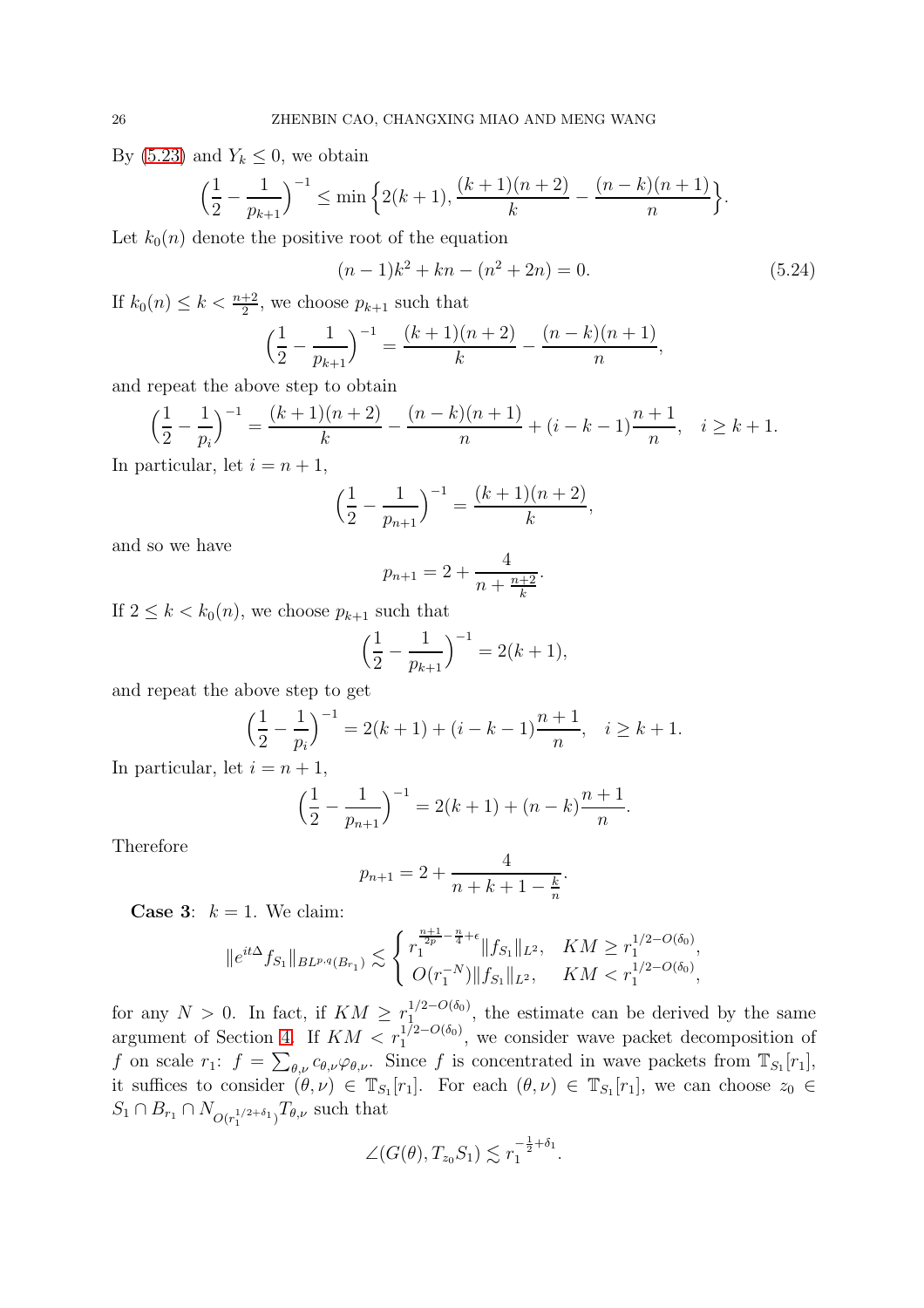This fact implies for any  $\tau \supset \theta$ ,

$$
\angle(G(\tau),T_{z_0}S_1)\leq (KM)^{-1}.
$$

Since  $T_{z_0}S_1$  is a 1-subspace, such  $\tau$ 's do not contribute to  $\mu_{e^{it\Delta}f}(B_K \times I_K)$ . Hence we have

$$
||e^{it\Delta} f_{S_1}||_{BL^{p,q}(B_{r_1})} = O(r_1^{-N})||f_{S_1}||_{L^2}, \quad \forall N > 0.
$$

Therefore, we obtain

$$
||e^{it\Delta} f_{S_1}||_{BL^{p_1,q}(B_{r_1})} \lessapprox ||f_{S_1}||_{L^2}, \quad p_1 = \frac{2(n+1)}{n}.
$$

Parallel discussion as  $2 \leq k < \frac{n+2}{2}$  leads to

$$
p_{n+1} = 2 + \frac{4}{n+2 - \frac{1}{n}}
$$

.

Collecting all restrictions of  $p$  in the stopping condition  $[k-dim]$ , we have

$$
p_{\text{tang}} := \begin{cases} 2 + \frac{4}{n + k + 1 - \frac{k}{n}}, & 1 \le k < k_0(n), \\ 2 + \frac{4}{n + \frac{n + 2}{k}}, & k_0(n) \le k < \frac{n + 2}{2}, \\ 2 + \frac{4}{n - 2 + \frac{2n}{k - 1}}, & \frac{n + 2}{2} \le k \le n. \end{cases}
$$

Finally, we can choose

$$
p \ge \min_{1 \le k \le n} \max\{p_{\text{tiny}}, p_{\text{tang}}\} = \min_{1 \le k \le n} p_{\text{tang}},
$$

which shows that Theorem [1.5](#page-3-1) holds.

**Remark 5.1.** The main effect of polynomial partitioning is passing from original  $(n+1)$ dimensional case to k-dimensional case for  $1 \leq k \leq n+1$ . It seems impossible to achieve such reduction without any loss. If we have already passed from the original setting to k-dimensional case, then  $p \geq p_1(k)$  is restricted accordingly. Therefore  $p \geq p_{tiny}$  is the basic restriction in polynomial partitioning's argument. On the other hand, we also have the limitation  $p \geq p_{tang}$  due to the additional stopping condition [k-dim] in [Alg-2]. One can show that the limitation condition  $p \geq p_{tang}$  is necessary. Otherwise, if Theorem [1.5](#page-3-1) holds for

$$
p \ge p_{conj} := \min_{1 \le k \le n} p_{tiny} = 2 + \frac{4}{2n - 1 + \frac{1}{n}},
$$

then for sufficiently large n, we have

$$
p_{conj} = 2 + \frac{4}{2n + O(1)} < 2 + \frac{4}{n + 2\sqrt{n} + O(1)} = p_{ness}.
$$

This inequality contradicts with the necessary condition  $p \geq p_{\text{ness}}$ .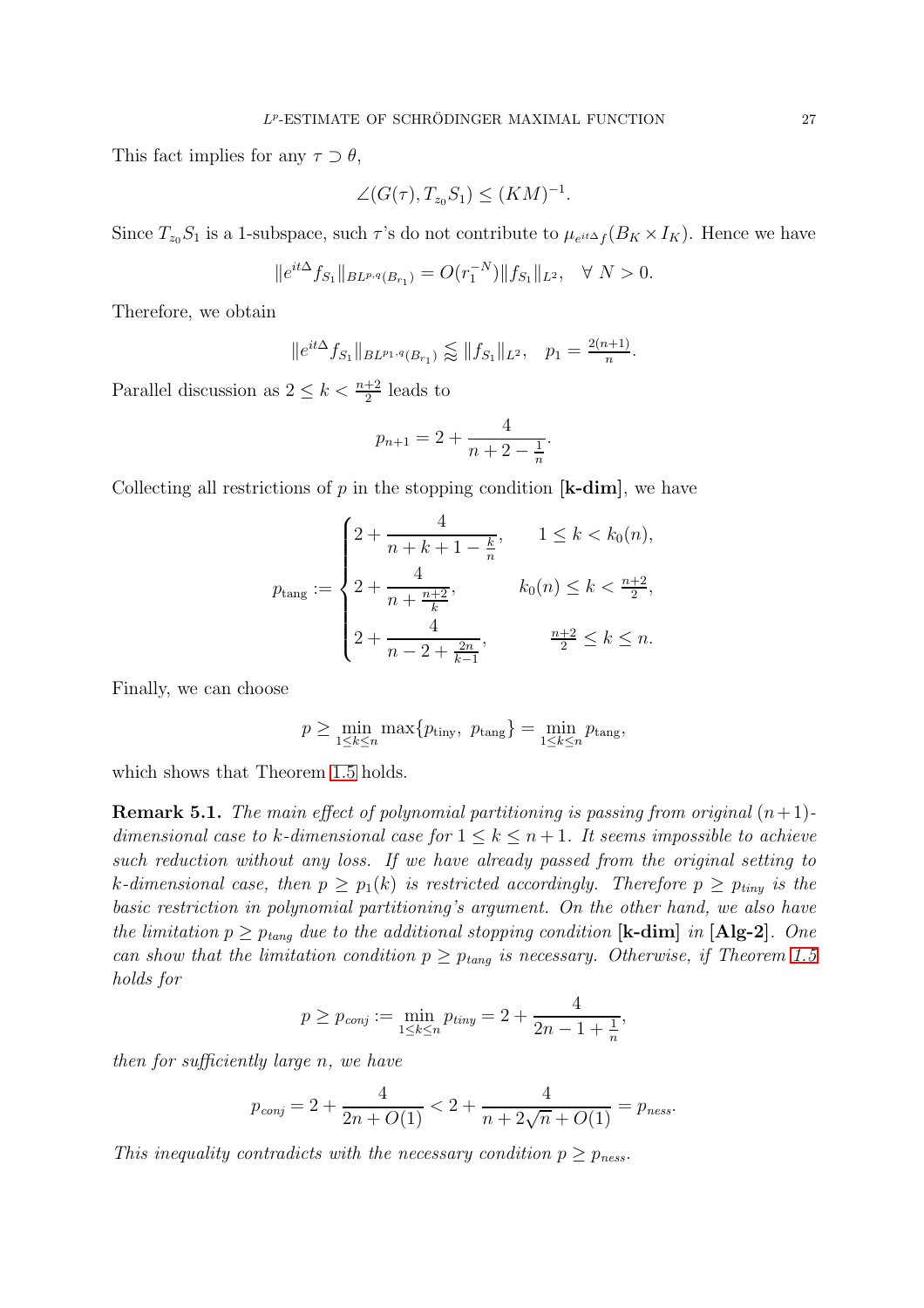## 6. BILINEAR MAXIMAL  $L^p$ -ESTIMATE IN LOWER DIMENSIONS

<span id="page-27-0"></span>In this section, we will use so called refined Strichartz estimates established by Du-Guth-Li-Zhang in [\[8\]](#page-32-6) to prove the key estimates [\(5.14\)](#page-23-5) and [\(5.20\)](#page-24-1).

<span id="page-27-1"></span>**Theorem 6.1** (Linear refined Strichartz for k-variety in dimension  $n + 1$ , [\[8\]](#page-32-6)). Let k be a dimension in the range  $2 \leq k \leq n+1$ . Assume that the following conditions hold:

- (i)  $Z = Z(P_1, ..., P_{n+1-k})$  is a transverse complete intersection where  $deg(P_i) \leq$  $D_Z = R^{\delta_{deg}}$ , where  $\delta_{deg}$  is a small parameter.
- (ii)  $f \in L^2(\mathbb{R}^n)$  is of Fourier supported in  $B<sup>n</sup>(0,1)$ , and concentrated on scale r wave packets which are  $r^{-1/2+\delta_k}$ -tangent to Z in  $B_r$ .
- (iii)  $Q_1, Q_2, \ldots$  are lattice  $r^{1/2}$ -cubes in  $B_r^{n+1}$  such that

$$
\|e^{it\Delta}f\|_{L^{\frac{2(k+1)}{k-1}}(Q_j)}
$$
 is essentially constant in j.

(iv) These cubes are arranged in horizontal slabs of the form  $\mathbb{R}\times...\times\mathbb{R}\times\{t_0,t_0+r^{1/2}\}$ , and each such slab contains  $\sim \sigma$  cubes  $Q_j$ .

Let  $Y = \bigcup_j Q_j$ , then

$$
\left\|e^{it\Delta}f\right\|_{L^{\frac{2(k+1)}{k-1}}(Y)}\lesssim r^{-\frac{n+1-k}{2(k+1)}}\sigma^{-\frac{1}{k+1}}\|f\|_{L^2}.
$$

**Theorem 6.2** (Bilinear refined Strichartz for k-variety in dimension  $n + 1$ , [\[8\]](#page-32-6)). Let k be a dimension in the range  $2 \leq k \leq n+1$ . Assume that the following conditions hold:

- (i)  $Z = Z(P_1, ..., P_{n+1-k})$  is a transverse complete intersection such that  $\deg(P_i) \leq$  $D_Z = R^{\delta_{deg}}$ , where  $\delta_{deg}$  is a small parameter.
- (ii)  $f_i$ ,  $i = 1, 2$ , have Fourier supports in  $B<sup>n</sup>(0, 1)$ , and the Fourier supports of  $f_i$  are separated by at least 1. Each  $f_i$  is concentrated on scale r wave packets which are  $r^{-1/2+\delta_k}$ -tangent to Z in  $B_r$ .
- (iii)  $Q_1, Q_2, ..., Q_N$  are lattice  $r^{1/2}$ -cubes in  $B_r^{n+1}$ , so that is essentially constant in  $\mathbf{r}$  is the each in  $\mathbf{r}$

$$
\|e^{it\Delta}f_i\|_{L^{\frac{2(k+1)}{k-1}}(Q_j)}
$$
 is essentially constant in j, for each i=1, 2.

Let  $Y = \bigcup_{j=1}^{N} Q_j$ , then

$$
\left\||e^{it\Delta}f_1e^{it\Delta}f_2|^{\frac{1}{2}}\right\|_{L^{\frac{2(k+1)}{k-1}}(Y)}\lessapprox r^{-\frac{n+1-k}{2(k+1)}}N^{-\frac{1}{2(k+1)}}\|f_1\|_{L^2}^{\frac{1}{2}}\|f_2\|_{L^2}^{\frac{1}{2}}.
$$

The following lemma is the extension version for  $n = k = 2$  as in [\[7,](#page-32-0) Proposition 8.2]. In fact, for general n and  $2 \leq k \leq n+1$ , we can prove it by the same argument by making use of parabolic rescaling.

<span id="page-27-2"></span>**Lemma 6.3.** Let k be a dimension in the range  $2 \le k \le n+1$ . Suppose that  $f_i$ ,  $i = 1, 2$ , have Fourier supports in  $B(\xi_0, 1/M)$ , and the Fourier supports of  $f_i$  are separated by at least  $\frac{1}{KM}$ . If each  $f_i$  is concentrated on scale r wave packets which are  $r^{-1/2+\delta_k}$ -tangent to Z in  $B_r$ , where  $Z = Z(P_1, ..., P_{n+1-k})$  is a transverse complete intersection. Suppose that  $Q_1, Q_2, ..., Q_N$  are lattice  $r^{1/2}$ -cubes in  $B_r^{n+1}$ , so that

$$
\left\||e^{it\Delta}f_1e^{it\Delta}f_2|^{\frac{1}{2}}\right\|_{L^{\frac{2(k+1)}{k-1}}(Q_j)}\text{ is essentially constant in }j.
$$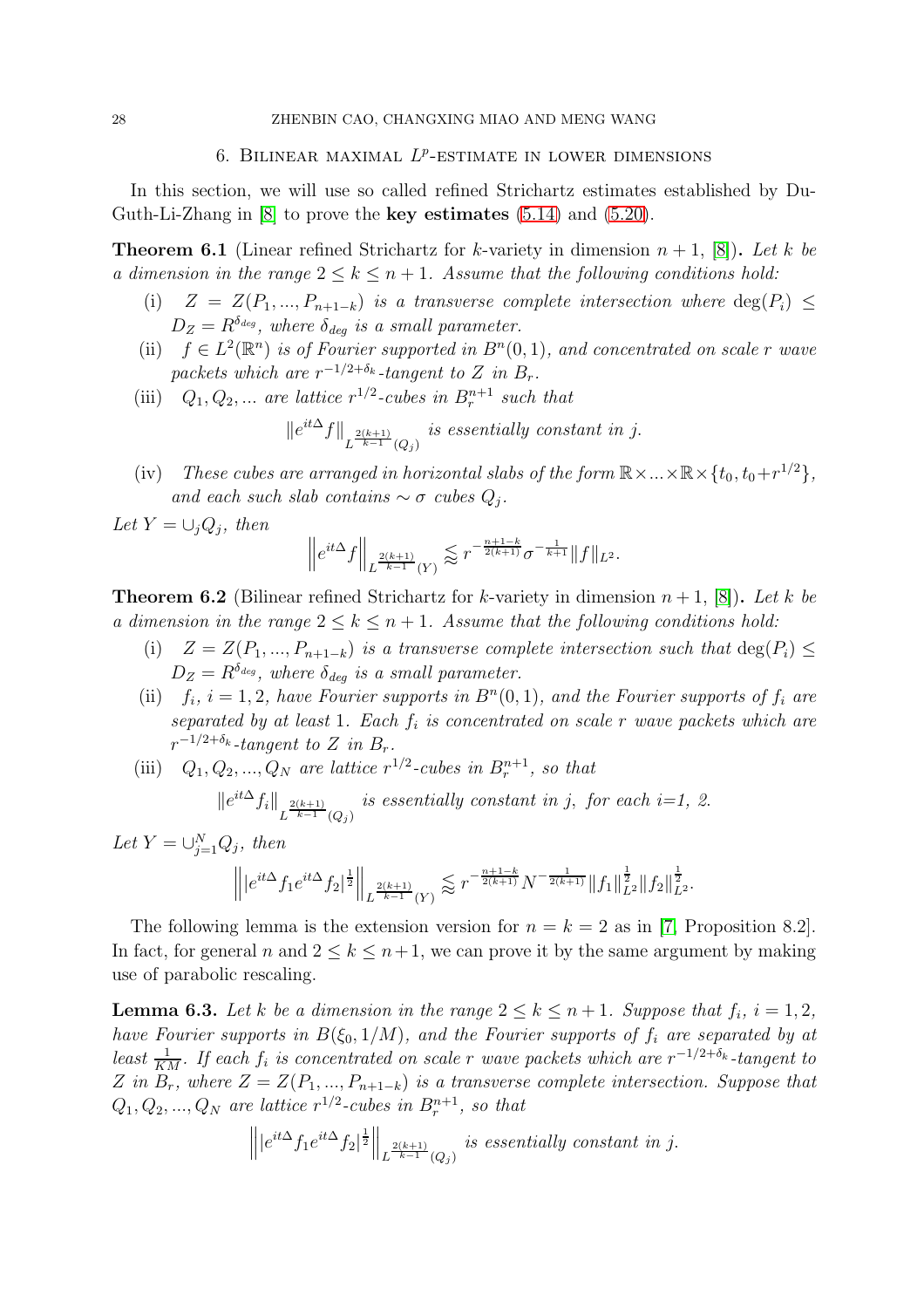Let  $Y = \bigcup_{j=1}^{N} Q_j$ , then

$$
\left\||e^{it\Delta}f_1e^{it\Delta}f_2|^{\frac{1}{2}}\right\|_{L^{\frac{2(k+1)}{k-1}}(Y)}\lessapprox M^{\frac{1}{2(k+1)}}r^{-\frac{n+1-k}{2(k+1)}}N^{-\frac{1}{2(k+1)}}\|f_1\|_{L^2}^{\frac{1}{2}}\|f_2\|_{L^2}^{\frac{1}{2}}.
$$

Theorem [6.1](#page-27-1) and Lemma [6.3](#page-27-2) imply the following corollary immediately.

<span id="page-28-2"></span>**Corollary 6.4.** Let k be a dimension in the range  $2 \le k \le n+1$ . Suppose that  $f_1$  and  $f_2$ are under the hypotheses of Lemma [6.3.](#page-27-2) Suppose that  $Q_1, Q_2, ..., Q_N$  are lattice  $r^{1/2}$ -cubes in  $B_r^{n+1}$ , so that

$$
\left\||e^{it\Delta}f_1e^{it\Delta}f_2|^{\frac{1}{2}}\right\|_{L^{\frac{2(k+1)}{k-1}}(Q_j)}\text{ is essentially constant in }j.
$$

Suppose these cubes are arranged in horizontal slabs of the form  $\mathbb{R}\times...\times\mathbb{R}\times\{t_0,t_0+r^{1/2}\}$ , and each such slab contains  $\sim \sigma$  cubes  $Q_j$ . Let  $Y = \bigcup_{j=1}^{N} Q_j$ , then

$$
\left\||e^{it\Delta}f_1e^{it\Delta}f_2|^{\frac{1}{2}}\right\|_{L^{\frac{2(k+1)}{k-1}}(Y)} \lessapprox M^{\frac{1}{2(k+1)}}r^{-\frac{n+1-k}{2(k+1)}}[\max(\sigma,N^{1/2})]^{-\frac{1}{k+1}}\|f_1\|_{L^2}^{\frac{1}{2}}\|f_2\|_{L^2}^{\frac{1}{2}}.
$$

Now we prove the following bilinear  $L^p$ -estimate of Schrödinger maximal function in lower dimensions.

<span id="page-28-0"></span>**Theorem 6.5.** Let k be a positive integer in the range  $2 \leq k \leq n+1$  and

$$
p_k \ge \begin{cases} \frac{2(k+1)(n+2)}{kn+n+2}, & 2 \le k < \frac{n+2}{2}, \\ \frac{2(k+1)n}{kn+n+2-2k}, & \frac{n+2}{2} \le k \le n+1. \end{cases}
$$

Suppose that  $f_1, f_2$  have Fourier supports in  $B(\xi_0, \frac{1}{M})$  $\frac{1}{M}$ ), and  $d(\mathrm{supp} \hat{f}_1, \mathrm{supp} \hat{f}_2) \geq \frac{1}{KM}$ . Suppose that  $f_1$  and  $f_2$  are concentrated on scale r wave packets which are  $r^{-1/2+\delta_k}$ -tangent to Z on  $B_r$ , where  $Z = Z(P_1, ..., P_{n+1-k})$  is a transverse complete intersection. Then

$$
\Big\| \sup_{0
$$

*Proof.* We may assume that  $M \ll r^{1/2}$ . Otherwise, one can prove this theorem by the same argument as in Section [4.](#page-14-0)

Since  $f_i$  is concentrated on scale r wave packets which are  $r^{-1/2+\delta_k}$ -tangent to Z on  $B_r$ , we decompose  $N_{r^{1/2+\delta_k}}Z$  into balls Q of radius  $r^{1/2}$ . Fix Q, there exists a nonsingular point  $z_0 \in Z \cap N_{r^{1/2+\delta_k}}Q$ . For each wave packet  $T_{\theta,\nu}$  that intersects  $Q$ , we have  $z_0 \in Z \cap N_{2r^{1/2+\delta_k}}(T_{\theta,\nu})$ . By Definition [3.8,](#page-13-1) we obtain

<span id="page-28-1"></span>
$$
\angle(G(\theta), T_{z_0}Z) \le r^{-\frac{1}{2} + \delta_k}.\tag{6.1}
$$

Since  $T_{z_0}Z$  is a k-dimensional hyperplane, we can assume that  $T_{z_0}Z$  is given by

$$
\begin{cases} a_{11}x_1 + a_{12}x_2 + \dots + a_{1n}x_n + b_1t = 0, \\ \dots \\ a_{n+1-k,1}x_1 + a_{n+1-k,2}x_2 + \dots + a_{n+1-k,n}x_n + b_{n+1-k}t = 0, \end{cases}
$$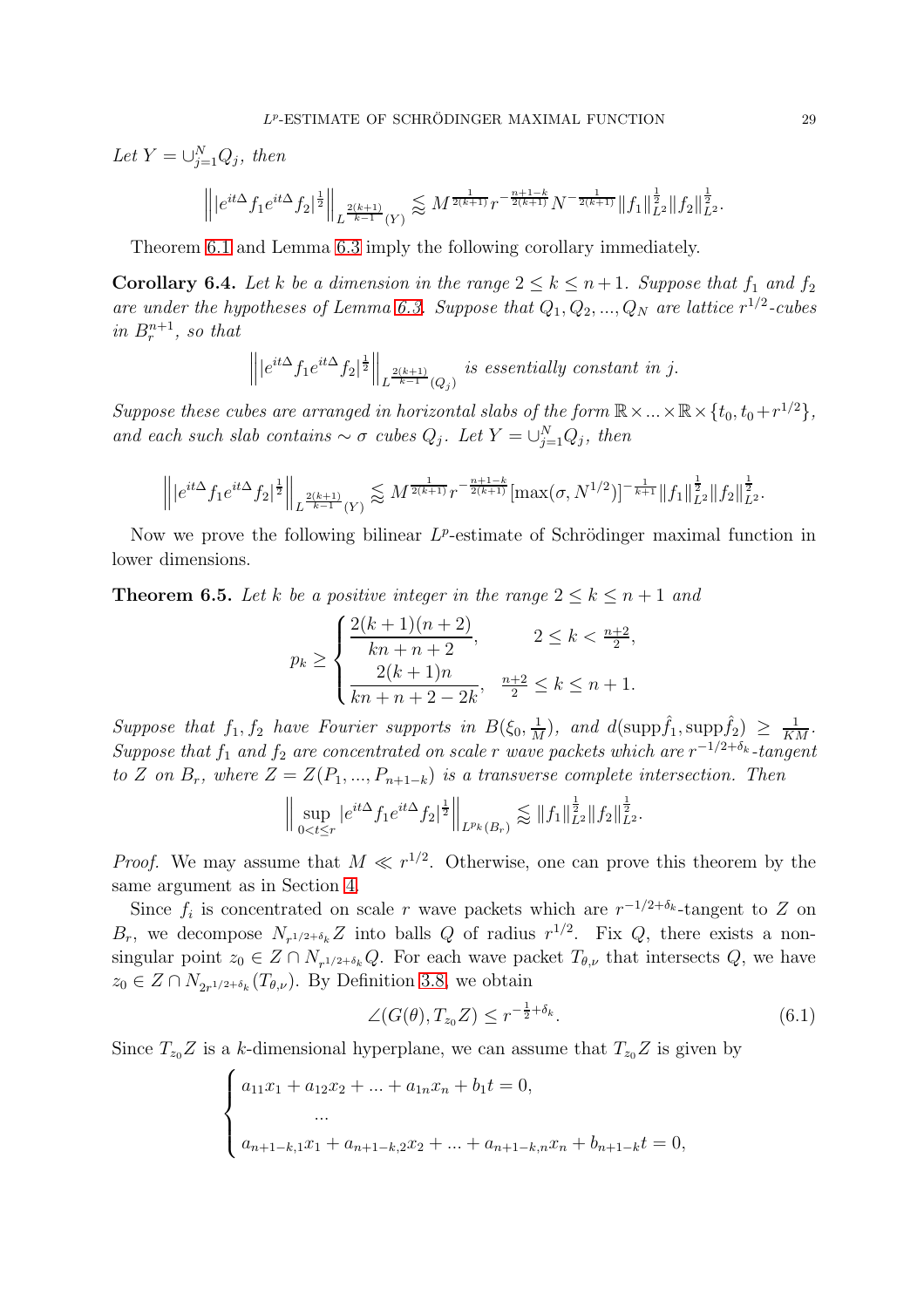with

$$
a_{i1}^2 + a_{i2}^2 + \dots + a_{in}^2 + b_i^2 = 1
$$
, for each  $i = 1, 2, ..., n + k - 1$ .

Then the above angle condition implies that

$$
|-2a_i \cdot c(\theta) + b_i| \lesssim r^{-\frac{1}{2} + \delta_k}, \quad \text{for each } i = 1, 2, ..., n + k - 1.
$$
 (6.2)

So  $T_{\theta,\nu}$  makes an angle  $\geq 1$  with the plane  $t = 0$  due to  $\theta \subset B(0,1)$ . By [\(6.1\)](#page-28-1), we know that  $T_{z_0}Z$  makes an angle  $\gtrsim 1$  with the plane  $t = 0$ , which implies that  $|a_i| \gtrsim 1$  for each  $i = 1, 2, ..., n + k - 1$ . Also, we know  $T_{z_0}Z|_{t=0}$  is given by

$$
\begin{cases} a_{11}x_1 + a_{12}x_2 + \dots + a_{1n}x_n = 0, \\ \dots \\ a_{n+1-k,1}x_1 + a_{n+1-k,2}x_2 + \dots + a_{n+1-k,n}x_n = 0. \end{cases}
$$

Since  $T_{z_0}Z$  makes an angle  $\geq 1$  with the plane  $t = 0$ , so the dimension of  $T_{z_0}Z|_{t=0}$ is  $k-1$ . Noting that the number of equations of  $T_{z_0}Z|_{t=0}$  is  $n+1-k$ , we conclude that  $(a_{i1}, a_{i2}, ..., a_{in}), i = 1, ..., n+1-k$ , are linearly independent to each other. These conditions imply that  $\theta \subset S$ , where S is a strip in  $B(0, 1)$  of dimensions

$$
\underbrace{r^{-1/2+\delta_k} \times ... \times r^{-1/2+\delta_k}}_{n+1-k} \times \underbrace{M^{-1} \times ... \times M^{-1}}_{k-1}.
$$

Let  $\eta_Q$  be a smooth bump function approximating  $\chi_Q$ , then the Fourier transform of each function  $\eta_{Q}e^{it\Delta}f_{i}$  is supported on

$$
S^* := \left\{ (\xi_1, ..., \xi_{n+1}) \mid (\xi_1, ..., \xi_n) \in S, \ |\xi_{n+1} - \xi_1^2 - ... - \xi_n^2| \lesssim r^{-\frac{1}{2}} \right\}.
$$

Therefore  $S^*$  is contained in a rectangular box of dimensions

$$
\underbrace{r^{-1/2+\delta_k} \times \ldots \times r^{-1/2+\delta_k}}_{n+1-k} \times \underbrace{M^{-1} \times \ldots \times M^{-1} \times M^{-1}}_{k}.
$$

By Lemma [3.1,](#page-7-1) we can view  $|\eta_{Q}e^{it\Delta}f_{1}e^{it\Delta}f_{2}|$  essentially as constant on each rectangular box of dimensions

$$
\underbrace{r^{1/2-\delta_k} \times \ldots \times r^{1/2-\delta_k}}_{n+1-k} \times \underbrace{M \times \ldots \times M \times M}_{k},
$$

which is denoted by  $A_{\ell}(Q)$ . More precisely, there exists a positive function  $\psi$  which is essentially supported on  $A_{\ell}(Q)$  satisfying  $\|\psi\|_{L^1} \lesssim 1$ , so that

<span id="page-29-0"></span>
$$
|\eta_{Q}e^{it\Delta}f_{1}e^{it\Delta}f_{2}| \le |\eta_{Q}e^{it\Delta}f_{1}e^{it\Delta}f_{2}| * \psi.
$$
\n(6.3)

Suppose that  $\sup_{0 \le t \le r} |e^{it\Delta} f_1 e^{it\Delta} f_2|^{1/2} \sim H$  on  $A_H \subset B_r^n$ . Without loss of generality we assume that  $||f||_{L^2} = 1$ . A trivial estimate implies  $H \lesssim 1$ . On the other hand, we can assume that  $r^{-100n} < H$ , since the contributions from those  $A_H$  with  $H \le r^{-100n}$  are negligible. Therefore there are only  $\sim \log r$  many relevant H. By the dyadic pigeonhole principle, there exists a dyadic number  $H$  such that

<span id="page-29-1"></span>
$$
\left\| \sup_{0 < t \le r} |e^{it\Delta} f_1 e^{it\Delta} f_2|^{\frac{1}{2}} \right\|_{L^{p_k}(B_r)} \lessapprox H |A_H|^{\frac{1}{p_k}}.\tag{6.4}
$$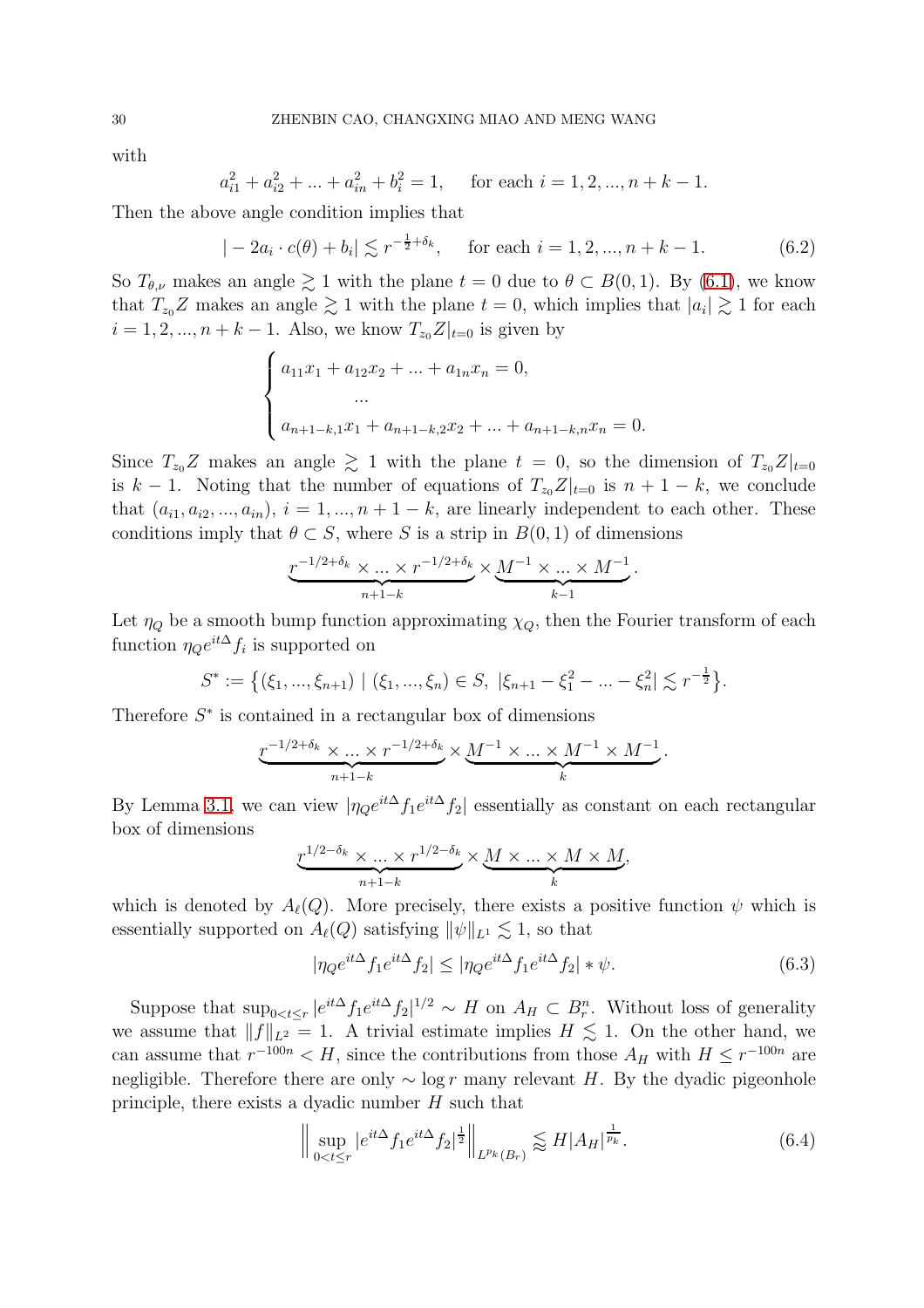Now we consider these  $A_{\ell}(Q_j)$  that intersect  $N_{r^{1/2+\delta_k}}Z$ . One can choose a collection of rectangles  $A_{\ell}(Q_i)$  satisfying:

- The projection of each  $A_{\ell}(Q_i)$  is almost disjoint;
- The projections of all  $A_{\ell}(Q_j)$  cover  $A_H$ ;
- •

$$
\sup_{(x,t)\in A_{\ell}(Q_j)} |e^{it\Delta} f_1(x)e^{it\Delta} f_2(x)|^{1/2} \gtrsim H.
$$

Let  $X$  denote the union of these rectangles. By the above conditions, we have

<span id="page-30-0"></span>
$$
|A_H| \lesssim M^{-1}|X|,\tag{6.5}
$$

and for each cube Q,

$$
|X\cap Q|\lessapprox r^{\frac{n}{2}}M.
$$

Now we consider the  $r^{1/2}$ -cubes  $Q_j$  in  $B_r^*$  that intersect X. Let  $\mathcal{Y}_{\gamma,\sigma}$  denote the collection of those  $Q_j$  so that

•

$$
\left\| |e^{it\Delta} f_1 e^{it\Delta} f_2|^{\frac{1}{2}} \right\|_{L^{\frac{2(k+1)}{k-1}}(Q_j)} \sim \gamma;
$$

• The horizontal  $r^{1/2}$ -slab containing  $Q_j$  contains ~  $\sigma$  many  $r^{1/2}$ -cubes satisfying the above condition.

Let  $Y_{\gamma,\sigma} := \cup_{Q_j \in \mathcal{Y}_{\gamma,\sigma}} Q_j$ . Similarly as for the argument of H, we can assume  $r^{-C} \leq \gamma \leq r^C$ for some large constant C. Also note  $1 \leq \sigma \leq r^{n/2}$ . Therefore there are only  $\sim O(\log r)^2$ many relevant dyadic  $(\gamma, \sigma)$ . Using the dyadic pigeonhole principle, we can choose a set of  $r^{1/2}$ -cubes  $Q_j$ ,  $j = 1, 2, ..., N$ , so that

<span id="page-30-1"></span>
$$
|X| \lessapprox |X \cap Y|,\tag{6.6}
$$

where  $Y = Y_{\gamma,\sigma}$  for some  $(\gamma,\sigma)$ . Let  $Y := \bigcup_{j=1}^{N} Q_j$ . One easily shows that

<span id="page-30-2"></span>
$$
|X| \lessapprox |X \cap Y| \lessapprox Nr^{\frac{n}{2}}M. \tag{6.7}
$$

On the other hand, by [\(6.3\)](#page-29-0), we see that

$$
\sup_{(x,t)\in A_{\ell}(Q_j)} |e^{it\Delta} f_1(x)e^{it\Delta} f_2(x)| \lesssim r^{O(\delta)} \frac{\int_{r^{\delta}A_{\ell}(Q_j)} |e^{it\Delta} f_1 e^{it\Delta} f_2|}{|A_{\ell}(Q_j)|} + r^{-100n} \|f_1\|_{L^2} \|f_2\|_{L^2}.
$$

We have already assumed  $H > r^{-100n}$ , so the term  $r^{-100n} ||f_1||_{L^2} ||f_2||_{L^2}$  can be omitted. Then by Hölder inequality, for each  $A_{\ell}(Q_i) \subset X \cap Y$ , we have

$$
H|A_{\ell}(Q_j)|^{\frac{k-1}{2(k+1)}} \lesssim ||e^{it\Delta} f_1 e^{it\Delta} f_2|^{\frac{1}{2}}||_{L^{\frac{2(k+1)}{k-1}}(A_{\ell}(Q_j))},
$$

which implies that

<span id="page-30-3"></span>
$$
H|X \cap Y|^{\frac{k-1}{2(k+1)}} \lessapprox \left\| |e^{it\Delta} f_1 e^{it\Delta} f_2|^{\frac{1}{2}} \right\|_{L^{\frac{2(k+1)}{k-1}}(Y)}.
$$
\n(6.8)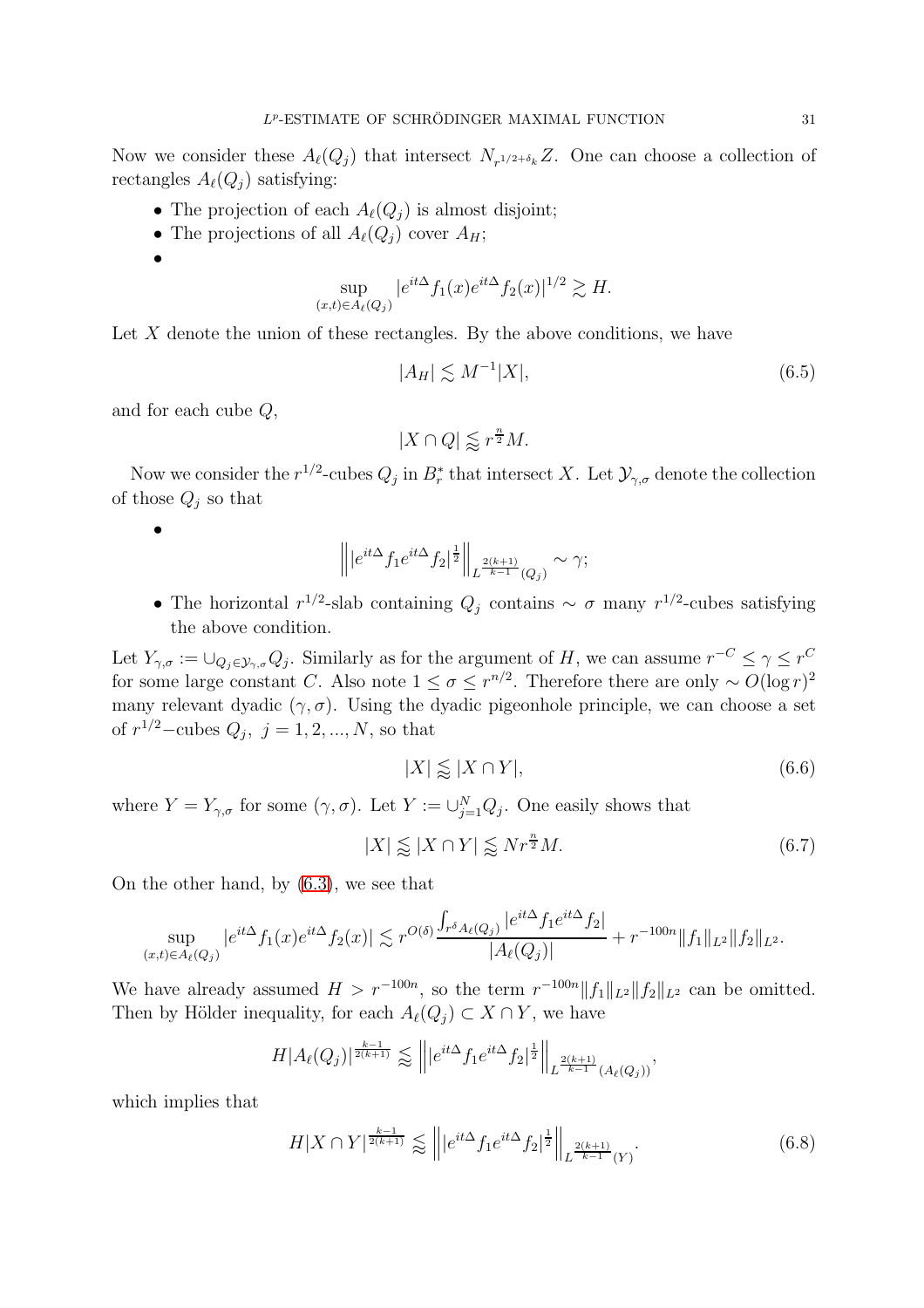Finally, combining  $(6.4)$ ,  $(6.5)$ ,  $(6.6)$ ,  $(6.7)$ ,  $(6.8)$  and Corollary [6.4,](#page-28-2) one concludes

$$
\| \sup_{0 < t \leq r} |e^{it\Delta} f_1 e^{it\Delta} f_2|^{\frac{1}{2}} \|_{L^{p_k}(B_r)} \lessapprox H |A_H|^{\frac{1}{p_k}}
$$
  
\n
$$
\lessapprox H M^{-\frac{1}{p_k}} |X|^{\frac{1}{p_k}} \lessapprox H M^{-\frac{1}{p_k}} |X \cap Y|^{\frac{1}{p_k}}
$$
  
\n
$$
= M^{-\frac{1}{p_k}} H |X \cap Y|^{\frac{k-1}{2(k+1)}} |X \cap Y|^{\frac{1}{p_k} - \frac{k-1}{2(k+1)}}
$$
  
\n
$$
\lessapprox M^{-\frac{1}{p_k}} \| |e^{it\Delta} f_1 e^{it\Delta} f_2|^{\frac{1}{2}} \|_{L^{\frac{2(k+1)}{k-1}}(Y)} (Nr^{\frac{n}{2}}M)^{\frac{1}{p_k} - \frac{k-1}{2(k+1)}}
$$
  
\n
$$
\leq M^{-\frac{k-2}{2(k+1)}} r^{\frac{n}{2p_k} - \frac{kn+n+2-2k}{4(k+1)}} [\max(\sigma, N^{1/2})]^{-\frac{1}{k+1}} N^{\frac{1}{p_k} - \frac{k-1}{2(k+1)}} \|f_1\|_{L^2}^{\frac{1}{2}} \|f_2\|_{L^2}^{\frac{1}{2}}
$$
  
\n
$$
\leq r^{\frac{n}{2p_k} - \frac{kn+n+2-2k}{4(k+1)}} [\max(\sigma, N^{1/2})]^{-\frac{1}{k+1}} N^{\frac{1}{p_k} - \frac{k-1}{2(k+1)}} \|f_1\|_{L^2}^{\frac{1}{2}} \|f_2\|_{L^2}^{\frac{1}{2}}.
$$

If  $\frac{n+2}{2} \leq k \leq n+1$ , by  $N \geq 1$ , this yields  $p_k \geq \frac{2(k+1)n}{kn+n+2-1}$  $\frac{2(k+1)n}{kn+n+2-2k}$ . Then we consider the case for  $2 \leq k < \frac{n+2}{2}$ . When  $\sigma \leq N^{1/2}$ , it follows from  $N \lesssim \sigma r^{1/2}$  that  $N \lesssim r$ , which yields  $p_k \geq \frac{2(k+1)(n+2)}{kn+n+2}$ . When  $\sigma > N^{1/2}$ , again by  $N \lesssim \sigma r^{1/2}$ , the worst case happens when  $\sigma = N^{1/2}$ , which also yields  $p_k \ge \frac{2(k+1)(n+2)}{kn+n+2}$ .

 $\Box$ 

**Remark 6.6.** We note that bilinear reduction and bilinear maximal  $L^p$ -estimate help us recover the sharp result of  $Du-Guth-Li$  [\[7\]](#page-32-0). In other words, if one could build appropriate multilinear reduction by some methods, the result of Theorem [1.1](#page-2-0) can be further improved. This paper mainly introduces how the polynomial method is applied to such problem. Moreover, by introducing the broad norm, we have successfully realized bilinear reduction. However, it seems difficult to realize general multilinear reduction by the same steps.

Acknowledgements. We thank the anonymous referee and the associated editor for their invaluable comments which helped to improve the paper. We are grateful for professor Xiaochun Li warm comments and suggestions. This work is supported in part by the National Key research and development program of China (No.2020YFAO712903), NSFC Grants 11771388 and NSFC Grants 11831004.

#### **REFERENCES**

- <span id="page-31-3"></span>[1] J. Bourgain, On the Schrödinger maximal function in higher dimension, Proceedings of the Steklov Institute of Mathematics, 2013, 280(1):46-60.
- <span id="page-31-4"></span><span id="page-31-1"></span>[2] J. Bourgain, A note on the Schrödinger maximal function, Journal d'Analyse Mathématique, 2016, 130(1):393-396.
- [3] A. Carbery, Radial Fourier multipliers and associated maximal functions, In Recent Progress In Fourier Analysis, Vol.111 of North-Holland Math. Stud, North-Holland, Amsterdam, 1985, 111:49- 56.
- <span id="page-31-0"></span>[4] L. Carleson, Some analytic problems related to statistical mechanics, In Euclidean Harmonic Analysis, Lecture Notes in Mathematics, 1979, 779:5-45.
- <span id="page-31-2"></span>[5] M. Cowling, Pointwise behavior of solutions to Schödinger equations, In Harmonic Analysis, Vol.992 of Lecrure Notes in Mathematics, 1983, 992:83-90.